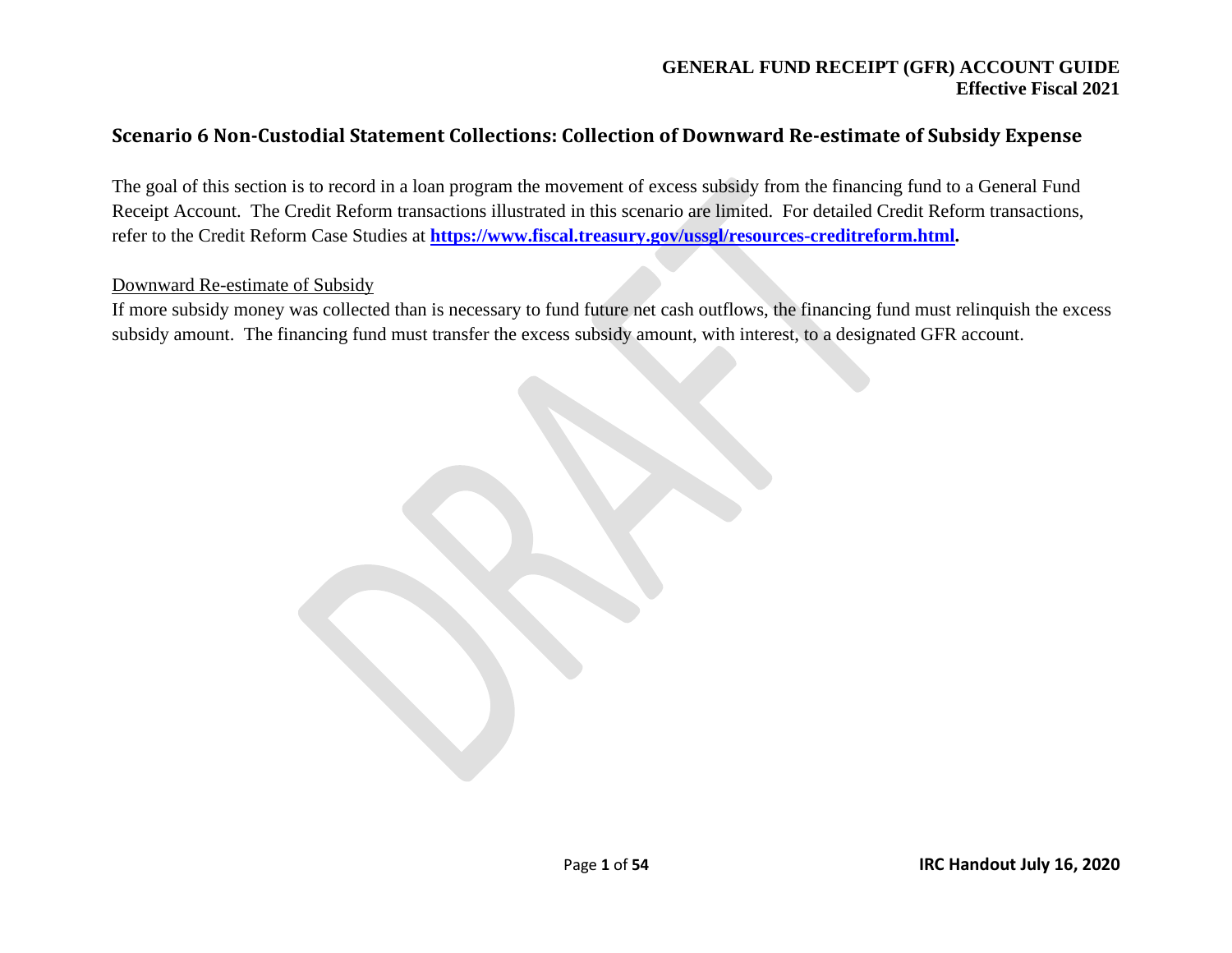| $1$ tal $1 -$ Vualtt $1$              |                     |  |  |  |  |  |  |  |  |
|---------------------------------------|---------------------|--|--|--|--|--|--|--|--|
| To record enactment of appropriation. |                     |  |  |  |  |  |  |  |  |
|                                       | <b>Program Fund</b> |  |  |  |  |  |  |  |  |
| <b>Description</b>                    | DR                  |  |  |  |  |  |  |  |  |
|                                       |                     |  |  |  |  |  |  |  |  |

#### **Year 1 – Quarter 1**

| TO record chacument or appropriation.                                                                                                                               |     |     |           |                                                                                                                           |     |     |           |
|---------------------------------------------------------------------------------------------------------------------------------------------------------------------|-----|-----|-----------|---------------------------------------------------------------------------------------------------------------------------|-----|-----|-----------|
| <b>Program Fund</b>                                                                                                                                                 |     |     |           | <b>Financing Fund</b>                                                                                                     |     |     |           |
| <b>Description</b>                                                                                                                                                  | DR  | CR  | <b>TC</b> | <b>Description</b>                                                                                                        | DR  | CR  | <b>TC</b> |
| <b>Budgetary Entry</b><br>411500 Loan Subsidy Appropriation<br>445000 Unapportioned Authority                                                                       | 900 | 900 | A104      | <b>Budgetary Entry</b><br>407000 Anticipated Collections<br><b>From Federal Sources</b><br>445000 Unapportioned Authority | 600 | 600 | A140      |
| <b>Proprietary Entry</b><br>101000 (G) Fund Balance With<br>Treasury (RC 40)<br>310100 (G) Unexpended<br>Appropriations - Appropriations<br>Received (RC 41)        | 900 | 900 |           | <b>Proprietary Entry</b><br>None                                                                                          |     |     |           |
|                                                                                                                                                                     |     |     |           | General Fund of the U.S. Government (099)                                                                                 |     |     |           |
| <b>Budgetary Entry</b><br>None                                                                                                                                      |     |     |           | <b>Budgetary Entry</b><br>None                                                                                            |     |     |           |
| <b>Proprietary Entry</b><br>320100 (F) Appropriations<br>Outstanding – Warrants Issued<br>(RC 41)<br>201000 (F) Liability For Fund<br>Balance With Treasury (RC 40) | 900 | 900 |           | <b>Proprietary Entry</b><br>None                                                                                          |     |     |           |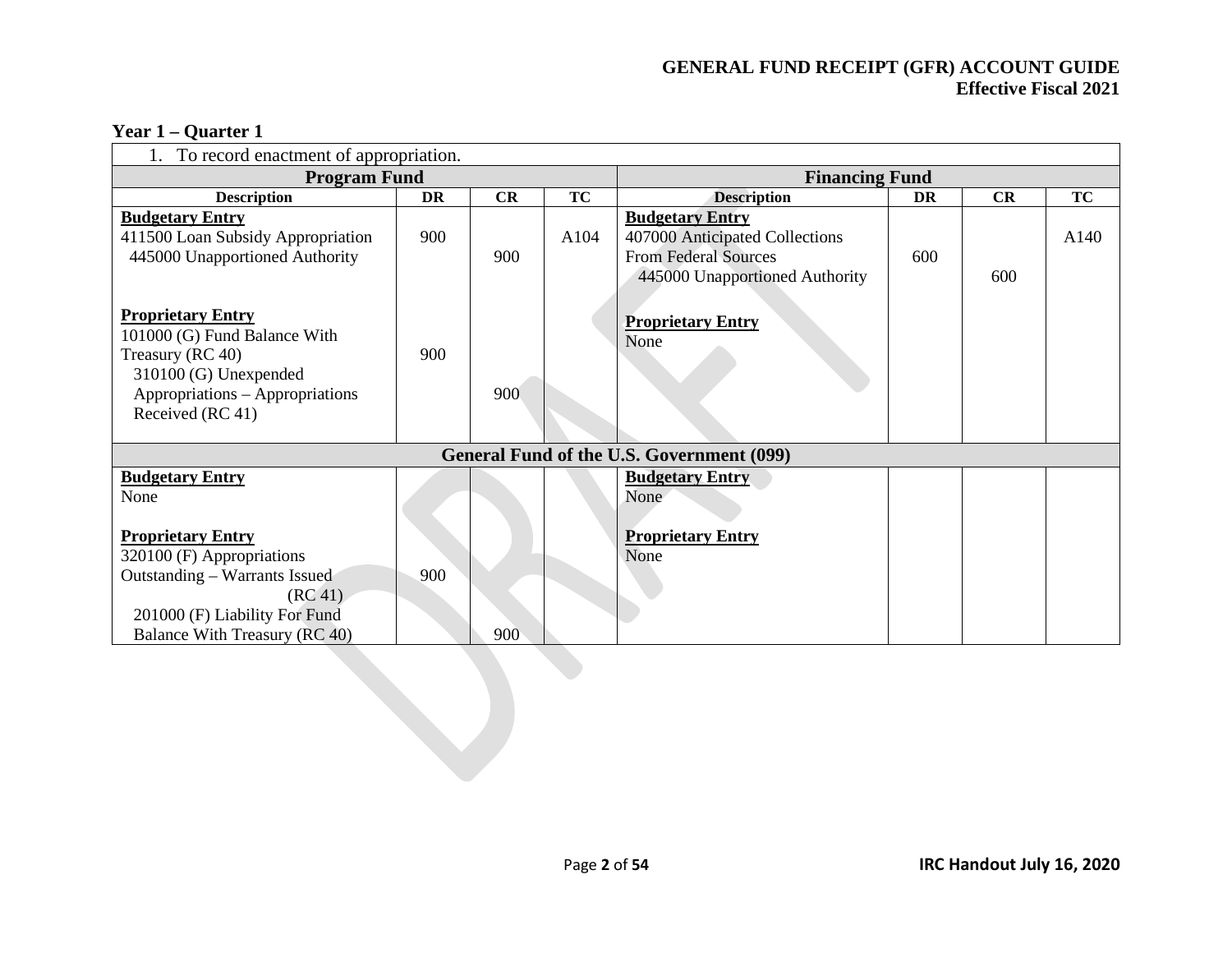| To record apportionment.<br>2.                                                                                |     |     |           |                                                                                                                                                            |     |     |           |  |
|---------------------------------------------------------------------------------------------------------------|-----|-----|-----------|------------------------------------------------------------------------------------------------------------------------------------------------------------|-----|-----|-----------|--|
| <b>Program Fund</b>                                                                                           |     |     |           | <b>Financing Fund</b>                                                                                                                                      |     |     |           |  |
| <b>Description</b>                                                                                            | DR  | CR  | <b>TC</b> | <b>Description</b><br><b>CR</b><br>DR                                                                                                                      |     |     | <b>TC</b> |  |
| <b>Budgetary Entry</b><br>445000 Unapportioned Authority<br>451000 Apportionments<br><b>Proprietary Entry</b> | 900 | 900 | A116      | <b>Budgetary Entry</b><br>445000 Unapportioned Authority<br>459000 Apportionments -<br><b>Anticipated Resources - Programs</b><br>Subject to Apportionment | 600 | 600 | A140      |  |
| None                                                                                                          |     |     |           | <b>Proprietary Entry</b><br>None                                                                                                                           |     |     |           |  |
|                                                                                                               |     |     |           | General Fund of the U.S. Government (099)                                                                                                                  |     |     |           |  |
| <b>Budgetary Entry</b><br>None                                                                                |     |     |           | <b>Budgetary Entry</b><br>None                                                                                                                             |     |     |           |  |
| <b>Proprietary Entry</b><br>None                                                                              |     |     |           | <b>Proprietary Entry</b><br>None                                                                                                                           |     |     |           |  |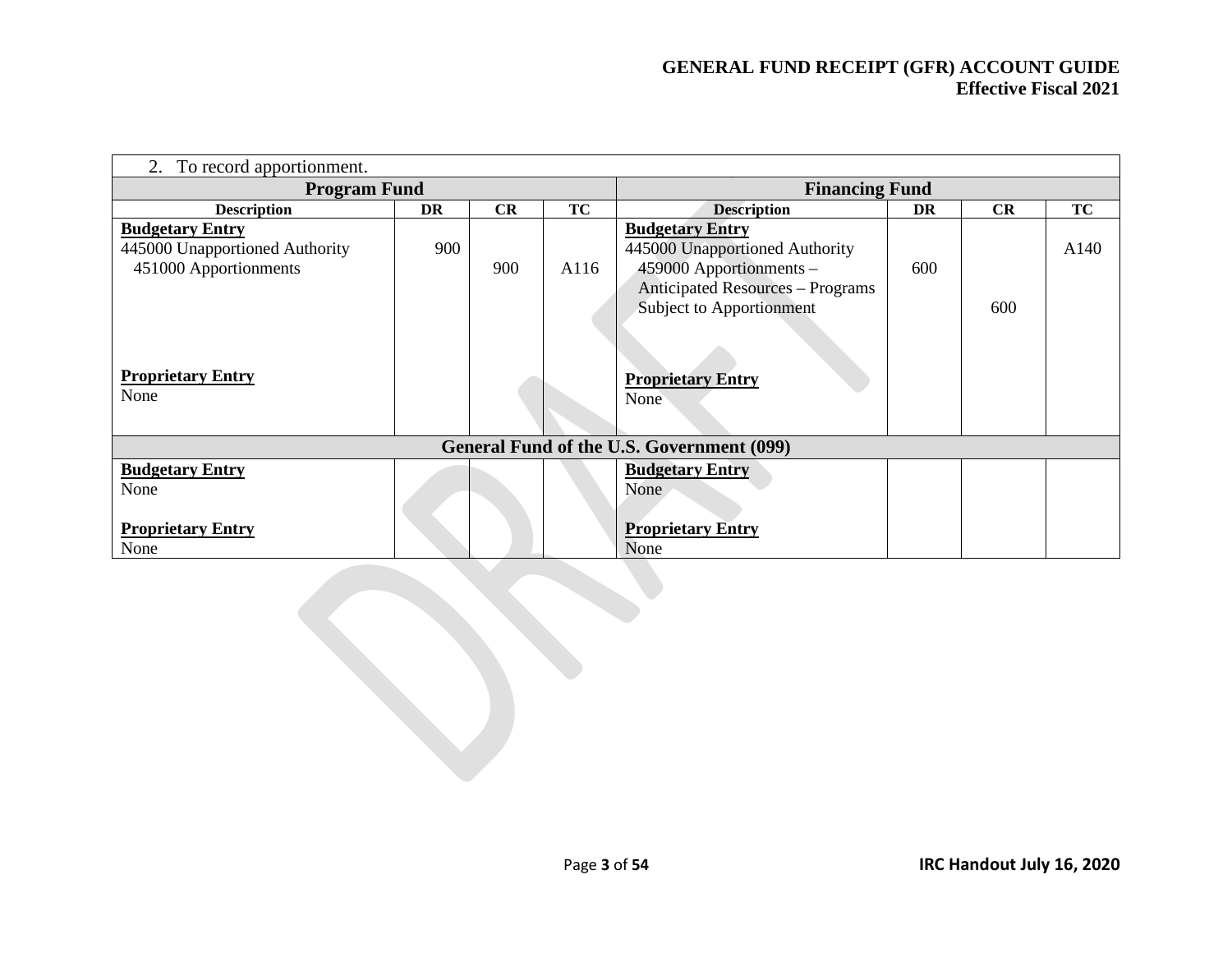| 3. To record the allotment of authority.                                                                                         |     |     |           |                                                                    |           |    |           |  |
|----------------------------------------------------------------------------------------------------------------------------------|-----|-----|-----------|--------------------------------------------------------------------|-----------|----|-----------|--|
| <b>Program Fund</b>                                                                                                              |     |     |           | <b>Financing Fund</b>                                              |           |    |           |  |
| <b>Description</b>                                                                                                               | DR  | CR  | <b>TC</b> | <b>Description</b>                                                 | <b>DR</b> | CR | <b>TC</b> |  |
| <b>Budgetary Entry</b><br>451000 Apportionments<br>461000 Allotments - Realized<br>Resources<br><b>Proprietary Entry</b><br>None | 900 | 900 | A120      | <b>Budgetary Entry</b><br>None<br><b>Proprietary Entry</b><br>None |           |    |           |  |
|                                                                                                                                  |     |     |           | General Fund of the U.S. Government (099)                          |           |    |           |  |
| <b>Budgetary Entry</b><br>None<br><b>Proprietary Entry</b><br>None                                                               |     |     |           | <b>Budgetary Entry</b><br>None<br><b>Proprietary Entry</b><br>None |           |    |           |  |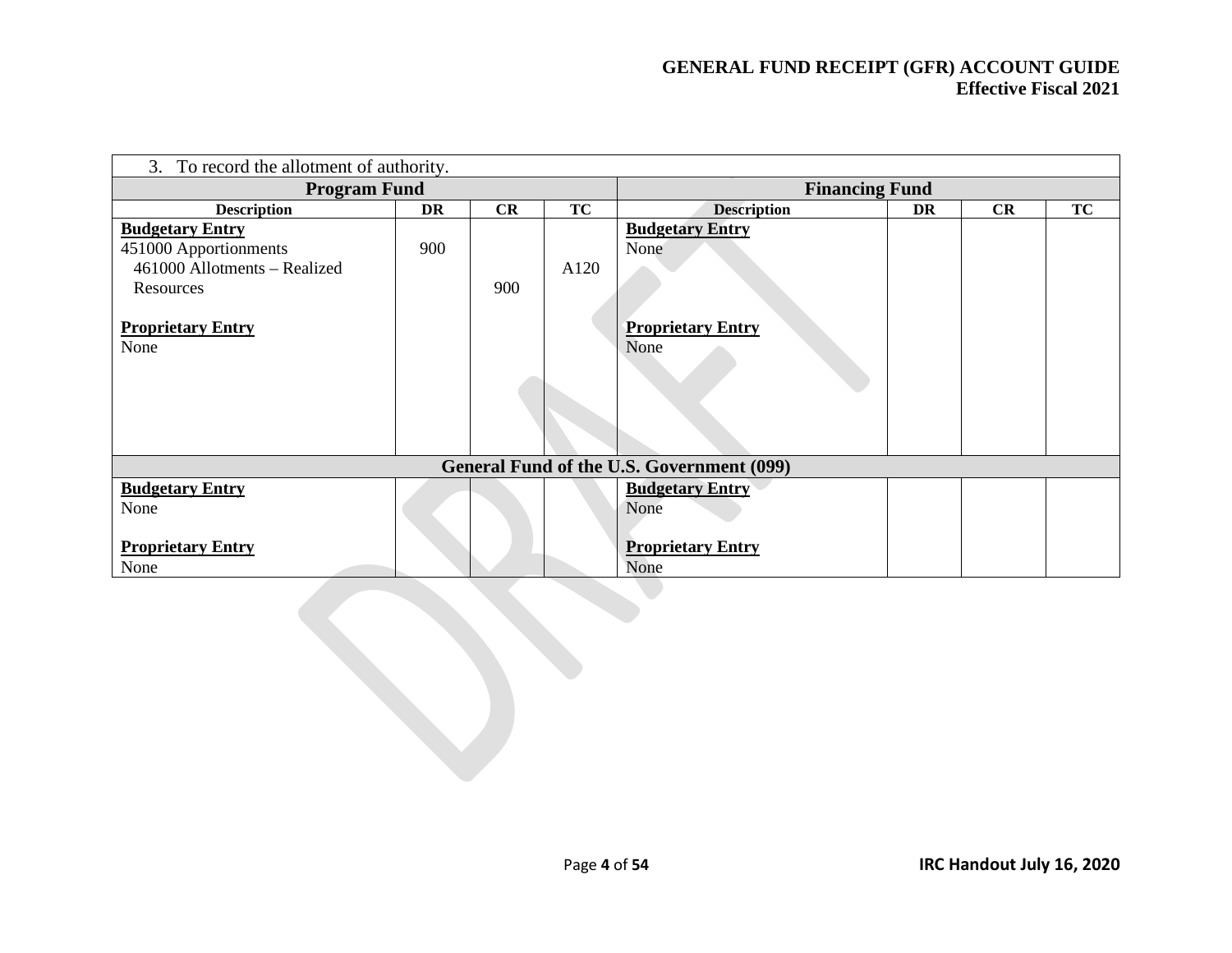| 4.                                                                                                                        |     |     |             | The agency agrees to make guarantees, subject to $3rd$ party lenders and their borrowers meeting conditions placed on them.                                                                                  |     |     |                  |  |
|---------------------------------------------------------------------------------------------------------------------------|-----|-----|-------------|--------------------------------------------------------------------------------------------------------------------------------------------------------------------------------------------------------------|-----|-----|------------------|--|
| <b>Program Fund</b>                                                                                                       |     |     |             | <b>Financing Fund</b>                                                                                                                                                                                        |     |     |                  |  |
| <b>Description</b>                                                                                                        | DR  | CR  | <b>TC</b>   | <b>Description</b>                                                                                                                                                                                           | DR  | CR  | <b>TC</b>        |  |
| <b>Budgetary Entry</b><br>461000 Allotments – Realized<br>Resources<br>480100 Undelivered Orders<br>- Obligations, Unpaid | 200 | 200 | <b>B306</b> | <b>Budgetary Entry</b><br>422100 Unfilled Customer Orders<br><b>Without Advance</b><br>407000 Anticipated Collections<br><b>From Federal Sources</b>                                                         | 200 | 200 | C <sub>101</sub> |  |
| <b>Proprietary Entry</b>                                                                                                  |     |     |             | Then to record allotment from #2:<br>459000 Apportionments -<br><b>Anticipated Resources - Programs</b><br>Subject to Apportionment<br>461000 Allotments - Realized<br>Resources<br><b>Proprietary Entry</b> | 200 | 200 | A122             |  |
| None                                                                                                                      |     |     |             | None                                                                                                                                                                                                         |     |     |                  |  |
|                                                                                                                           |     |     |             | <b>General Fund of the U.S. Government (099)</b>                                                                                                                                                             |     |     |                  |  |
| <b>Budgetary Entry</b><br>None<br><b>Proprietary Entry</b><br>None                                                        |     |     |             | <b>Budgetary Entry</b><br>None<br><b>Proprietary Entry</b><br>None                                                                                                                                           |     |     |                  |  |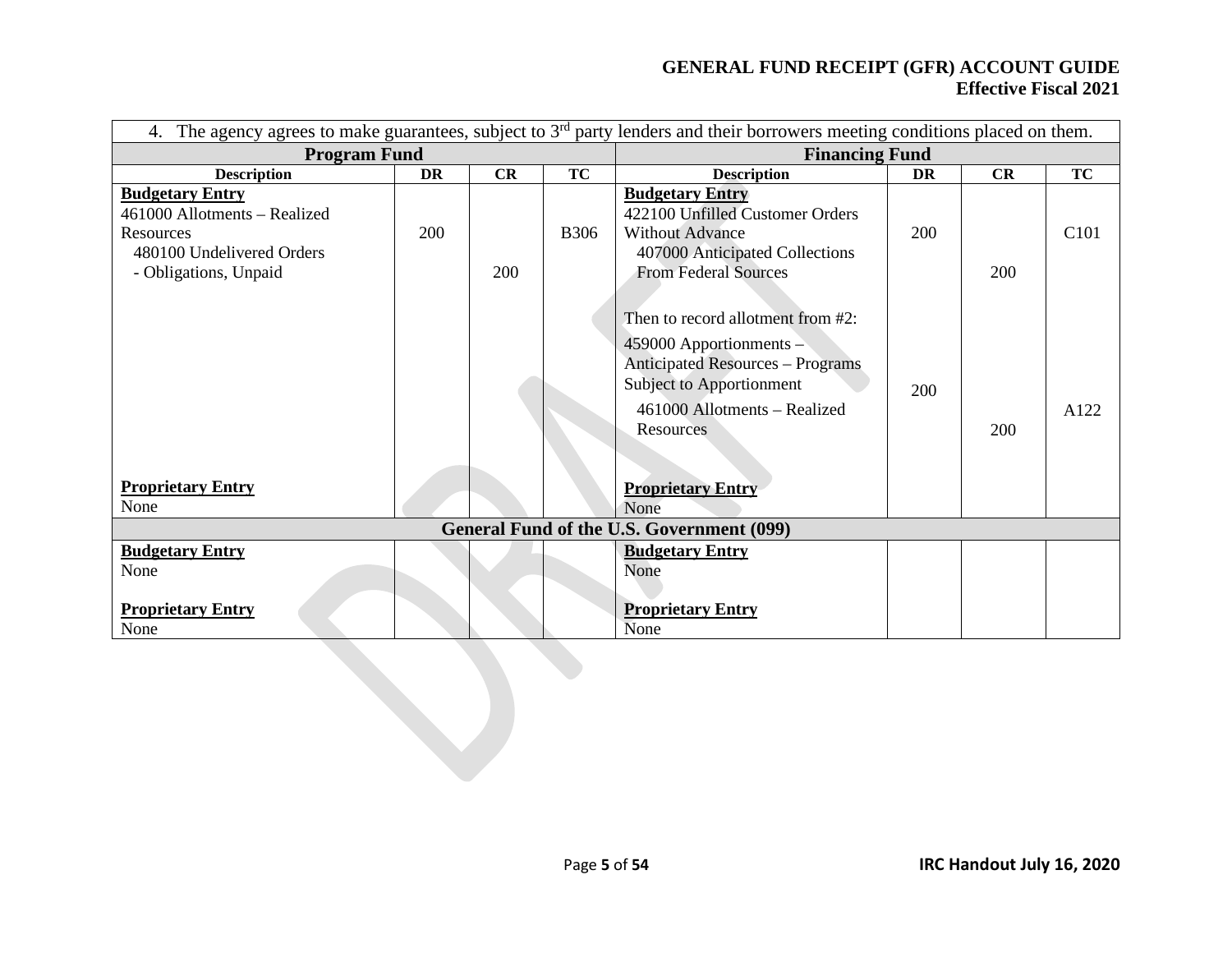| To record payment of subsidy to financing fund.<br>5 <sub>1</sub>                                                                                                                                                                           |           |     |             |                                                                                                                                                                                                                      |     |     |                  |
|---------------------------------------------------------------------------------------------------------------------------------------------------------------------------------------------------------------------------------------------|-----------|-----|-------------|----------------------------------------------------------------------------------------------------------------------------------------------------------------------------------------------------------------------|-----|-----|------------------|
| <b>Program Fund</b>                                                                                                                                                                                                                         |           |     |             | <b>Financing Fund</b>                                                                                                                                                                                                |     |     |                  |
| <b>Description</b>                                                                                                                                                                                                                          | <b>DR</b> | CR  | <b>TC</b>   | <b>Description</b>                                                                                                                                                                                                   | DR  | CR  | <b>TC</b>        |
| <b>Budgetary Entry</b><br>480100 Undelivered Orders -<br>Oligations, Unpaid<br>490200 Delivered Orders -<br>Obligations, Paid                                                                                                               | 200       | 200 | A146        | <b>Budgetary Entry</b><br>427100 Actual Program Fund<br><b>Subsidy Collected</b><br>422100 Unfilled Customer<br><b>Orders Without Advance</b>                                                                        | 200 | 200 | C <sub>103</sub> |
| <b>Proprietary Entry</b><br>610000 (N) Operating Expenses/<br><b>Program Costs</b><br>101000 (G) Fund Balance With<br>Treasury (RC 40)                                                                                                      | 200       | 200 |             | <b>Proprietary Entry</b><br>101000 (G) Fund Balance With<br>Treasury (RC 40)<br>218000 (N) Loan Guarantee<br>Liability                                                                                               | 200 | 200 |                  |
| 310710 (G) Unexpended<br>Appropriations – Used – Disbursed<br>(RC 39)<br>570010 (G) Expended Appropriations<br>- Disbursed (RC 38)                                                                                                          | 200       | 200 | <b>B234</b> |                                                                                                                                                                                                                      |     |     |                  |
|                                                                                                                                                                                                                                             |           |     |             | <b>General Account of the U.S. Government (099)</b>                                                                                                                                                                  |     |     |                  |
| <b>Budgetary Entry</b><br>None<br><b>Proprietary Entry</b><br>201000 (F) Liability for Fund Balance<br>With Treasury (RC 40)<br>198000 Assets for Agency's<br>Custodial and Non-Entity Liabilities -<br>General Fund of the U.S. Government | 200       | 200 |             | <b>Budgetary Entry</b><br>None<br><b>Proprietary Entry</b><br>198000 Assets for Agency's<br><b>Custodial and Non-Entity Liabilities</b><br>- General Fund of the U.S.<br>Government<br>201000 (F) Liability for Fund | 200 |     |                  |
| 570006 (F) Appropriations - Expended<br>Disbursed (RC 38)<br>320710 (F) Appropriations<br>Outstanding - Used - Disbursed<br>(RC 39)                                                                                                         | 200       | 200 |             | Balance With Treasury (RC 40)                                                                                                                                                                                        |     | 200 |                  |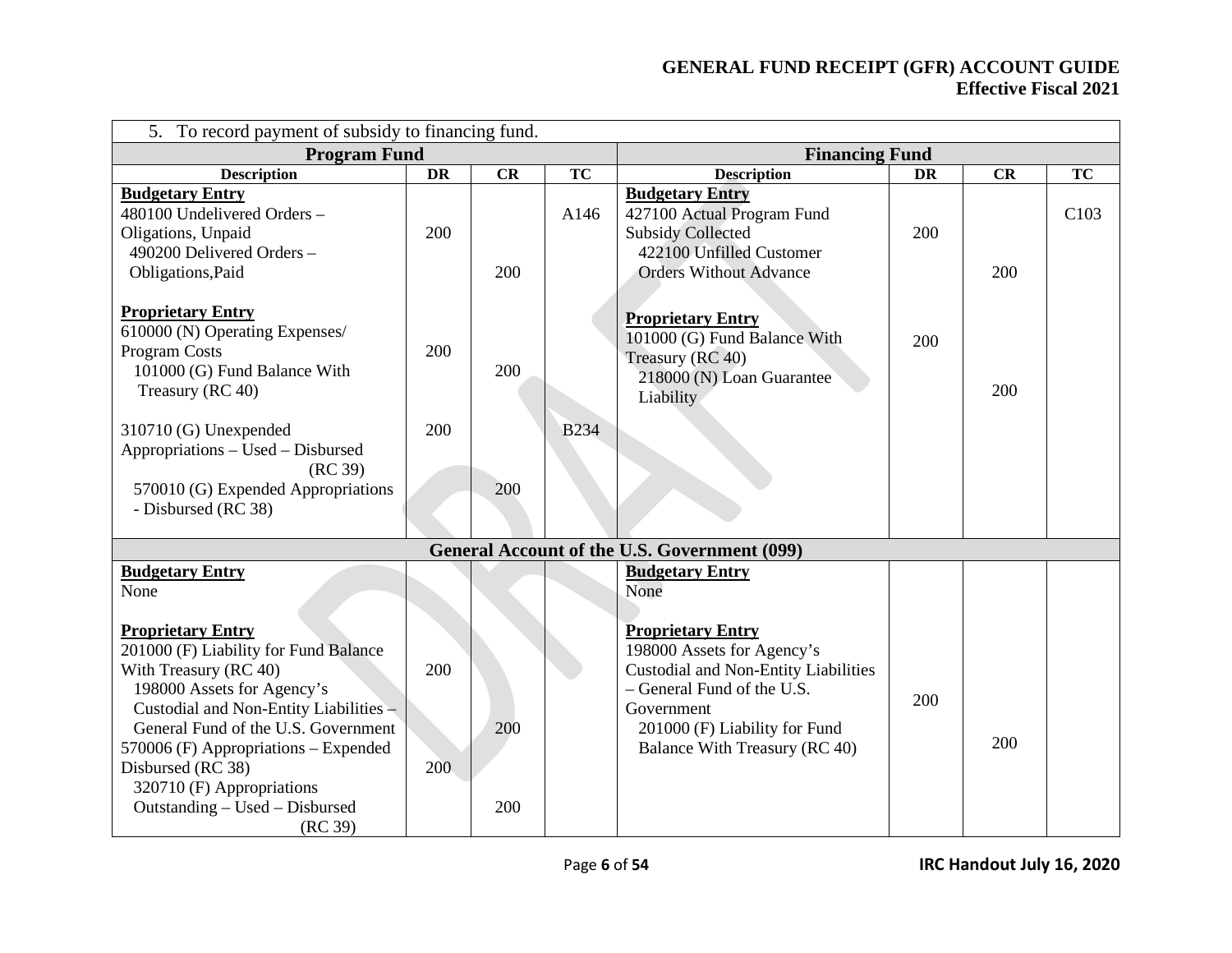| 6. To record agency paid third party lender claims of \$150. |           |    |           |                                                                                                                                                                       |           |     |           |  |  |
|--------------------------------------------------------------|-----------|----|-----------|-----------------------------------------------------------------------------------------------------------------------------------------------------------------------|-----------|-----|-----------|--|--|
| <b>Program Fund</b>                                          |           |    |           | <b>Financing Fund</b>                                                                                                                                                 |           |     |           |  |  |
| <b>Description</b>                                           | <b>DR</b> | CR | <b>TC</b> | <b>Description</b>                                                                                                                                                    | <b>DR</b> | CR  | <b>TC</b> |  |  |
| <b>Budgetary Entry</b><br>None                               |           |    |           | <b>Budgetary Entry</b><br>461000 Allotments - Realized<br>Resources<br>490200 Delivered Orders -<br>Obligationss, Paid                                                | 150       | 150 |           |  |  |
| <b>Proprietary Entry</b><br>None                             |           |    |           | <b>Proprietary Entry</b><br>218000 (N) Loan Guarantee<br><b>Liability</b><br>101000 (G) Fund Balance With<br>Treasury (RC 40)                                         | 150       | 150 |           |  |  |
|                                                              |           |    |           | General Fund of the U.S. Government (099)                                                                                                                             |           |     |           |  |  |
| <b>Budgetary Entry</b><br>None                               |           |    |           | <b>Budgetary Entry</b><br>None                                                                                                                                        |           |     |           |  |  |
| <b>Proprietary Entry</b><br>None                             |           |    |           | <b>Proprietary Entry</b><br>201000 (F) Liability For Fund<br>Balance With Treasury (RC 40)<br>198000 (F) Assets for Agency's<br><b>Custodial Non-Entity Liability</b> | 150       | 150 |           |  |  |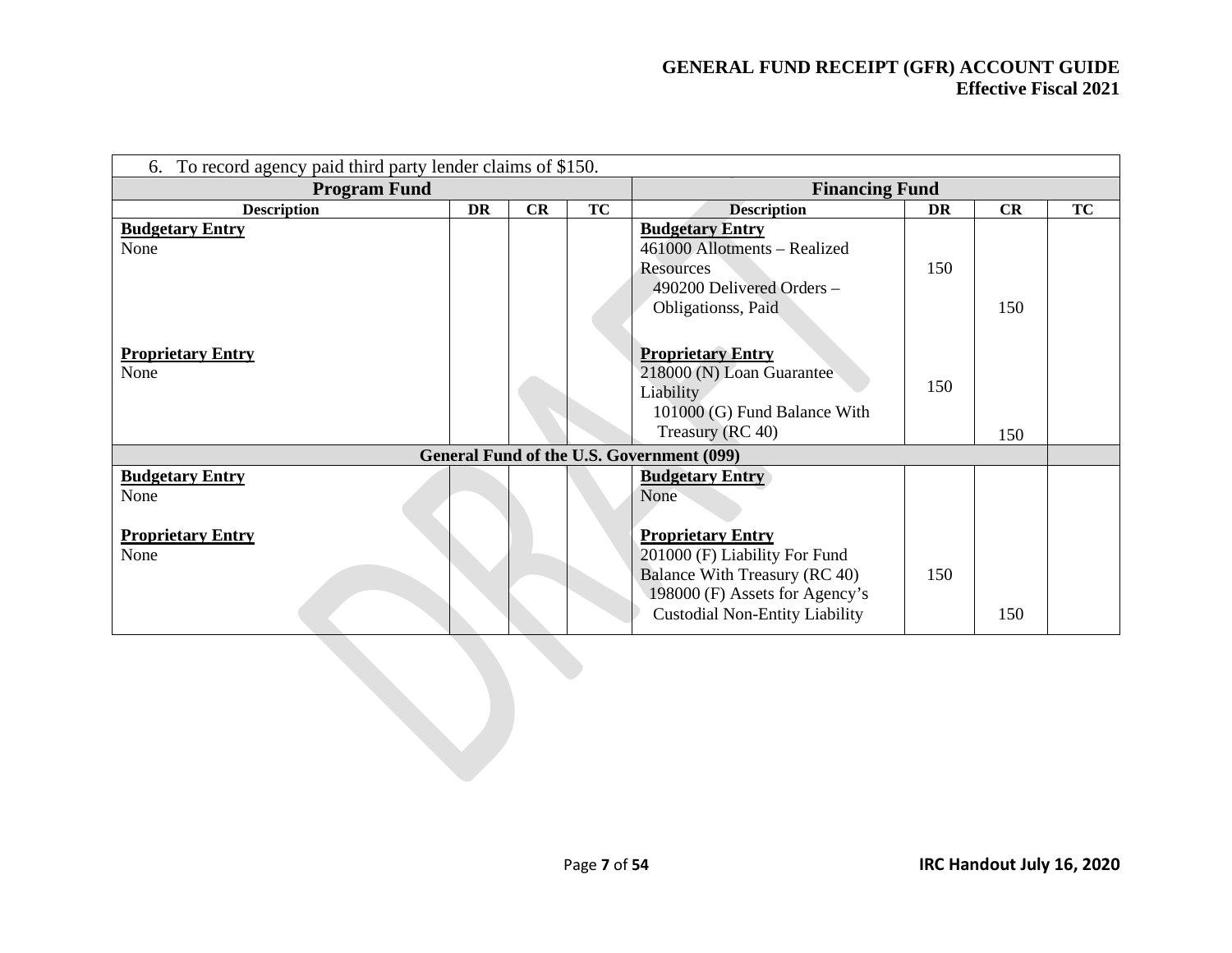| 7. To establish receivable for defaulted loan. Assume the following: Loan receivable - \$100 Interest receivable - \$70 PV of |    |    |           |                                                                                                                                                                                                                      |           |           |           |  |
|-------------------------------------------------------------------------------------------------------------------------------|----|----|-----------|----------------------------------------------------------------------------------------------------------------------------------------------------------------------------------------------------------------------|-----------|-----------|-----------|--|
| the loan - \$150.                                                                                                             |    |    |           |                                                                                                                                                                                                                      |           |           |           |  |
| <b>Program Fund</b>                                                                                                           |    |    |           | <b>Financing Fund</b>                                                                                                                                                                                                |           |           |           |  |
| <b>Description</b>                                                                                                            | DR | CR | <b>TC</b> | <b>Description</b>                                                                                                                                                                                                   | DR        | CR        | <b>TC</b> |  |
| <b>Budgetary Entry</b><br>None<br><b>Proprietary Entry</b><br>None                                                            |    |    |           | <b>Budgetary Entry</b><br>None<br><b>Proprietary Entry</b><br>134100 (N) Interest Receivable -<br>Loans<br>135000 (N) Loans Receivable<br>139900 (N) Allowance for Subsidy<br>218000 (N) Loan Guarantee<br>Liability | 70<br>100 | 20<br>150 | C428      |  |
|                                                                                                                               |    |    |           | General Fund of the U.S. Government (099)                                                                                                                                                                            |           |           |           |  |
| <b>Budgetary Entry</b><br>None                                                                                                |    |    |           | <b>Budgetary Entry</b><br>None                                                                                                                                                                                       |           |           |           |  |
| <b>Proprietary Entry</b><br>None                                                                                              |    |    |           | <b>Proprietary Entry</b><br>None                                                                                                                                                                                     |           |           |           |  |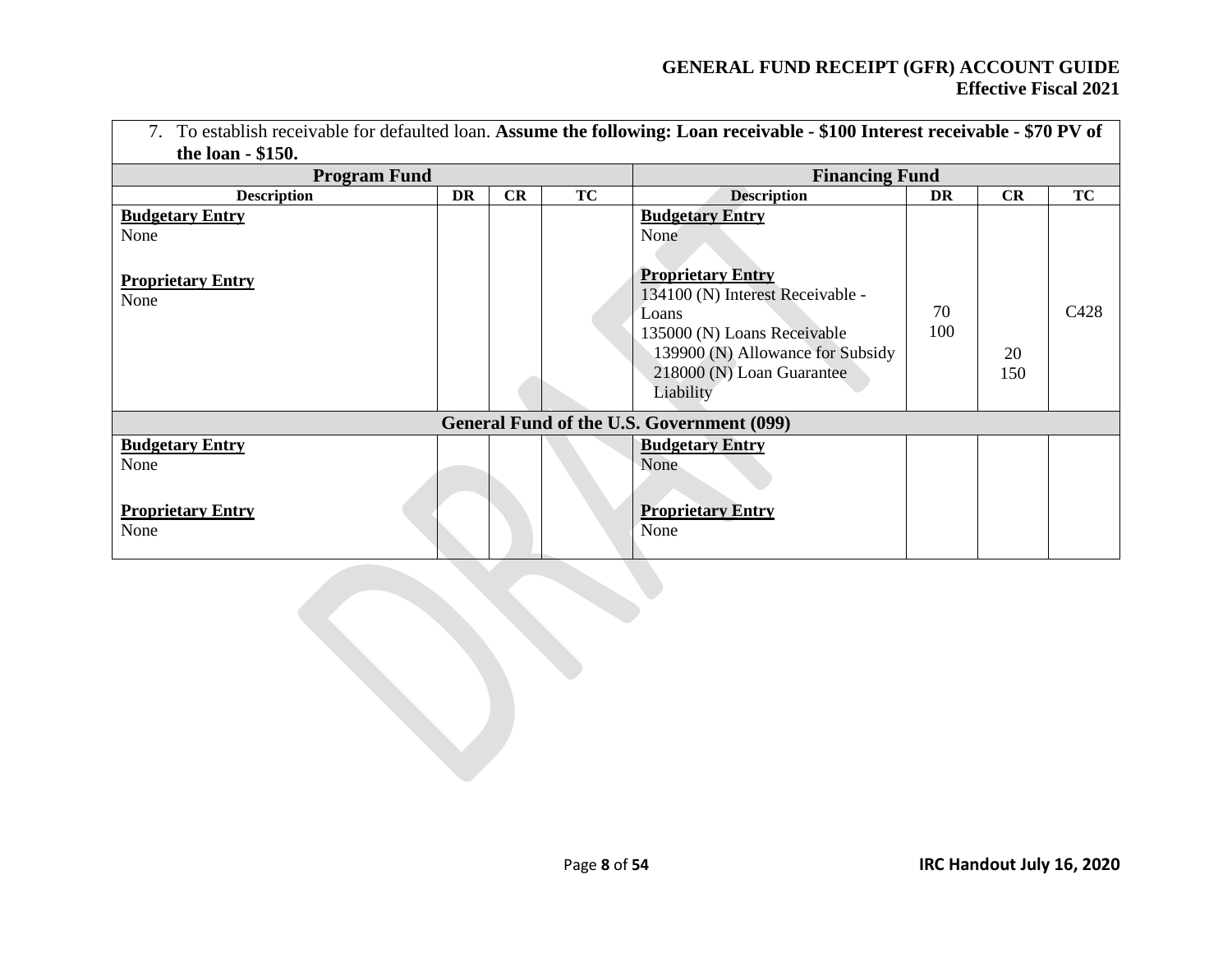| 8a. To record downward re-estimate of subsidy expense. Note: Transactions 8a and 8b should be done simultaneously. See<br>Credit Reform Case Studies for detailed illustrations and explanations. |    |           |                  |                                                                                                                                                                                 |           |           |                  |  |
|---------------------------------------------------------------------------------------------------------------------------------------------------------------------------------------------------|----|-----------|------------------|---------------------------------------------------------------------------------------------------------------------------------------------------------------------------------|-----------|-----------|------------------|--|
| <b>Program Fund</b>                                                                                                                                                                               |    |           |                  | <b>Financing Fund</b>                                                                                                                                                           |           |           |                  |  |
| <b>Description</b>                                                                                                                                                                                | DR | <b>CR</b> | TC               | <b>Description</b>                                                                                                                                                              | <b>DR</b> | <b>CR</b> | TC               |  |
| <b>Budgetary Entry</b><br>None<br><b>Proprietary Entry</b><br>579100 (F) Adjustment to Financing<br>Sources – Credit Reform (RC 5)<br>680000 (N) Future Funded<br>Expenses                        | 10 | 10        | D <sub>146</sub> | <b>Budgetary Entry</b><br>None<br><b>Proprietary Entry</b><br>218000 (N) Loan Guarantee<br>Liability<br>579100 (F) Adjustment to<br>Financing Sources – Credit<br>Reform (RC 5) | 10        | 10        | D <sub>147</sub> |  |
|                                                                                                                                                                                                   |    |           |                  | General Fund of the U.S. Government (099)                                                                                                                                       |           |           |                  |  |
| <b>Budgetary Entry</b><br>None                                                                                                                                                                    |    |           |                  | <b>Budgetary Entry</b><br>None                                                                                                                                                  |           |           |                  |  |
| <b>Proprietary Entry</b><br>None                                                                                                                                                                  |    |           |                  | <b>Proprietary Entry</b><br>None                                                                                                                                                |           |           |                  |  |

Page **9** of **54 IRC Handout July 16, 2020**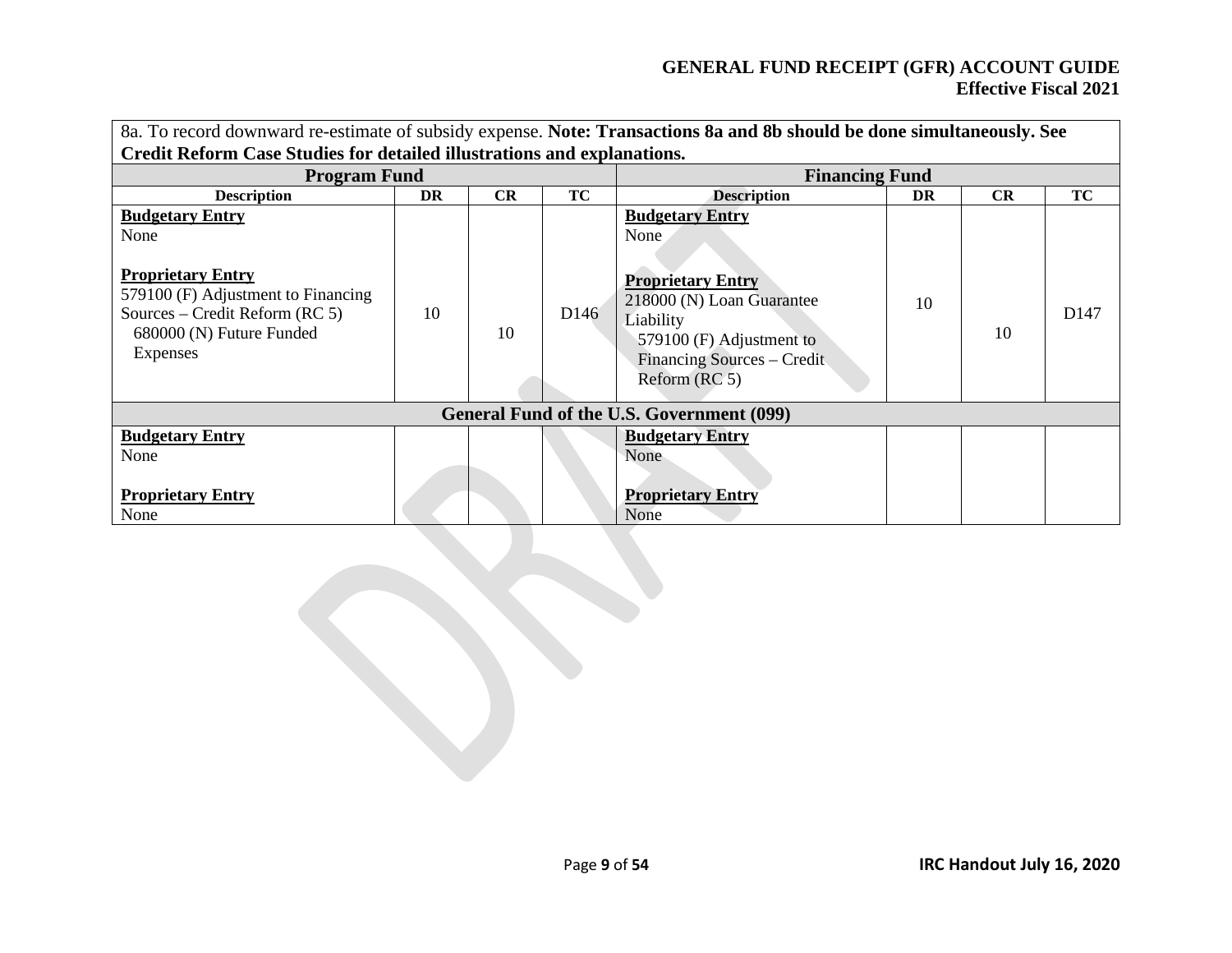8b. To record accrual of downward subsidy. The transfer of the cash is not done until the subsequent year. The transfer account in this case does not require budgetary entries. **Note: Apportionment and allotment does not happen until year 2; therefore, USSGL account 490100 is not recorded in year 1.**  $\overline{\mathcal{L}}$ 

| <b>Financing Fund</b>                                                                                                                                                                                                          |    |    | <b>GFR Account</b> |                                                                                                                                                                                                                                                                                                                                 |    |    |                  |
|--------------------------------------------------------------------------------------------------------------------------------------------------------------------------------------------------------------------------------|----|----|--------------------|---------------------------------------------------------------------------------------------------------------------------------------------------------------------------------------------------------------------------------------------------------------------------------------------------------------------------------|----|----|------------------|
| <b>Description</b>                                                                                                                                                                                                             | DR | CR | <b>TC</b>          | <b>Description</b>                                                                                                                                                                                                                                                                                                              | DR | CR | <b>TC</b>        |
| <b>Budgetary Entry</b><br>None<br><b>Proprietary Entry</b><br>577600 (F) Non-Budgetary Financing<br>Sources Transferred Out (RC 18)<br>299000 (F) Other Liabilities Without<br><b>Related Budgetary Obligations</b><br>(RC 22) | 10 | 10 | D148               | <b>Budgetary Entry</b><br>None<br><b>Proprietary Entry</b><br>131000 (F) Accounts Receivable<br>(RC 22)<br>577500 (F) Non-Budgetary<br>Financing Sources Transferred In<br>(RC 18)                                                                                                                                              | 10 | 10 | C <sub>420</sub> |
|                                                                                                                                                                                                                                |    |    |                    | 599400 (G) Offset to Non-Entity<br>Accrued Collections - Statement of<br>Changes in Net Position (RC 48)<br>298500 (G) Liability for Non-<br>Entity Assets Not Reported on the<br><b>Statement of Custodial Activity</b><br>(RC 46)                                                                                             | 10 | 10 | C <sub>405</sub> |
|                                                                                                                                                                                                                                |    |    |                    | General Fund of the U.S. Government (099)                                                                                                                                                                                                                                                                                       |    |    |                  |
| <b>Budgetary Entry</b><br>None<br><b>Proprietary Entry</b><br>None                                                                                                                                                             |    |    |                    | <b>Budgetary Entry</b><br>None<br><b>Proprietary Entry</b><br>198000 (F) Asset for Agency's Custodial<br>and Non-Entity Liabilities - General<br>Fund of the U.S. Government (RC 46)<br>571200 (F) Accrual of Agency<br>Amount – To Be Collected – Custodial<br>And Non-Entity - General Fund of the<br>U.S. Government (RC 48) | 10 | 10 |                  |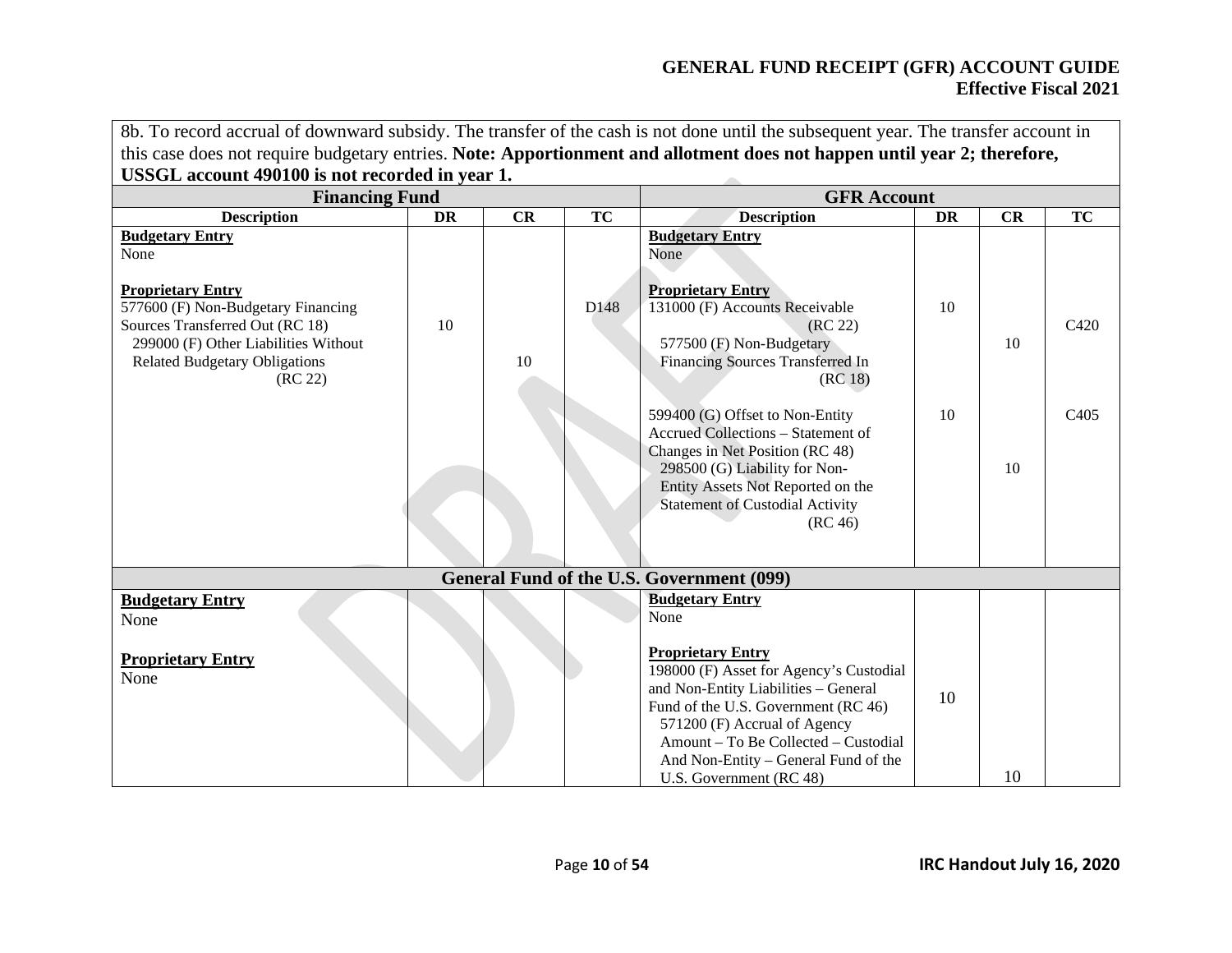| <b>Account</b>   | <b>Description</b>                                                 |           | <b>Program Fund</b> |           | <b>Financing Fund</b> | <b>GFR</b> Account |    |
|------------------|--------------------------------------------------------------------|-----------|---------------------|-----------|-----------------------|--------------------|----|
|                  |                                                                    | <b>DR</b> | CR                  | <b>DR</b> | CR                    | <b>DR</b>          | CR |
| <b>Budgetary</b> |                                                                    |           |                     |           |                       |                    |    |
| 407000           | Anticipated Collections From Non-Federal Sources                   |           |                     | 400       |                       |                    |    |
| 411500           | Loan Subsidy Appropriation                                         | 900       |                     |           |                       |                    |    |
| 427100           | <b>Actual Program Fund Subsidy Collected</b>                       |           |                     | 200       |                       |                    |    |
| 459000           | Apportionments – Anticipated Resources – Programs Subject to       |           |                     |           | 400                   |                    |    |
|                  | Apportionment                                                      |           |                     |           |                       |                    |    |
| 461000           | <b>Allotments - Realized Resources</b>                             |           | 700                 |           | 50                    |                    |    |
| 490200           | Delivered Orders - Obligations, Paid                               |           | 200                 |           | 150                   |                    |    |
| <b>Total</b>     |                                                                    | 900       | 900                 | 600       | 600                   |                    |    |
| Proprietary      |                                                                    |           |                     |           |                       |                    |    |
| 101000(G)        | Fund Balance With Treasury                                         | 700       |                     | 50        |                       |                    |    |
| $131000$ (F)     | <b>Accounts Receivable</b>                                         |           |                     |           |                       | 10                 |    |
| 134100(N)        | <b>Interest Receivable - Loans</b>                                 |           |                     | 70        |                       |                    |    |
| 135000 (N)       | Loans Receivable                                                   |           |                     | 100       |                       |                    |    |
| 139900 (N)       | Allowance for Subsidy                                              |           |                     |           | 20                    |                    |    |
| 218000(N)        | Loan Guarantee Liability                                           |           |                     |           | 190                   |                    |    |
| 298500 (G)       | Liability for Non-Entity Assets Not Reported on the Statement of   |           |                     |           |                       |                    | 10 |
|                  | <b>Custodial Activity</b>                                          |           |                     |           |                       |                    |    |
|                  |                                                                    |           |                     |           |                       |                    |    |
| 299000 (F)       | Other Liabilities Without Related Budgetary Obligations            |           |                     |           | 10                    |                    |    |
|                  |                                                                    |           |                     |           |                       |                    |    |
| 310100           | Unexpended Appropriations - Appropriations Received                |           | 900                 |           |                       |                    |    |
| 310710 (G)       | Unexpended Appropriations - Used - Disbursed                       | 200       |                     |           |                       |                    |    |
| 570010 (G)       | <b>Expended Appropriations - Disbursed</b>                         |           | 200                 |           |                       |                    |    |
| 577500 (G)       | Non-Budgetary Financing Sources Transferred In                     |           |                     |           |                       |                    | 10 |
| 577600 (F)       | Non-Budgetary Financing Sources Transferred Out                    |           |                     | 10        |                       |                    |    |
| 579100 (F)       | Adjustments to Financing Sources - Credit Reform                   | 10        |                     |           | 10                    |                    |    |
| 599400 (F)       | Offset to Non-Entity Accrued Collections - Statement of Changes in |           |                     |           |                       | 10                 |    |
|                  | Net Position                                                       |           |                     |           |                       |                    |    |
| 610000(N)        | <b>Operating Expenses/Program Costs</b>                            | 200       |                     |           |                       |                    |    |
| 680000 (N)       | <b>Future Funded Expenses</b>                                      |           | 10                  |           |                       |                    |    |
| <b>Total</b>     |                                                                    | 1,110     | 1,110               | 230       | 230                   | 20                 | 20 |

#### **Year 1 Pre-Closing Trial Balance**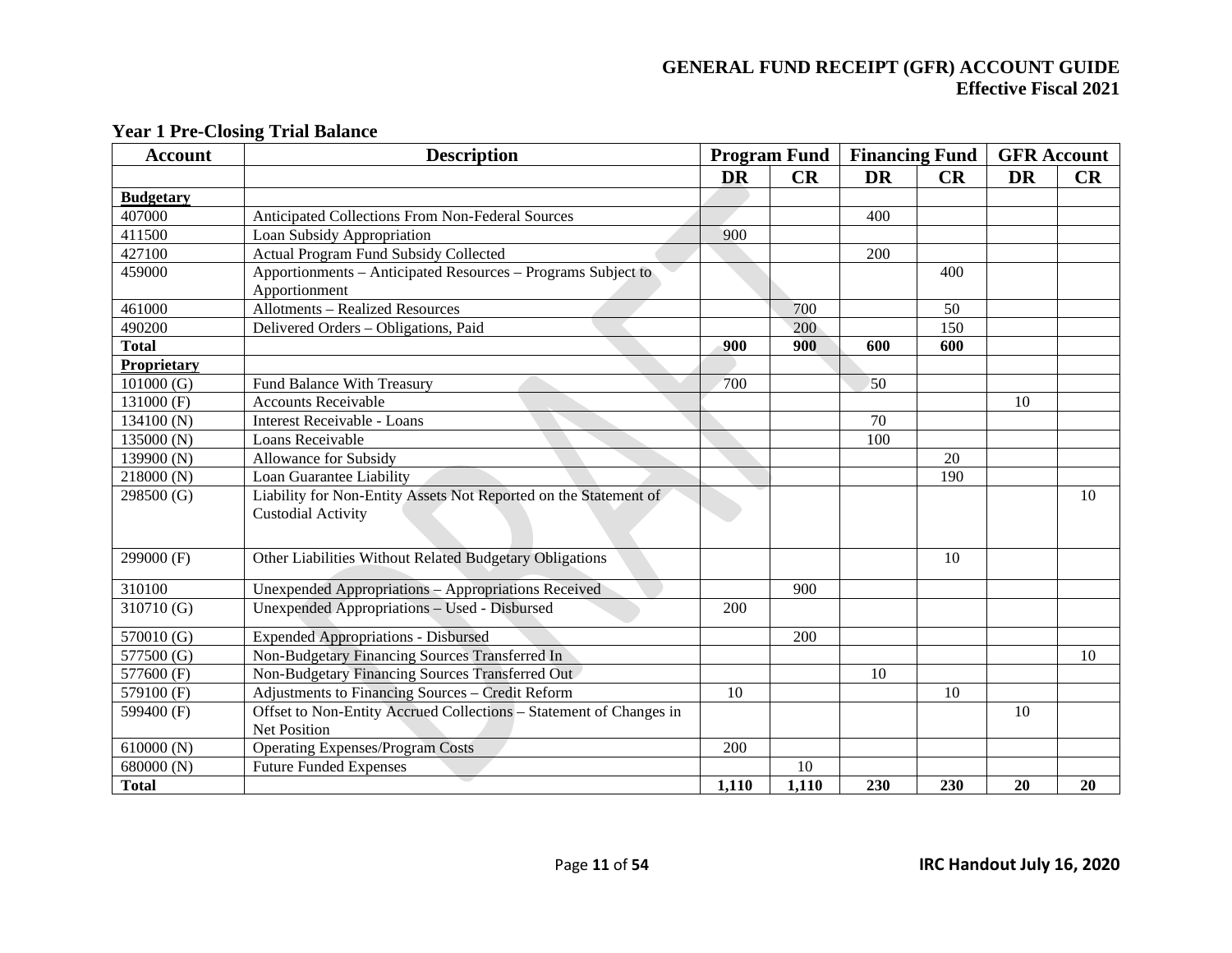**Financial Statements**

|             | CONSOLIDATED BALANCE SHEET AS OF 1st QUARTER DECEMBER 31, YEAR 1                                                 |                          |  |  |  |  |  |
|-------------|------------------------------------------------------------------------------------------------------------------|--------------------------|--|--|--|--|--|
| Line<br>No. |                                                                                                                  |                          |  |  |  |  |  |
|             | <b>Assets (Note 2)</b>                                                                                           |                          |  |  |  |  |  |
|             | Intragovernmental                                                                                                |                          |  |  |  |  |  |
| 1.          | Fund Balance With Treasury (101000E)                                                                             | 750                      |  |  |  |  |  |
| 3.          | Accounts Receivable (Note 6) (131000E)                                                                           |                          |  |  |  |  |  |
| 6.          | Total intragovernmental                                                                                          | 750                      |  |  |  |  |  |
| 11.         | Direct Loan and Loan Guarantees, net (Note 8) (134100E, 135000E, 139900E)                                        | 150                      |  |  |  |  |  |
| 15.         | <b>Total assets</b>                                                                                              | 900                      |  |  |  |  |  |
|             |                                                                                                                  |                          |  |  |  |  |  |
|             | <b>Liabilities (Note 13)</b>                                                                                     |                          |  |  |  |  |  |
|             | Intragovernmental                                                                                                |                          |  |  |  |  |  |
| 19.         | Other (Notes 15, 16, and 17) (298500E)                                                                           | 10                       |  |  |  |  |  |
| 20.         | Total intragovernmental                                                                                          | 10                       |  |  |  |  |  |
| 22.         | Loan guarantee liability (Note 8) (218000E)                                                                      | 190                      |  |  |  |  |  |
| 28.         | <b>Total Liabilities</b>                                                                                         | 200                      |  |  |  |  |  |
|             |                                                                                                                  |                          |  |  |  |  |  |
|             | <b>Net Position</b>                                                                                              |                          |  |  |  |  |  |
| 31.         | Unexpended appropriations - All Other Funds (Combined or Consolidated Totals) (310100E, 310710E)                 | 700                      |  |  |  |  |  |
| 33.         | Cumulative results of operations - All Other Funds (Combined or Consolidated Totals) (570010E, 577500E, 577600E, | $\overline{\phantom{0}}$ |  |  |  |  |  |
|             | 579100E, 599400E, 610000E, 680000E)                                                                              |                          |  |  |  |  |  |
| 35.         | <b>Total Net Position - All Other Funds</b>                                                                      | 700                      |  |  |  |  |  |
| 36.         | <b>Total Net Position</b>                                                                                        | 700                      |  |  |  |  |  |
| 37.         | <b>Total liabilities and net position</b>                                                                        | 900                      |  |  |  |  |  |
|             |                                                                                                                  |                          |  |  |  |  |  |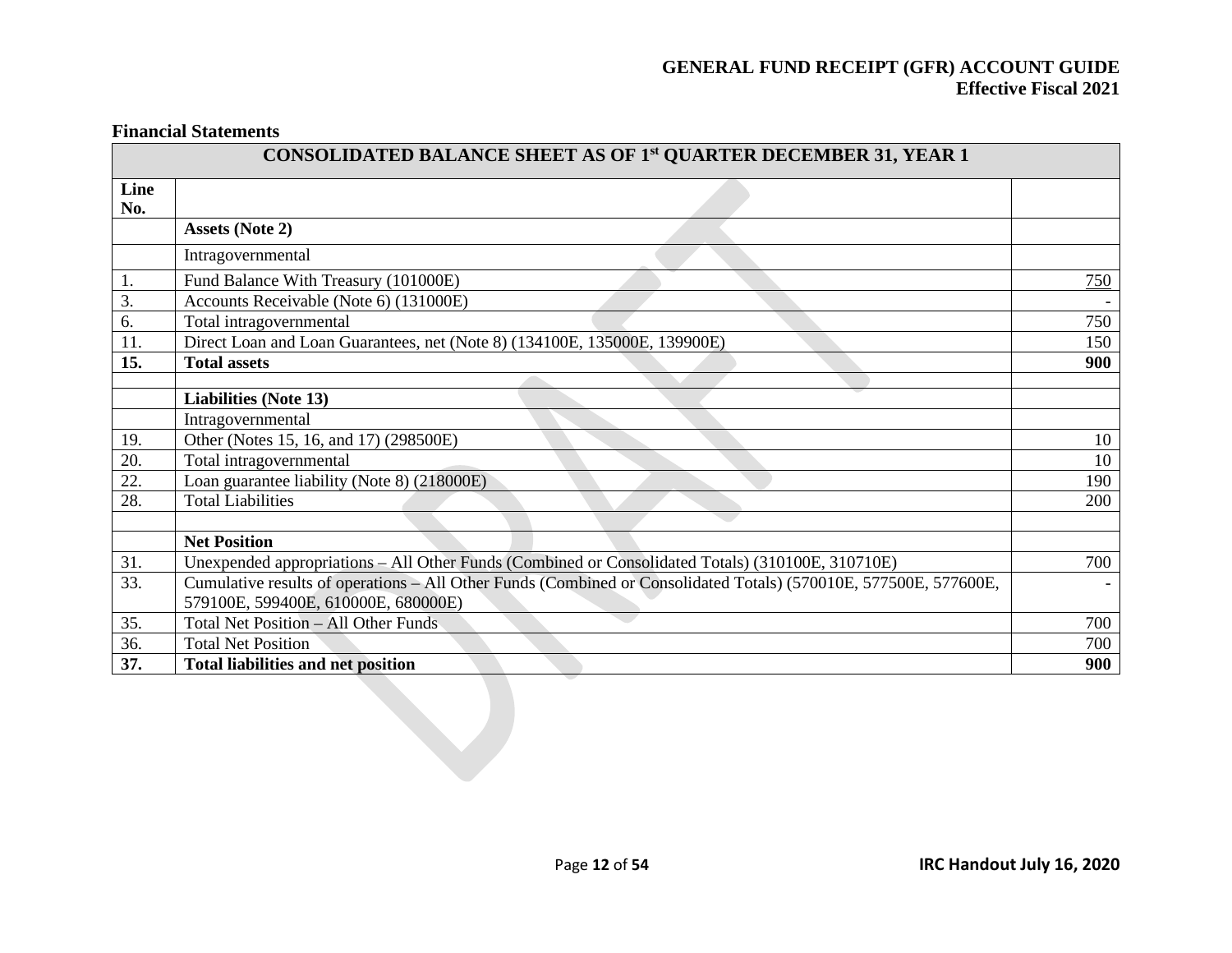|      | CONSOLIDATED STATEMENT OF NET COST FOR THE 1st QUARTER ENDED DECEMBER 31, YEAR 1 |            |
|------|----------------------------------------------------------------------------------|------------|
| Line |                                                                                  |            |
| No.  |                                                                                  |            |
|      | <b>Gross Program Costs (Note 22):</b>                                            |            |
|      | Program A:                                                                       |            |
|      | Gross Costs (610000E, 680000E)                                                   | 190        |
|      | Less: earned revenue                                                             |            |
|      | Net program costs:                                                               | <u>190</u> |
| 5.   | Net program costs including Assumption Changes:                                  | 190        |
| 8.   | Net cost of operations                                                           | 190        |

|             | STATEMENT OF BUDGETARY RESOURCES FOR THE 1st QUARTER ENDED DECEMBER 31, YEAR 1         |       |
|-------------|----------------------------------------------------------------------------------------|-------|
| Line<br>No. |                                                                                        |       |
|             | <b>Budgetary resources:</b>                                                            |       |
| 1290        | Appropriations (discretionary and mandatory) (411500E)                                 | 900   |
| 1890        | Spending authority from offsetting collections (discretionary and mandatory) (427100E) | 200   |
| <b>1910</b> | <b>Total budgetary resources</b>                                                       | 1,100 |
|             |                                                                                        |       |
|             | <b>Status of budgetary resources:</b>                                                  |       |
| 2190        | New obligations and upward adjustments (total) (Note 29) (490200E)                     | 350   |
| 2204        | Apportioned, unexpired account (461000E)                                               | 750   |
| 2412        | Unexpired unobligated balance, end of year                                             | 750   |
| 2490        | Unobligated balance, end of year (total)                                               | 750   |
| 2500        | <b>Total budgetary resources</b>                                                       | 1,100 |
|             |                                                                                        |       |
|             | Outlays, net:                                                                          |       |
| 4190        | Outlays, net (total) (discretionary and mandatory) (427100E, 490200E)                  | 150   |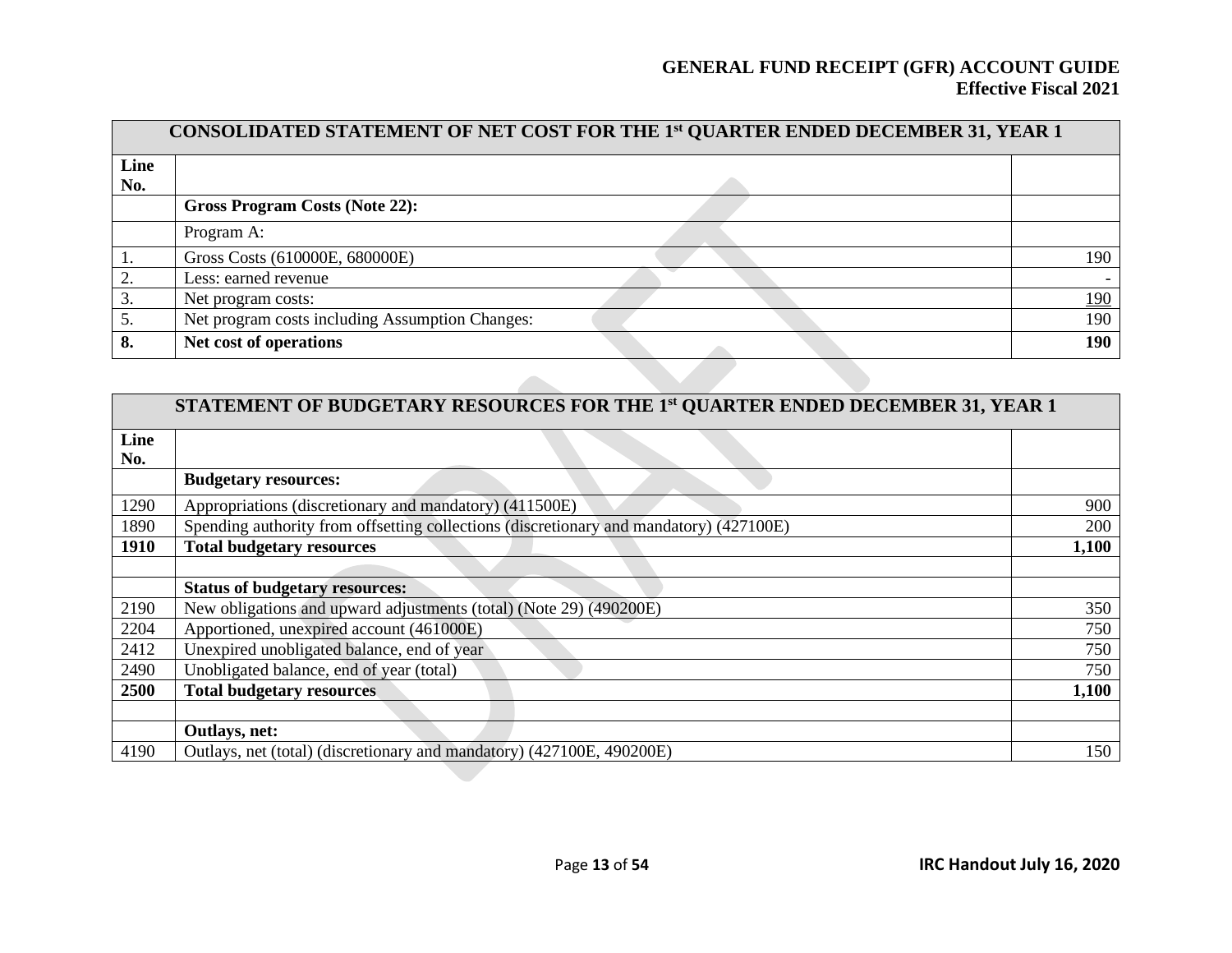| The agency agrees to make guarantees, subject to $3rd$ party lenders and their borrowers meeting conditions placed on them. |           |     |             |                                                                                                                                                                                                                                                      |     |            |                  |
|-----------------------------------------------------------------------------------------------------------------------------|-----------|-----|-------------|------------------------------------------------------------------------------------------------------------------------------------------------------------------------------------------------------------------------------------------------------|-----|------------|------------------|
| <b>Program Fund</b>                                                                                                         |           |     |             | <b>Financing Fund</b>                                                                                                                                                                                                                                |     |            |                  |
| <b>Description</b>                                                                                                          | <b>DR</b> | CR  | <b>TC</b>   | <b>Description</b>                                                                                                                                                                                                                                   | DR  | CR         | <b>TC</b>        |
| <b>Budgetary Entry</b><br>461000 Allotments - Realized<br>Resources<br>480100 Undelivered Orders -                          | 300       | 300 | <b>B306</b> | <b>Budgetary Entry</b><br>422100 Unfilled Customer Orders<br><b>Without Advance</b><br>407000 Anticipated Collections                                                                                                                                | 300 |            | C <sub>101</sub> |
| Obligations, Unpaid<br><b>Proprietary Entry</b><br>None                                                                     |           |     |             | <b>From Federal Sources</b><br>To record allotment from #2<br>459000 Apportionments -<br><b>Anticipated Resources - Programs</b><br><b>Subject to Apportionment</b><br>461000 Allotments - Realized<br>Resources<br><b>Proprietary Entry</b><br>None | 300 | 300<br>300 | A122             |
|                                                                                                                             |           |     |             | General Fund of the U.S. Government (099)                                                                                                                                                                                                            |     |            |                  |
| <b>Budgetary Entry</b><br>None<br><b>Proprietary Entry</b><br>None                                                          |           |     |             | <b>Budgetary Entry</b><br>None<br><b>Proprietary Entry</b><br>None                                                                                                                                                                                   |     |            |                  |
|                                                                                                                             |           |     |             |                                                                                                                                                                                                                                                      |     |            |                  |

# **Year 1 4th Quarter Yearend Reporting**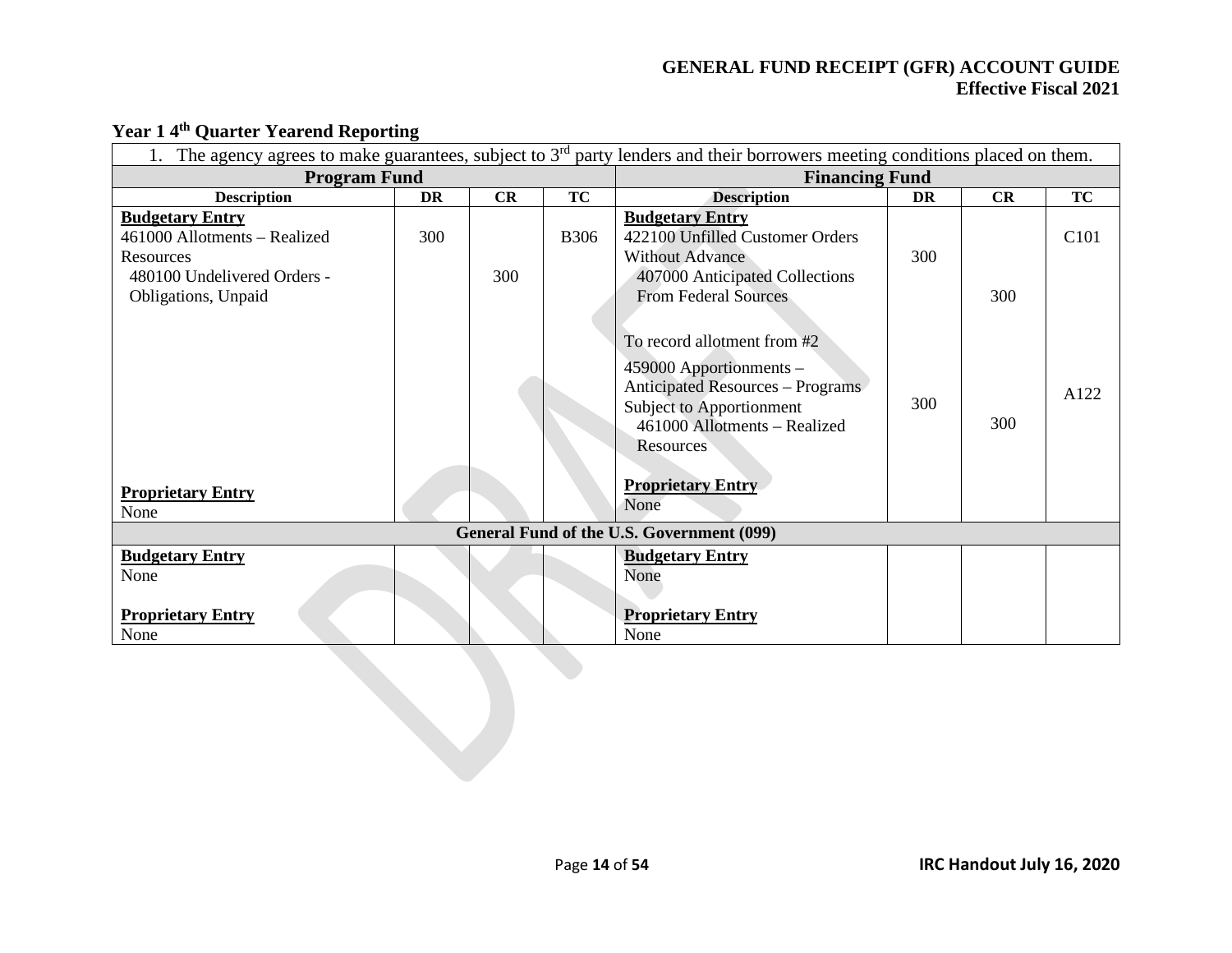| <b>Program Fund</b> |            |             |                                                                                                                                                                                                                                            |                                                  |                       |                  |
|---------------------|------------|-------------|--------------------------------------------------------------------------------------------------------------------------------------------------------------------------------------------------------------------------------------------|--------------------------------------------------|-----------------------|------------------|
| <b>DR</b>           | CR         | TC          | <b>Description</b>                                                                                                                                                                                                                         | <b>DR</b>                                        | CR                    | TC               |
| 300                 | 300        | A146        | <b>Budgetary Entry</b><br>427100 Actual Program Fund Subsidy<br>Collected<br>422100 Unfilled Customer Orders<br><b>Without Advance</b>                                                                                                     | 300                                              | 300                   | C <sub>103</sub> |
| 300                 | 300        |             | <b>Proprietary Entry</b><br>101000 Fund Balance With Treasury<br>218000 (N) Loan Guarantee Liability                                                                                                                                       | 300                                              | 300                   |                  |
| 300                 | 300        | <b>B234</b> |                                                                                                                                                                                                                                            |                                                  |                       |                  |
|                     |            |             |                                                                                                                                                                                                                                            |                                                  |                       |                  |
| 300<br>300          | 300<br>300 |             | <b>Budgetary Entry</b><br>None<br><b>Proprietary Entry</b><br>198000 Asset for Agency's Custodial<br>and Non-Entity Liabilities - General<br>Fund of the U.S. Government<br>201000 (F) Liability for Fund<br>Balance With Treasury (RC 40) | 300                                              | 300                   |                  |
|                     |            |             |                                                                                                                                                                                                                                            | <b>General Fund of the U.S. Government (099)</b> | <b>Financing Fund</b> |                  |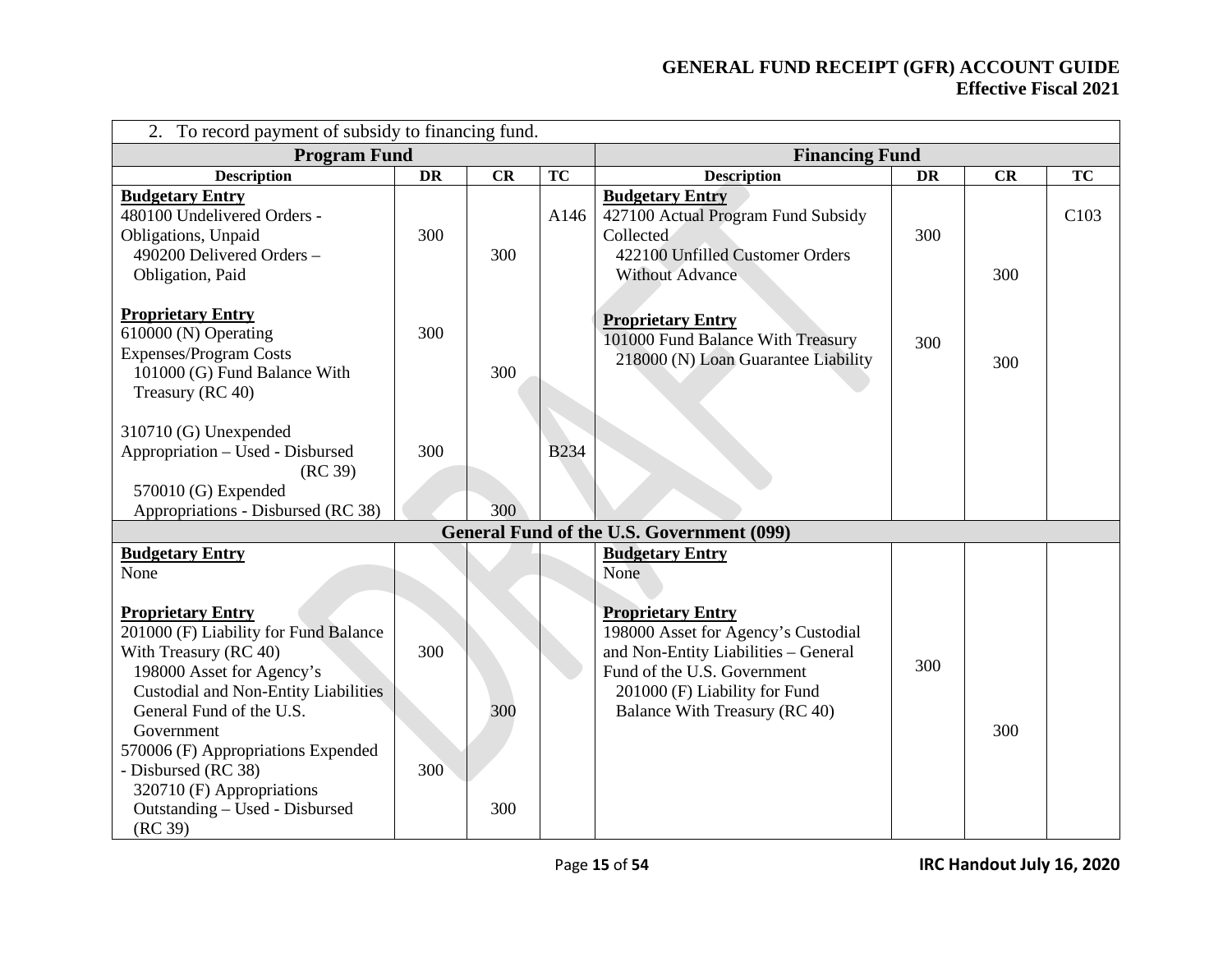| 3. The agency paid third party lender claims of \$220. |           |    |           |                                                  |           |     |             |
|--------------------------------------------------------|-----------|----|-----------|--------------------------------------------------|-----------|-----|-------------|
| <b>Program Fund</b>                                    |           |    |           | <b>Financing Fund</b>                            |           |     |             |
| <b>Description</b>                                     | <b>DR</b> | CR | <b>TC</b> | <b>Description</b>                               | <b>DR</b> | CR  | <b>TC</b>   |
| <b>Budgetary Entry</b>                                 |           |    |           | <b>Budgetary Entry</b>                           |           |     |             |
| None                                                   |           |    |           | 461000 Allotments - Realized                     |           |     |             |
|                                                        |           |    |           | Resources                                        | 220       |     | <b>B104</b> |
|                                                        |           |    |           | 490200 Delivered Orders -                        |           |     |             |
|                                                        |           |    |           | Obligatioons, Paid                               |           | 220 |             |
|                                                        |           |    |           |                                                  |           |     |             |
| <b>Proprietary Entry</b>                               |           |    |           | <b>Proprietary Entry</b>                         |           |     |             |
| None                                                   |           |    |           | 218000 (N) Loan Guarantee                        | 220       |     |             |
|                                                        |           |    |           | Liability                                        |           |     |             |
|                                                        |           |    |           | 101000 (G) Fund Balance With                     |           | 220 |             |
|                                                        |           |    |           | Treasury (RC 40)                                 |           |     |             |
|                                                        |           |    |           | <b>General Fund of the U.S. Government (099)</b> |           |     |             |
|                                                        |           |    |           | <b>Budgetary Entry</b>                           |           |     |             |
|                                                        |           |    |           | None                                             |           |     |             |
|                                                        |           |    |           |                                                  |           |     |             |
|                                                        |           |    |           |                                                  |           |     |             |
|                                                        |           |    |           | <b>Proprietary Entry</b>                         |           |     |             |
|                                                        |           |    |           | 201000 (F) Liability for Fund                    |           |     |             |
|                                                        |           |    |           | <b>Balance With Treasury (RC 40)</b>             | 220       |     |             |
|                                                        |           |    |           | 198000 Asset for Agency's                        |           |     |             |
|                                                        |           |    |           | Custodial and Non-Entity                         |           |     |             |
|                                                        |           |    |           | Liability                                        |           | 220 |             |
|                                                        |           |    |           |                                                  |           |     |             |
|                                                        |           |    |           |                                                  |           |     |             |
|                                                        |           |    |           |                                                  |           |     |             |
|                                                        |           |    |           |                                                  |           |     |             |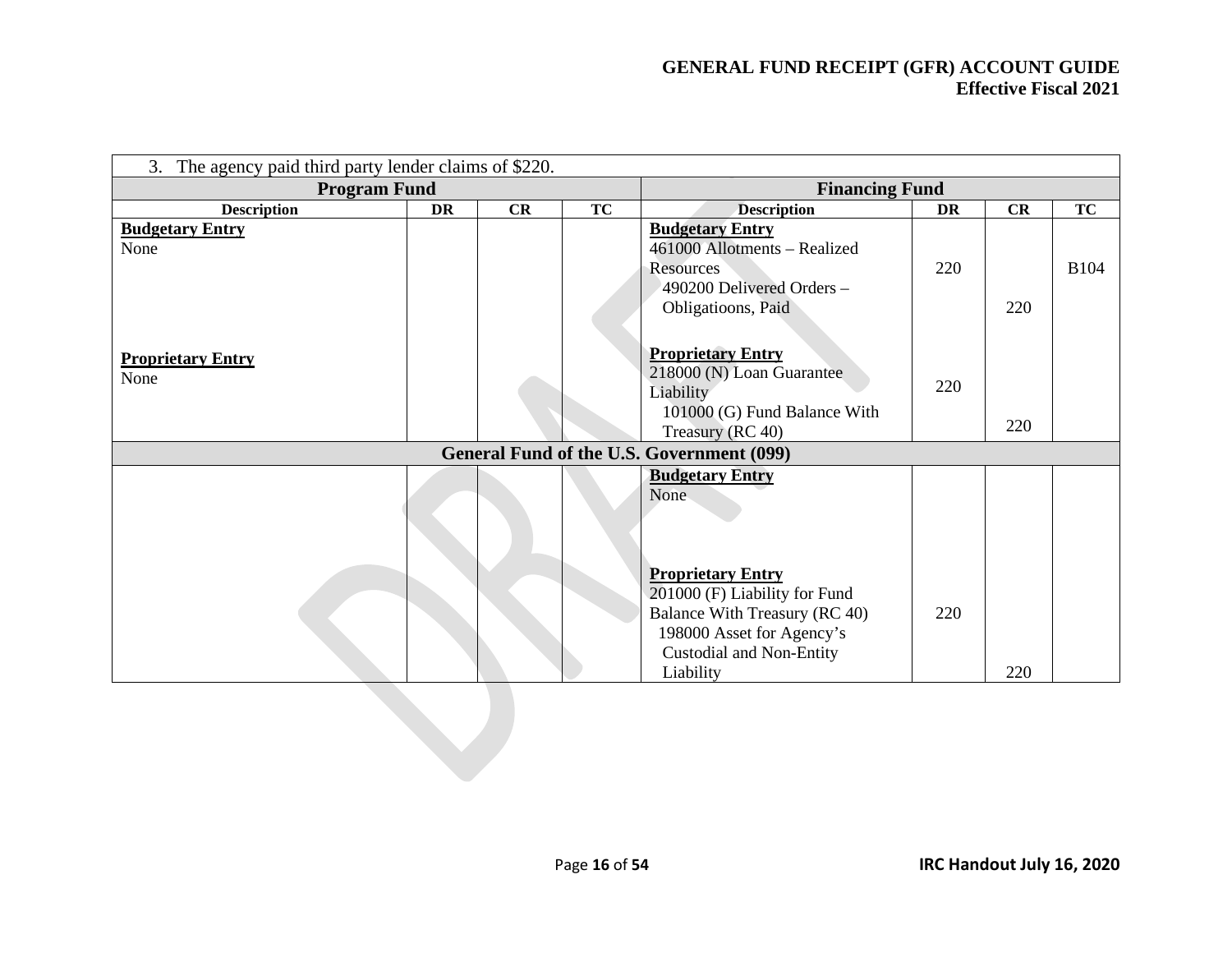| 4. To establish receivable for defaulted loan. Assume the following: Loan receivable - \$200 Interest receivable - \$150 PV<br>of the loan - \$250. |           |                       |           |                                                                                                                                                  |            |            |           |
|-----------------------------------------------------------------------------------------------------------------------------------------------------|-----------|-----------------------|-----------|--------------------------------------------------------------------------------------------------------------------------------------------------|------------|------------|-----------|
| <b>Program Fund</b>                                                                                                                                 |           | <b>Financing Fund</b> |           |                                                                                                                                                  |            |            |           |
| <b>Description</b>                                                                                                                                  | <b>DR</b> | CR                    | <b>TC</b> | <b>Description</b>                                                                                                                               | Dr         | CR         | <b>TC</b> |
| <b>Budgetary Entry</b><br>None<br><b>Proprietary Entry</b>                                                                                          |           |                       |           | <b>Budgetary Entry</b><br>None<br><b>Proprietary Entry</b>                                                                                       |            |            |           |
| None                                                                                                                                                |           |                       |           | 134100 (N) Interest Receivable - Loans<br>135000 (N) Loans Receivable<br>139900 (N) Allowance for Subsidy<br>218000 (N) Loan Guarantee Liability | 150<br>200 | 100<br>250 | C428      |
|                                                                                                                                                     |           |                       |           | General Fund of the U.S. Government (099)                                                                                                        |            |            |           |
| <b>Budgetary Entry</b><br>None                                                                                                                      |           |                       |           | <b>Budgetary Entry</b><br>None                                                                                                                   |            |            |           |
| <b>Proprietary Entry</b><br>None                                                                                                                    |           |                       |           | <b>Proprietary Entry</b><br>None                                                                                                                 |            |            |           |
|                                                                                                                                                     |           |                       |           |                                                                                                                                                  |            |            |           |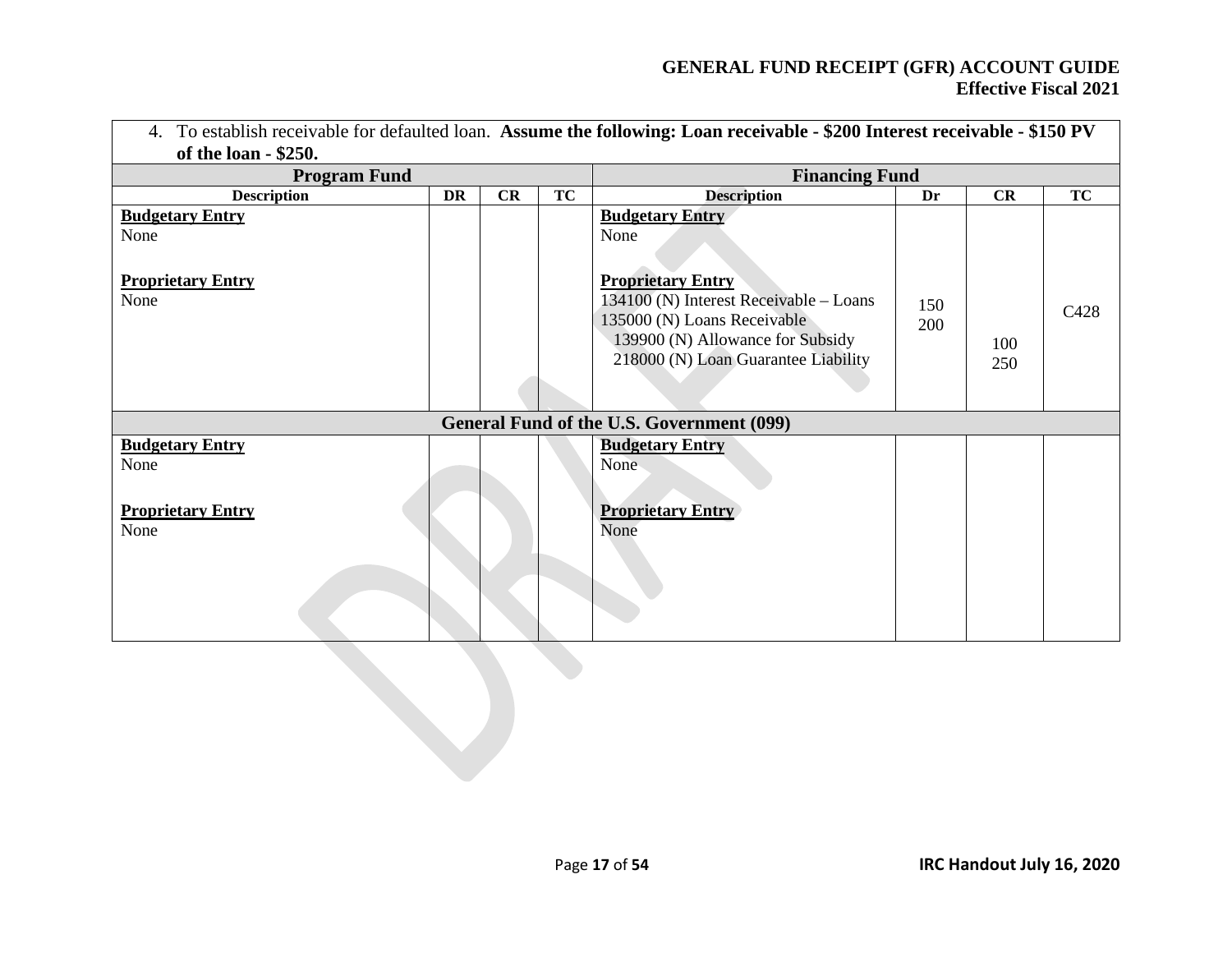| 5a. To record downward re-estimate of subsidy expense. See Credit Reform Case Studies for detailed illustrations and<br>explanations.                                          |    |    |                  |                                                                                                                                                                                  |    |    |                  |
|--------------------------------------------------------------------------------------------------------------------------------------------------------------------------------|----|----|------------------|----------------------------------------------------------------------------------------------------------------------------------------------------------------------------------|----|----|------------------|
| <b>Program Fund</b>                                                                                                                                                            |    |    |                  | <b>Financing Fund</b>                                                                                                                                                            |    |    |                  |
| <b>Description</b>                                                                                                                                                             | DR | CR | TC               | <b>Description</b>                                                                                                                                                               | DR | CR | TC               |
| <b>Budgetary Entry</b><br>None<br><b>Proprietary Entry</b><br>579100 (F) Adjustment to Financing<br>Sources – Credit Reform (RC $05$ )<br>680000 (N) Future Funded<br>Expenses | 80 | 80 | D <sub>146</sub> | <b>Budgetary Entry</b><br>None<br><b>Proprietary Entry</b><br>218000 (N) Loan Guarantee<br>Liability<br>579100 (F) Adjustment to<br>Financing Sources – Credit<br>Reform (RC 05) | 80 | 80 | D <sub>147</sub> |
|                                                                                                                                                                                |    |    |                  | General Fund of the U.S. Government (099)                                                                                                                                        |    |    |                  |
| <b>Budgetary Entry</b><br>None                                                                                                                                                 |    |    |                  | <b>Budgetary Entry</b><br>None                                                                                                                                                   |    |    |                  |
| <b>Proprietary Entry</b><br>None                                                                                                                                               |    |    |                  | <b>Proprietary Entry</b><br>None                                                                                                                                                 |    |    |                  |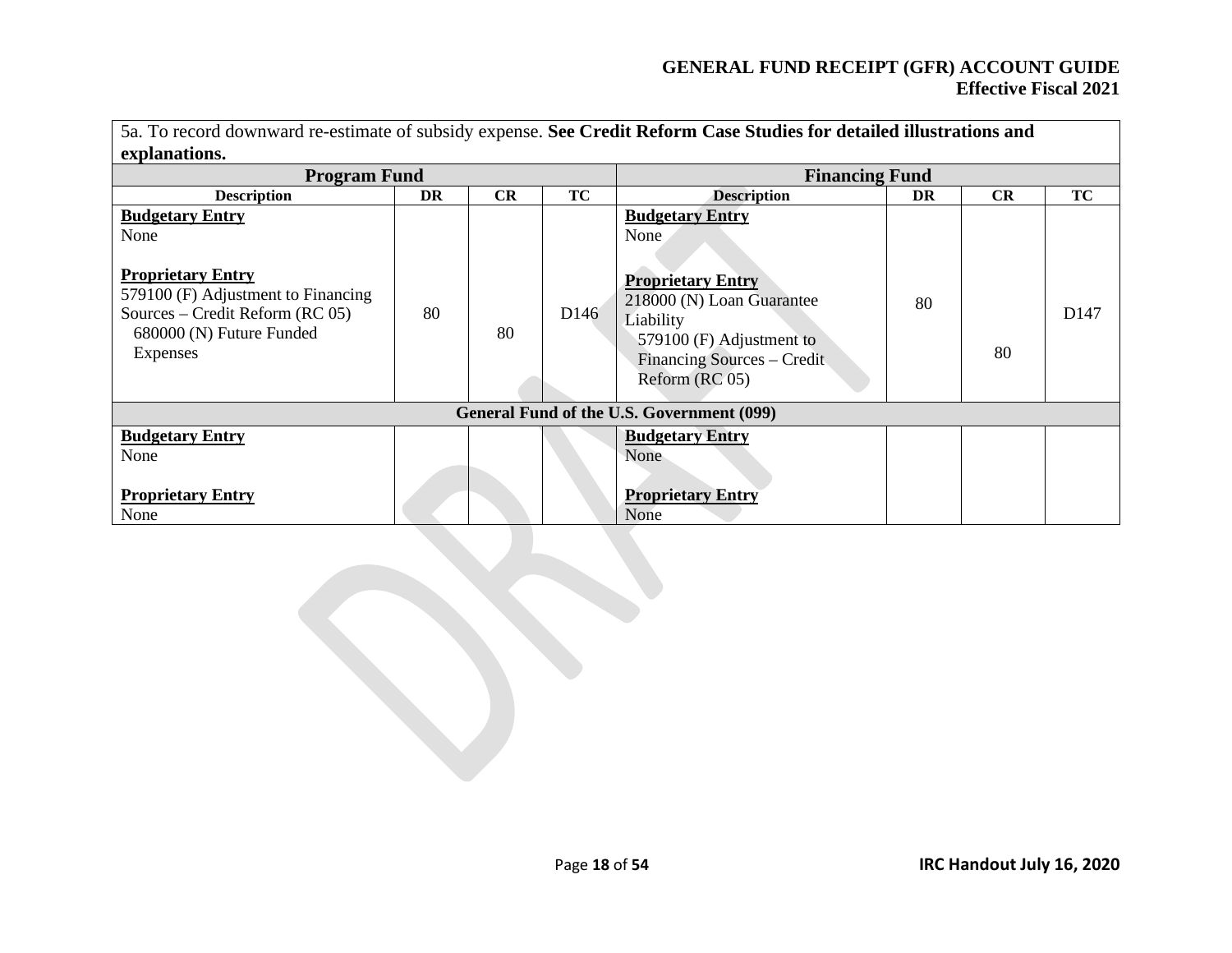| 5b. To record accrual of downward subsidy. The transfer of the cash is not done until the subsequent year. Note: Apportionment and allotment does not                                  |                                                                                                                                                                                                                                                                       |    |           |                                                                                                                                                                                                                                                                                                                       |           |    |                          |  |
|----------------------------------------------------------------------------------------------------------------------------------------------------------------------------------------|-----------------------------------------------------------------------------------------------------------------------------------------------------------------------------------------------------------------------------------------------------------------------|----|-----------|-----------------------------------------------------------------------------------------------------------------------------------------------------------------------------------------------------------------------------------------------------------------------------------------------------------------------|-----------|----|--------------------------|--|
|                                                                                                                                                                                        | happen until year 2; therefore, USSGL account 490100 is not recorded in year 1. In this loan program, downward re-estimate is transferred to the<br>GFR account but there are certain loan programs where downward re-estimate is not transferred to the GFR account. |    |           |                                                                                                                                                                                                                                                                                                                       |           |    |                          |  |
| <b>Financing Fund</b>                                                                                                                                                                  |                                                                                                                                                                                                                                                                       |    |           | <b>GFR Account</b>                                                                                                                                                                                                                                                                                                    |           |    |                          |  |
| <b>Description</b>                                                                                                                                                                     | <b>DR</b>                                                                                                                                                                                                                                                             | CR | <b>TC</b> | <b>Description</b>                                                                                                                                                                                                                                                                                                    | <b>DR</b> | CR | TC                       |  |
| <b>Budgetary</b><br>None                                                                                                                                                               |                                                                                                                                                                                                                                                                       |    |           | <b>Budgetary</b><br>None                                                                                                                                                                                                                                                                                              |           |    |                          |  |
| <b>Proprietary</b><br>577600 (F) Non-Budgetary Financing<br>Sources Transferred Out (RC 18)<br>299000 (F) Other Liabilities<br><b>Without Related Budgetary</b><br>Obligations (RC 22) | 80                                                                                                                                                                                                                                                                    | 80 | D148      | <b>Proprietary</b><br>131000 (F) Accounts Receivable<br>(RC 22)<br>577500 (F) Non-Budgetary<br><b>Financing Sources Transferred In</b><br>(RC 18)<br>599400 (G) Offset to Non-Entity<br><b>Accrued Collections - Statement of</b><br>Changes in Net Position (RC 48)                                                  | 80<br>80  | 80 | C420<br>C <sub>405</sub> |  |
|                                                                                                                                                                                        |                                                                                                                                                                                                                                                                       |    |           | 298500 (G) Liability for Non-<br>Entity Assets Not Reported on<br>the Statement of Custodial<br>Activity (RC 46)                                                                                                                                                                                                      |           | 80 |                          |  |
|                                                                                                                                                                                        |                                                                                                                                                                                                                                                                       |    |           | <b>General Fund of the U.S. Government (099)</b>                                                                                                                                                                                                                                                                      |           |    |                          |  |
| <b>Budgetary</b><br>None<br>Proprietary<br>None                                                                                                                                        |                                                                                                                                                                                                                                                                       |    |           | <b>Budgetary</b><br>None<br>Proprietary<br>198000 (F) Asset for Agency's<br><b>Custodial and Non-Entity</b><br>Liabilities – General Fund of the<br>U.S. Government (RC 46)<br>571200 (F) Accrual of Agency<br>Amount To Be Collected<br>Custodial and Non-Entity -<br>General Fund of the U.S.<br>Government (RC 48) | 80        | 80 |                          |  |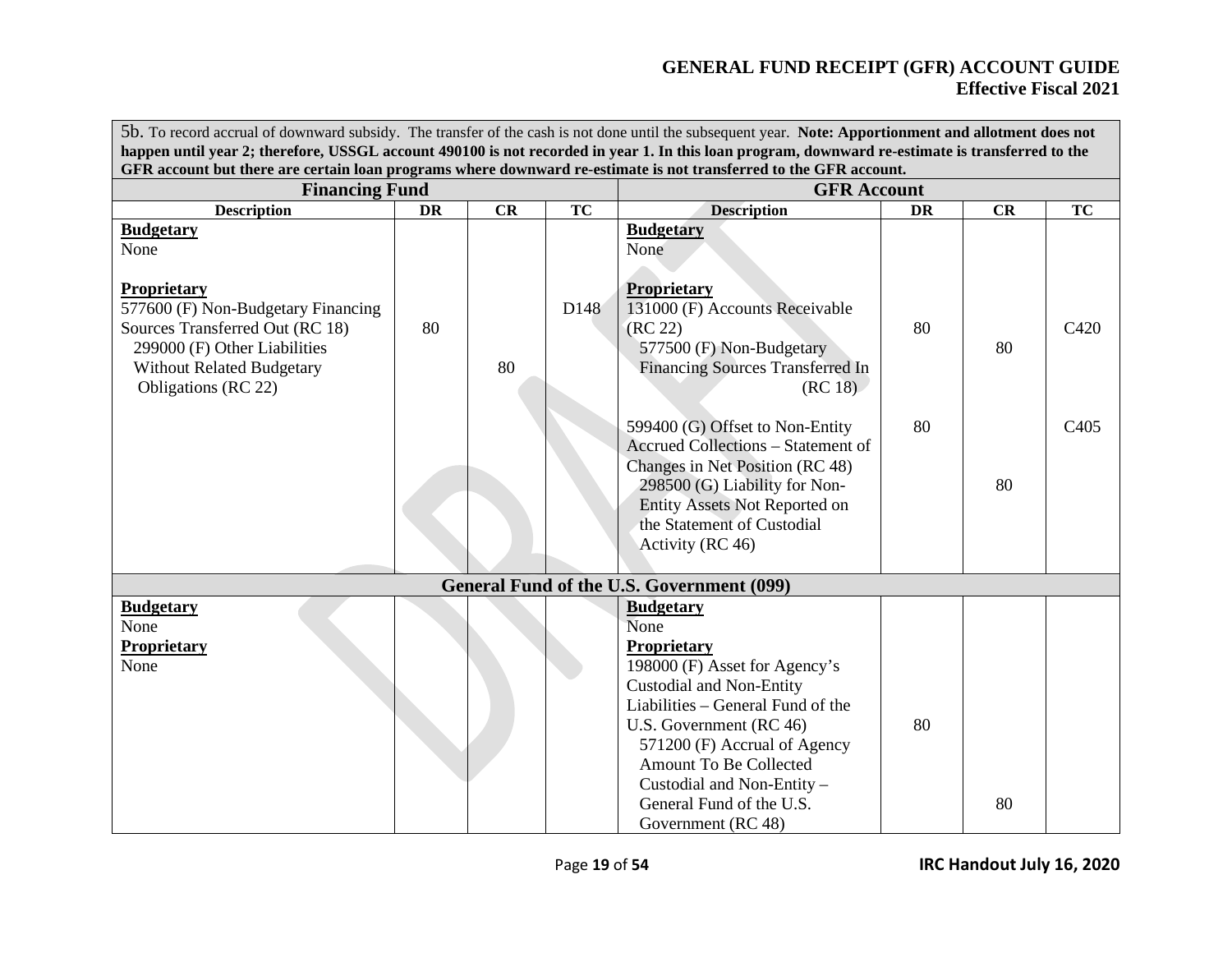| <b>Account</b>   | <b>Description</b>                                                                            |           | <b>Program Fund</b> |           | <b>Financing Fund</b> |           | <b>GFR</b> Account |
|------------------|-----------------------------------------------------------------------------------------------|-----------|---------------------|-----------|-----------------------|-----------|--------------------|
|                  |                                                                                               | <b>DR</b> | CR                  | <b>DR</b> | CR                    | <b>DR</b> | CR                 |
| <b>Budgetary</b> |                                                                                               |           |                     |           |                       |           |                    |
| 407000           | <b>Anticipated Collections From Non-Federal Sources</b>                                       |           |                     | 100       |                       |           |                    |
| 411500           | Loan Subsidy Appropriation                                                                    | 900       |                     |           |                       |           |                    |
| 427100           | <b>Actual Program Fund Subsidy Collected</b>                                                  |           |                     | 500       |                       |           |                    |
| 459000           | Apportionments - Anticipated Resources - Programs Subject<br>to Apportionment                 |           |                     |           | 100                   |           |                    |
| 461000           | <b>Allotments - Realized Resources</b>                                                        |           | 400                 |           | 130                   |           |                    |
| 490200           | Delivered Orders - Obligations, Paid                                                          |           | 500                 |           | 370                   |           |                    |
| <b>Total</b>     |                                                                                               | 900       | 900                 | 600       | 600                   |           |                    |
| Proprietary      |                                                                                               |           |                     |           |                       |           |                    |
| 101000           | <b>Fund Balance With Treasury</b>                                                             | 400       |                     | 130       |                       |           |                    |
| 131000 (F)       | <b>Accounts Receivable</b>                                                                    |           |                     |           |                       | 90        |                    |
| 134100 (N)       | <b>Interest Receivable - Loans</b>                                                            |           |                     | 220       |                       |           |                    |
| 135000 (N)       | Loans Receivable                                                                              |           |                     | 300       |                       |           |                    |
| 139900 (N)       | <b>Allowance for Subsidy</b>                                                                  |           |                     |           | 120                   |           |                    |
| 218000 (N)       | Loan Guarantee Liability                                                                      |           |                     |           | 440                   |           |                    |
| 298500 (G)       | Liability for Non-Entity Assets Not Reported on the<br><b>Statement of Custodial Activity</b> |           |                     |           |                       |           | 90                 |
| 299000 (F)       | Other Liabilities Without Related Budgetary Obligations                                       |           |                     |           | 90                    |           |                    |
| 310100           | Unexpended Appropriations - Appropriations Received                                           |           | 900                 |           |                       |           |                    |
| 310710 (G)       | Unexpended Appropriations - Used - Disbursed                                                  | 500       |                     |           |                       |           |                    |
| 570010 (G)       | <b>Expended Appropriations - Disbursed</b>                                                    |           | 500                 |           |                       |           |                    |
| 577500 (F)       | Non-Budgetary Financing Sources Transferred In                                                |           |                     |           |                       |           | 90                 |
| 577600 (F)       | Non-Budgetary Financing Sources Transferred Out                                               |           |                     | 90        |                       |           |                    |
| 579100 (F)       | Adjustments to Financing Sources - Credit Reform                                              | 90        |                     |           | 90                    |           |                    |
| 599400 (F)       | Offset to Non-Entity Accrued Collections - Statement of                                       |           |                     |           |                       | 90        |                    |
|                  | <b>Changes in Net Position</b>                                                                |           |                     |           |                       |           |                    |
| 610000(N)        | <b>Operating Expenses/Program Costs</b>                                                       | 500       |                     |           |                       |           |                    |
| 680000 (N)       | <b>Future Funded Expenses</b>                                                                 |           | 90                  |           |                       |           |                    |
| <b>Total</b>     |                                                                                               | 1,490     | 1,490               | 740       | 740                   | 180       | 180                |

#### **Year 1 – Pre-closing Trial Balance**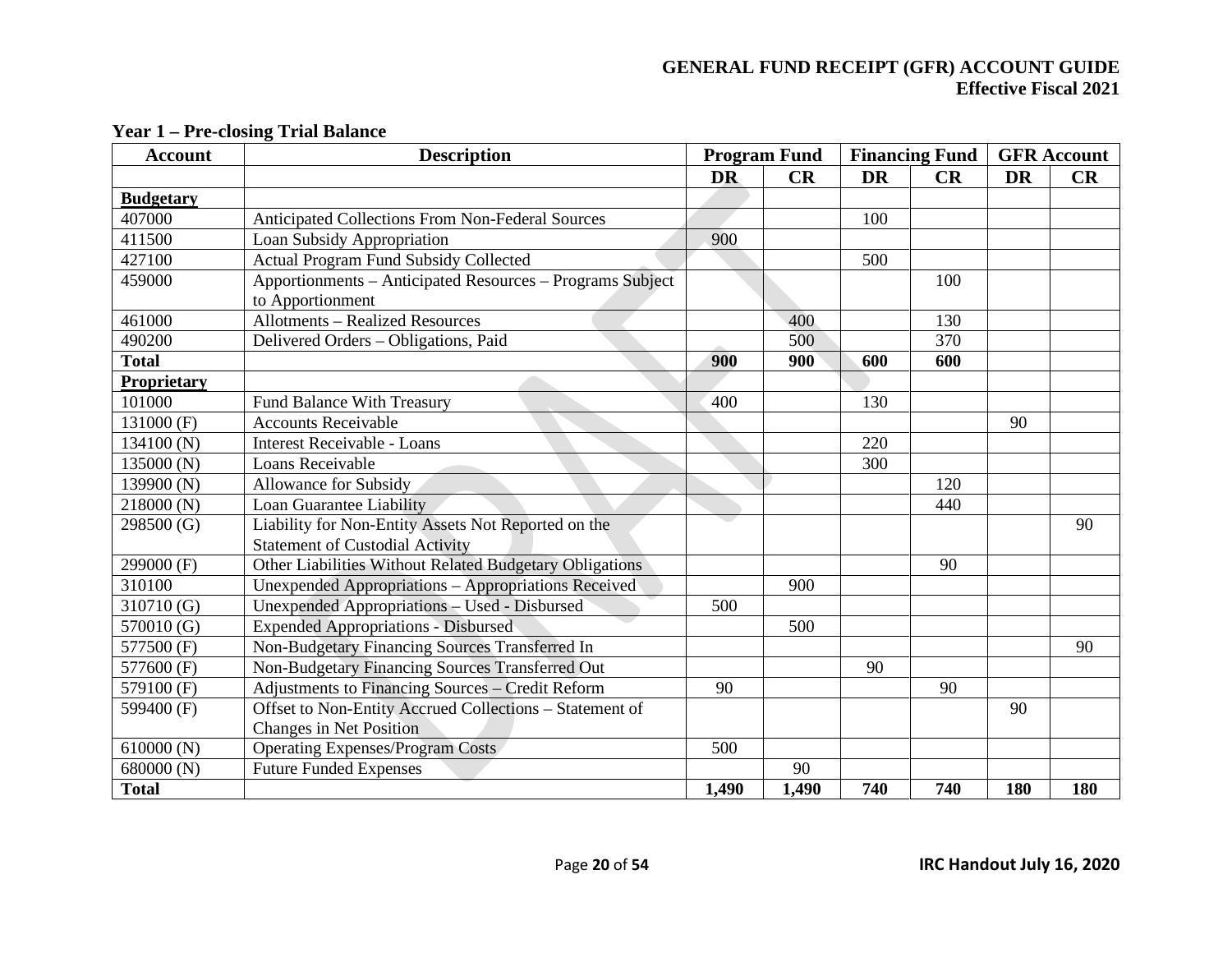# **Year 1 – Pre-Closing Adjusting Entry**

| To record adjustment for anticipated resources not realized.                                                                                                                                              |     |                      |           |
|-----------------------------------------------------------------------------------------------------------------------------------------------------------------------------------------------------------|-----|----------------------|-----------|
| <b>Financing Fund</b>                                                                                                                                                                                     | DR  | $\mathbf C\mathbf R$ | <b>TC</b> |
| <b>Budgetary Entry</b><br>459000 Apportionments – Anticipated Resources – Programs Subject to<br>Apportionment<br>407000 Anticipated Collections From Federal Sources<br><b>Proprietary Entry</b><br>None | 100 | 100                  | F112      |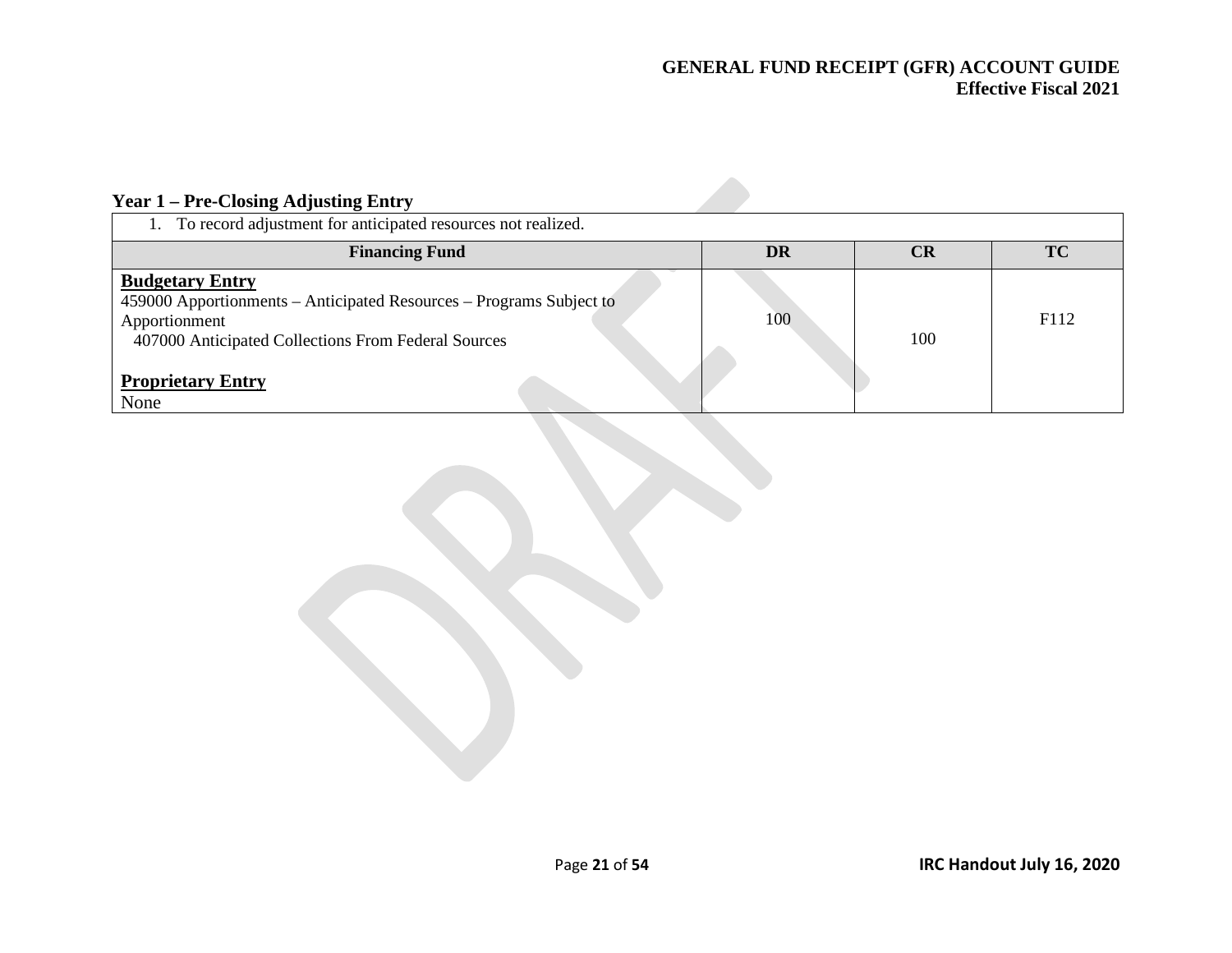| <b>Account</b>   | <b>Description</b>                                                 | <b>Program Fund</b> |       |           | <b>Financing Fund</b> |           | <b>GFR</b> Account |
|------------------|--------------------------------------------------------------------|---------------------|-------|-----------|-----------------------|-----------|--------------------|
|                  |                                                                    | <b>DR</b>           | CR    | <b>DR</b> | CR                    | <b>DR</b> | CR                 |
| <b>Budgetary</b> |                                                                    |                     |       |           |                       |           |                    |
| 407000           | Anticipated Collections From Non-Federal Sources                   |                     |       |           |                       |           |                    |
| 411500           | Loan Subsidy Appropriation                                         | 900                 |       |           |                       |           |                    |
| 427100           | <b>Actual Program Fund Subsidy Collected</b>                       |                     |       | 500       |                       |           |                    |
| 459000           | Apportionments – Anticipated Resources – Programs Subject to       |                     |       |           |                       |           |                    |
|                  | Apportionment                                                      |                     |       |           |                       |           |                    |
| 461000           | <b>Allotments - Realized Resources</b>                             |                     | 400   |           | 130                   |           |                    |
| 490200           | Delivered Orders - Obligations, Paid                               |                     | 500   |           | 370                   |           |                    |
| <b>Total</b>     |                                                                    | 900                 | 900   | 500       | 500                   |           |                    |
| Proprietary      |                                                                    |                     |       |           |                       |           |                    |
| 101000(G)        | Fund Balance With Treasury                                         | 400                 |       | 130       |                       |           |                    |
| 131000 (F)       | <b>Accounts Receivable</b>                                         |                     |       |           |                       | 90        |                    |
| 134100 (N)       | <b>Interest Receivable - Loans</b>                                 | e e                 |       | 220       |                       |           |                    |
| 135000 (N)       | Loans Receivable                                                   |                     |       | 300       |                       |           |                    |
| 139900 (N)       | Allowance for Subsidy                                              |                     |       |           | 120                   |           |                    |
| 218000 (N)       | Loan Guarantee Liability                                           |                     |       |           | 440                   |           |                    |
| 298500 (G)       | Liability for Non-Entity Assets Not Reported on the Statement of   |                     |       |           |                       |           | 90                 |
|                  | <b>Custodial Activity</b>                                          |                     |       |           |                       |           |                    |
| 299000 (F)       | Other Liabilities Without Related Budgetary Obligations            |                     |       |           | 90                    |           |                    |
| 310100(G)        | Unexpended Appropriations - Appropriations Received                |                     | 900   |           |                       |           |                    |
| 310710 (G)       | Unexpended Appropriations - Used - Disbursed                       | 500                 |       |           |                       |           |                    |
| 570010 (G)       | <b>Expended Appropriations - Disbursed</b>                         |                     | 500   |           |                       |           |                    |
| 577500 (F)       | Non-Budgetary Financing Sources Transferred In                     |                     |       |           |                       |           | 90                 |
| 577600 (F)       | Non-Budgetary Financing Sources Transferred Out                    |                     |       | 90        |                       |           |                    |
| 579100 (F)       | Adjustments to Financing Sources - Credit Reform                   | 90                  |       |           | 90                    |           |                    |
| 599400 (G)       | Offset to Non-Entity Accrued Collections - Statement of Changes in |                     |       |           |                       | 90        |                    |
|                  | <b>Net Position</b>                                                |                     |       |           |                       |           |                    |
| 610000 (N)       | <b>Operating Expenses/Program Costs</b>                            | 500                 |       |           |                       |           |                    |
| 680000 (N)       | <b>Future Funded Expenses</b>                                      |                     | 90    |           |                       |           |                    |
| <b>Total</b>     |                                                                    | 1,490               | 1,490 | 740       | 740                   | 180       | 180                |

# **Year 1 – Pre-Closing Adjusted Trial Balance**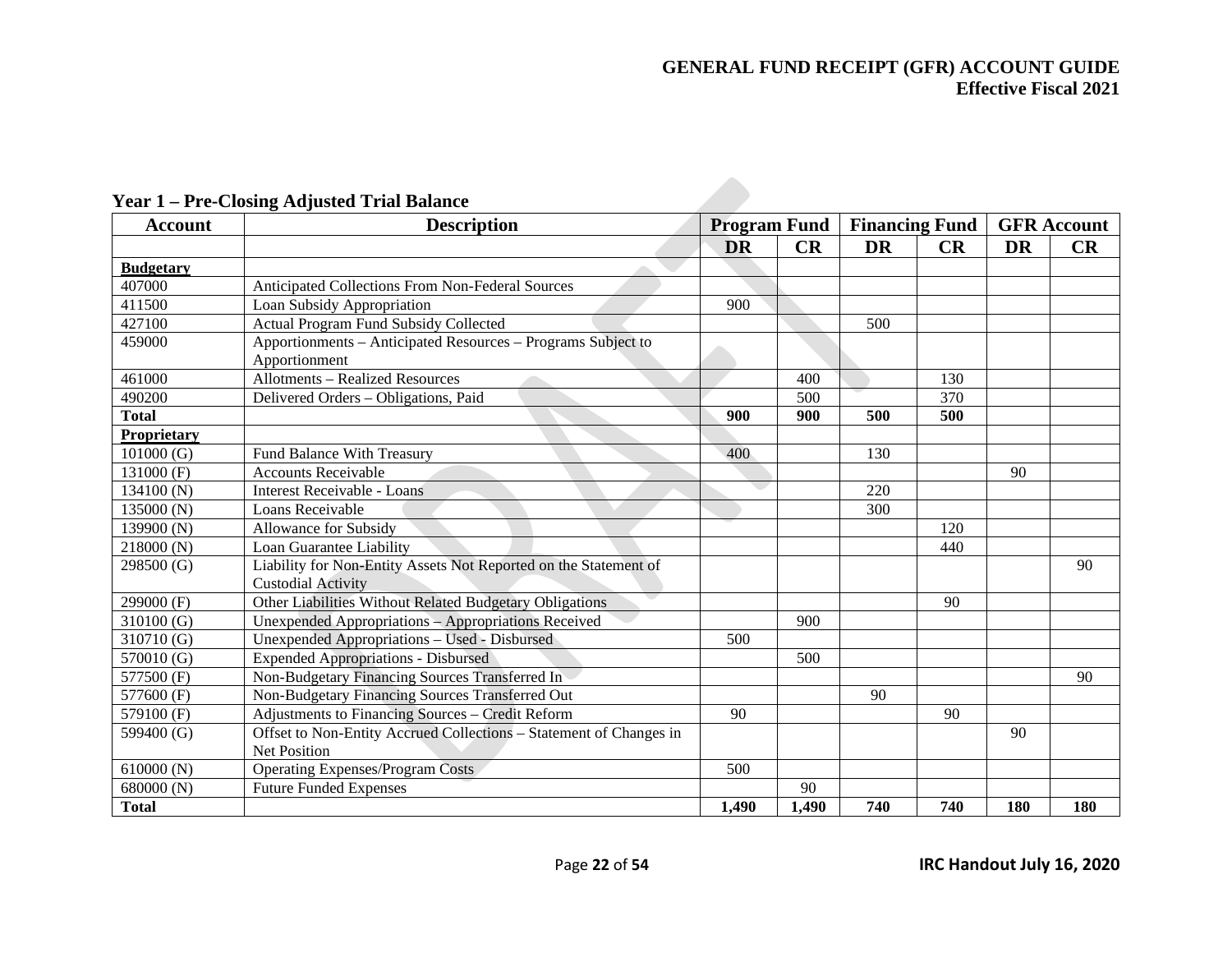### **Financial Statements**

|             | <b>CONSOLIDATED BALANCE SHEET AS OF SEPTEMBER 30, YEAR 1</b>                                                     |     |
|-------------|------------------------------------------------------------------------------------------------------------------|-----|
| Line<br>No. |                                                                                                                  |     |
|             | <b>Assets (Note 2)</b>                                                                                           |     |
|             | Intragovernmental                                                                                                |     |
| 1.          | Fund Balance With Treasury (101000E)                                                                             | 530 |
| 3.          | Accounts Receivable (Note 6) (131000E)                                                                           |     |
| 6.          | Total intragovernmental                                                                                          | 530 |
| 11.         | Direct Loan and Loan Guarantees, net (Note 8) (134100E, 135000E, 139900E)                                        | 400 |
| 15.         | <b>Total assets</b>                                                                                              | 930 |
|             |                                                                                                                  |     |
|             | <b>Liabilities (Note 13)</b>                                                                                     |     |
|             | Intragovernmental                                                                                                |     |
| 19.         | Other (Notes 15, 16, and 17) (298500E)                                                                           | 90  |
| 20.         | Total intragovernmental                                                                                          | 90  |
| 22.         | Loan guarantee liability (Note 8) (218000E)                                                                      | 440 |
| 28.         | <b>Total Liabilities</b>                                                                                         | 530 |
|             |                                                                                                                  |     |
|             | <b>Net Position</b>                                                                                              |     |
| 31.         | Unexpended appropriations – All Other Funds (Combined or Consolidated Totals) (310100E, 310710E)                 | 400 |
| 33.         | Cumulative results of operations – All Other Funds (Combined or Consolidated Totals) (570010E, 577500E, 577600E, |     |
|             | 579100E, 599400E, 610000E, 680000E)                                                                              |     |
| 35.         | Total Net Position - All Other Funds                                                                             | 400 |
| 36.         | <b>Total Net Position</b>                                                                                        | 400 |
| 37.         | <b>Total liabilities and net position</b>                                                                        | 930 |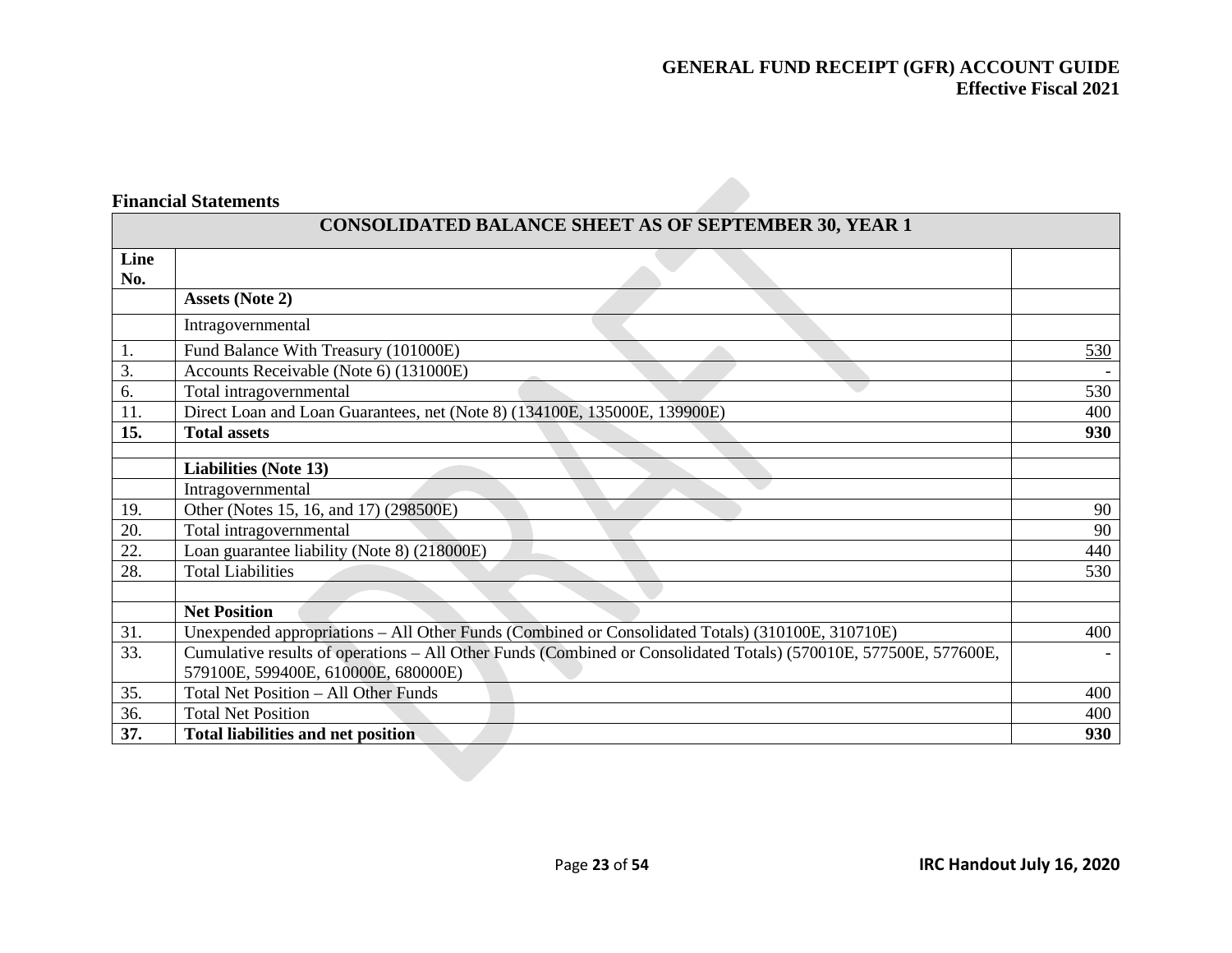|             | CONSOLIDATED STATEMENT OF NET COST FOR THE YEAR ENDED DECEMBER 31, YEAR 1 |                   |  |  |  |  |  |  |
|-------------|---------------------------------------------------------------------------|-------------------|--|--|--|--|--|--|
| Line<br>No. |                                                                           |                   |  |  |  |  |  |  |
|             | Gross Program Costs (Note 22):                                            |                   |  |  |  |  |  |  |
|             | Program A:                                                                |                   |  |  |  |  |  |  |
|             | Gross Costs (610000E, 680000E)                                            | 410               |  |  |  |  |  |  |
|             | Less: earned revenue                                                      |                   |  |  |  |  |  |  |
|             | Net program costs:                                                        | $\underline{410}$ |  |  |  |  |  |  |
| 5.          | Net program costs including Assumption Changes:                           | 410               |  |  |  |  |  |  |
| 8.          | Net cost of operations                                                    | 410               |  |  |  |  |  |  |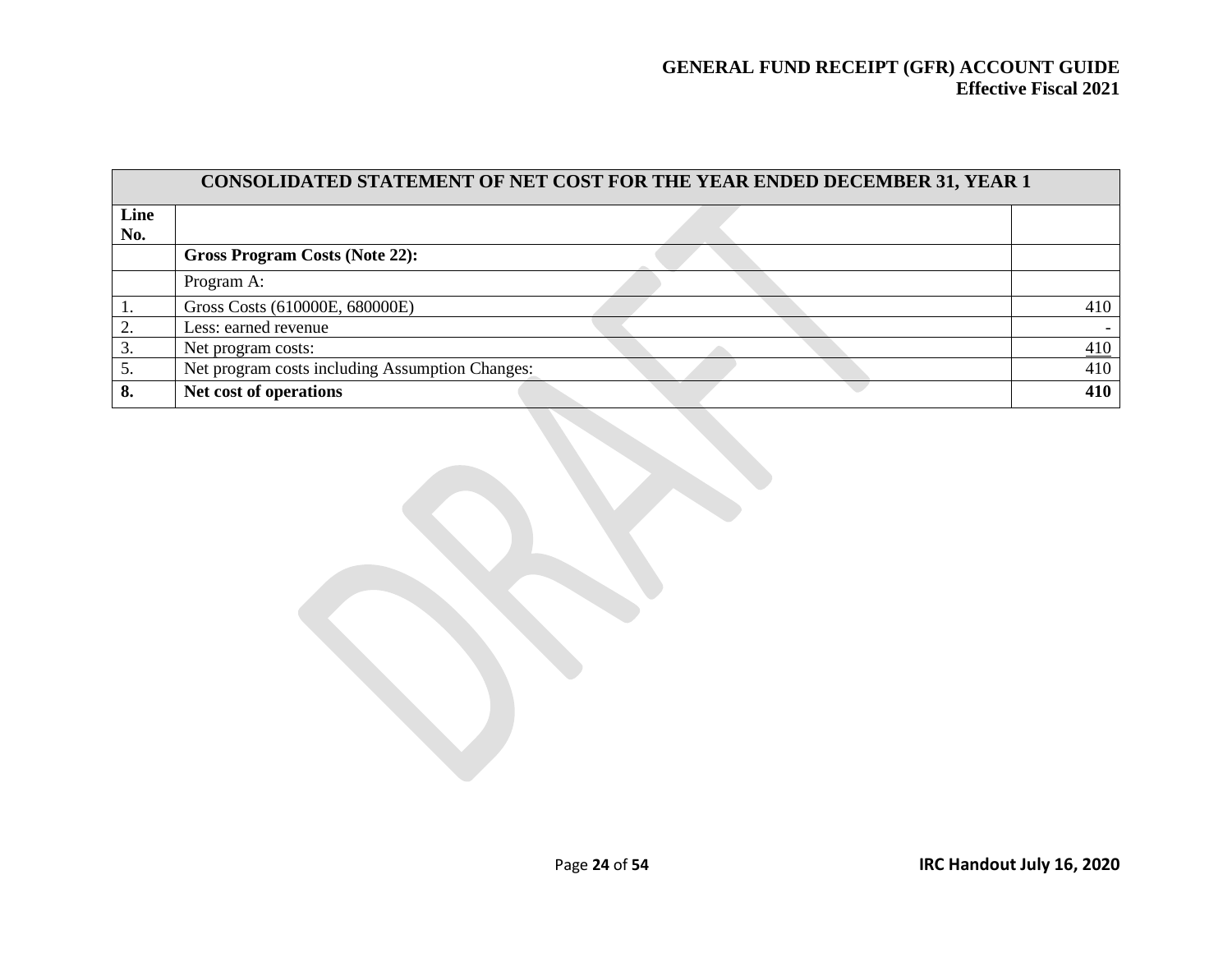| Line<br>No.      |                                                                 | All<br><b>Other</b> | <b>Consolidated</b> |
|------------------|-----------------------------------------------------------------|---------------------|---------------------|
|                  |                                                                 | <b>Funds</b>        |                     |
|                  | <b>Unexpended Appropriations:</b>                               |                     |                     |
| $\overline{4}$ . | Appropriations received (310100E)                               | 900                 | 900                 |
| 7.               | Appropriations used (310710E)                                   | (500)               | (500)               |
| 8.               | <b>Total Budgetary Financing Sources</b>                        | 400                 | 400                 |
| 9.               | <b>Total Unexpended Appropriations</b>                          | 400                 | 400                 |
|                  | <b>Budgetary Financing Sources:</b>                             |                     |                     |
| 14.              | Appropriations used (570010E)                                   | 500                 | 500                 |
| 15.              | Nonexchange revenue                                             |                     |                     |
|                  | <b>Other Financing Sources (Nonexchange):</b>                   |                     |                     |
| 20.              | Transfers-in/out without reimbursement (+/-) (577500E, 577600E) |                     |                     |
| 22.              | Other $(+/-)$ (599400E)                                         | (90)                | (90)                |
| 23.              | <b>Total Financing Sources</b>                                  | 410                 | 410                 |
| 24.              | Net Cost of Operations $(+/-)$                                  | 410                 | 410                 |
| 25.              | Net Change                                                      |                     |                     |
| 26.              | <b>Cumulative Results of Operations</b>                         |                     |                     |
| 27.              | Net Position                                                    | 400                 | 400                 |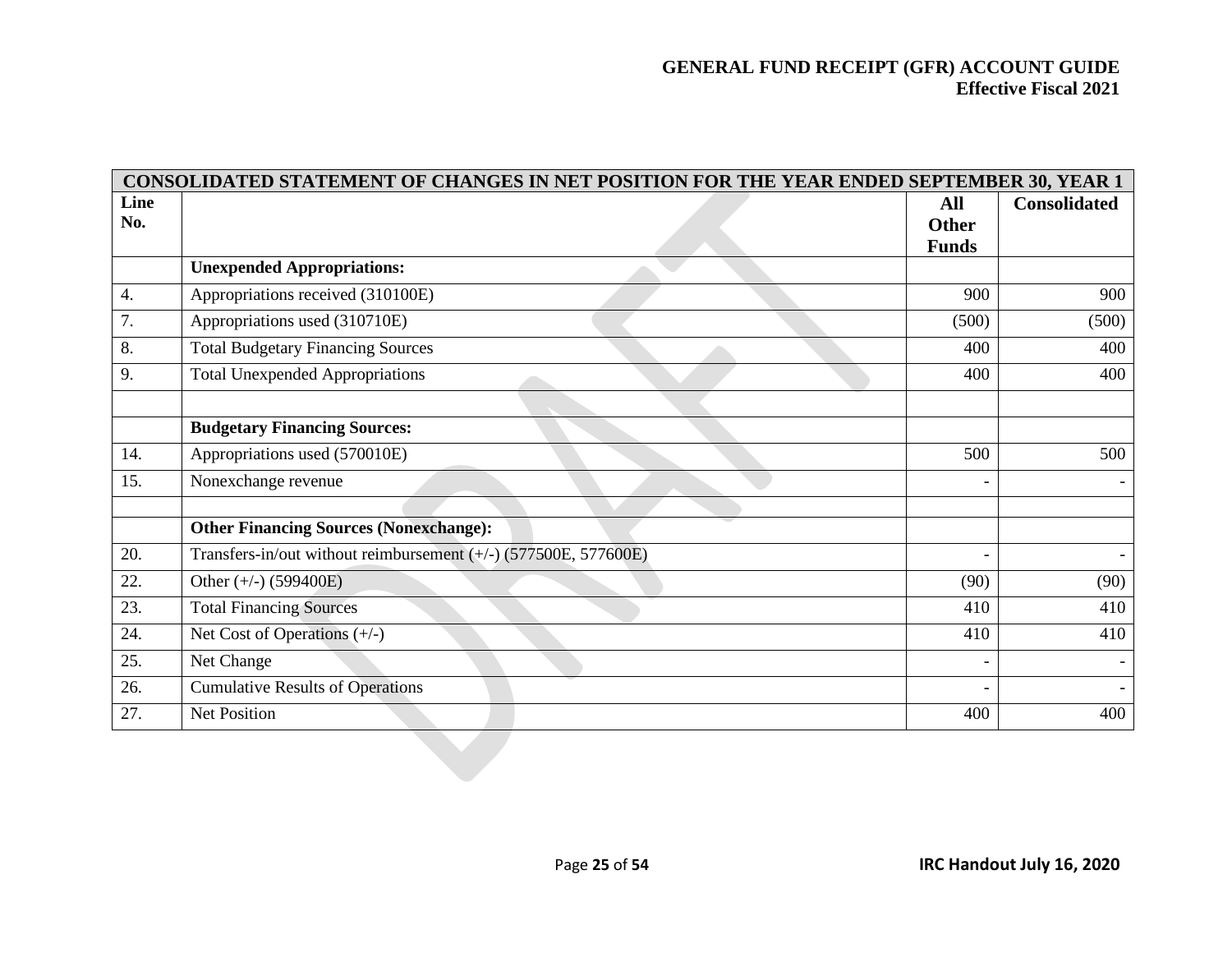|             | <b>STATEMENT OF BUDGETARY RESOURCES FOR THE YEAR ENDED SEPTEMBER 30, YEAR 1</b>        |       |
|-------------|----------------------------------------------------------------------------------------|-------|
| Line        |                                                                                        |       |
| No.         |                                                                                        |       |
|             | <b>Budgetary resources:</b>                                                            |       |
| 1290        | Appropriations (discretionary and mandatory) (411500E)                                 | 900   |
| 1890        | Spending authority from offsetting collections (discretionary and mandatory) (427100E) | 500   |
| <b>1910</b> | <b>Total budgetary resources</b>                                                       | 1,400 |
|             |                                                                                        |       |
|             | <b>Status of budgetary resources:</b>                                                  |       |
| 2190        | New obligations and upward adjustments (total) (Note 29) (490200E)                     | 870   |
|             | Unobligated balance, end of year:                                                      |       |
| 2204        | Apportioned, unexpired account (461000E)                                               | 530   |
| 2412        | Unexpired unobligated balance, end of year                                             | 530   |
| 2490        | Unobligated balance, end of year (total)                                               | 530   |
| 2500        | <b>Total budgetary resources</b>                                                       | 1,400 |
|             |                                                                                        |       |
|             | Outlays, net:                                                                          |       |
| 4190        | Outlays, net (total) (discretionary and mandatory) (427100E, 490200E)                  | 370   |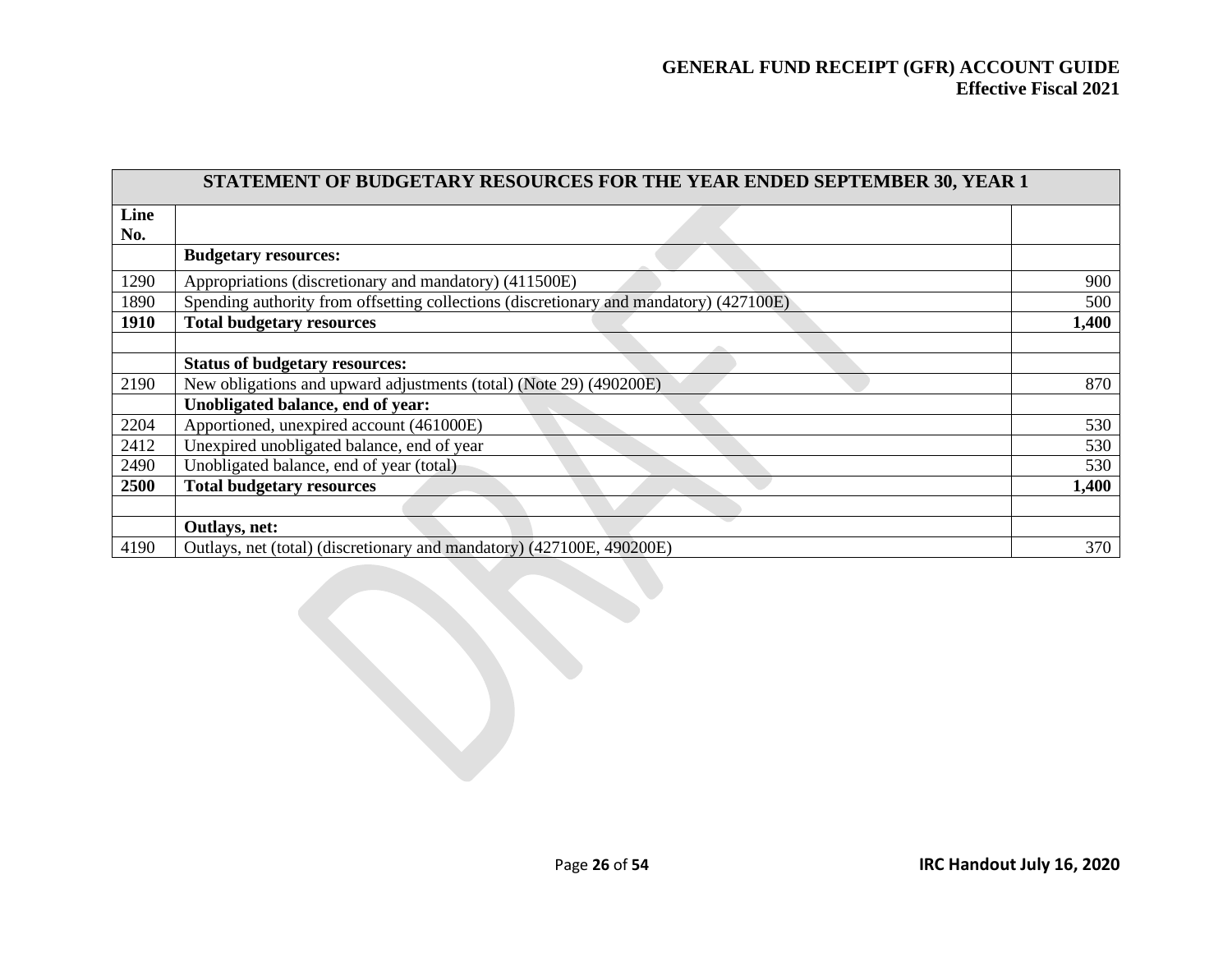|          | SF 133 AND SCHEDULE P: REPORT ON BUDGET EXECUTION AND BUDGETARY RESOURCES AND BUDGET<br>PROGRAM AND FINANCING SCHEDULE FOR THE YEAR ENDED SEPTEMBER 30, YEAR 2 |        |                          |
|----------|----------------------------------------------------------------------------------------------------------------------------------------------------------------|--------|--------------------------|
| Line No. |                                                                                                                                                                | SF 133 | Schedule P               |
|          | <b>BUDGETARY RESOURCES</b>                                                                                                                                     |        |                          |
| 0900     | Total new obligations, unexpired accounts (490200E)                                                                                                            |        | 870                      |
|          |                                                                                                                                                                |        |                          |
|          | <b>Budget authority:</b>                                                                                                                                       |        |                          |
|          | Appropriations:                                                                                                                                                |        |                          |
|          | Discretionary:                                                                                                                                                 |        |                          |
| 1100     | Appropriations (411500E)                                                                                                                                       | 900    | 900                      |
| 1160     | Appropriation, discretionary (total)                                                                                                                           | 900    | 900                      |
|          |                                                                                                                                                                |        |                          |
|          | Discretionary:                                                                                                                                                 |        |                          |
| 1700     | Collected (427100E)                                                                                                                                            | 500    | 500                      |
| 1750     | Spending authority from offsetting collections, discretionary (total)                                                                                          | 500    | 500                      |
| 1900     | Budget authority (total)                                                                                                                                       | 1,400  | 1,400                    |
| 1910     | Total budgetary resources                                                                                                                                      | 1,400  |                          |
| 1930     | Total budgetary resources available                                                                                                                            |        | 1,400                    |
|          |                                                                                                                                                                |        |                          |
|          | <b>STATUS OF BUDGETARY RESOURCES</b>                                                                                                                           |        |                          |
|          | New obligations and upward adjustments:                                                                                                                        |        |                          |
|          | Direct:                                                                                                                                                        |        |                          |
| 2002     | Category B (by project) (490200E)                                                                                                                              | 870    |                          |
| 2004     | Direct obligations (total)                                                                                                                                     | 870    |                          |
| 2170     | New obligations, unexpired accounts (490200E)                                                                                                                  | 870    |                          |
| 2190     | New obligations and upward adjustments (total)                                                                                                                 | 870    |                          |
|          | Unobligated balance:                                                                                                                                           |        |                          |
|          | Apportioned, unexpired accounts:                                                                                                                               |        |                          |
| 2201     | Available in the current period (461000E)                                                                                                                      | 530    |                          |
| 2412     | Unexpired unobligated balance: end of year                                                                                                                     | 530    | $\overline{\phantom{a}}$ |
| 2490     | Unobligated balance, end of year (total)                                                                                                                       | 530    |                          |
| 2500     | Total budgetary resources                                                                                                                                      | 1,400  | $\overline{\phantom{a}}$ |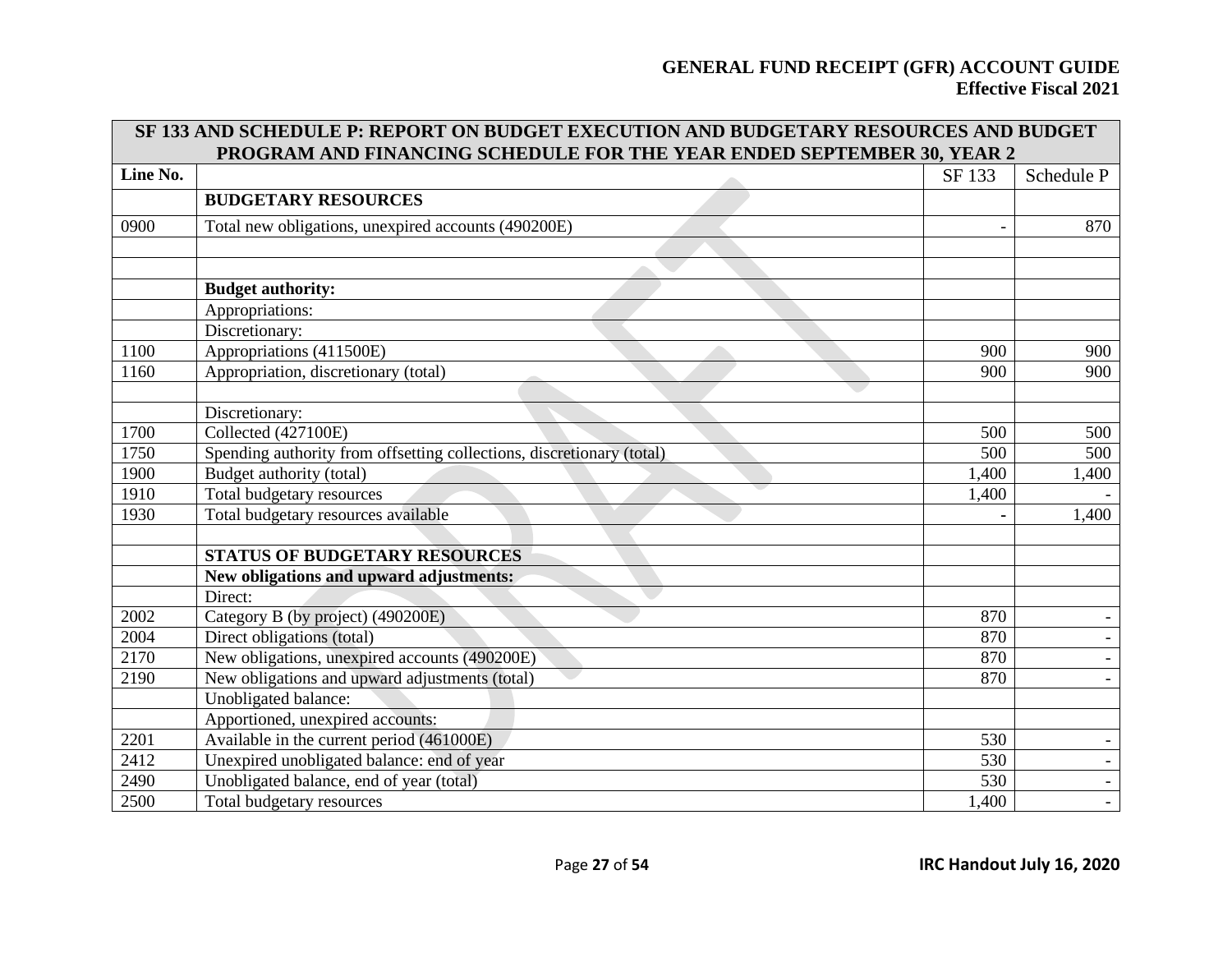|          | <b>SF 133 AND SCHEDULE P: REPORT ON BUDGET EXECUTION AND BUDGETARY RESOURCES AND BUDGET</b> |        |            |
|----------|---------------------------------------------------------------------------------------------|--------|------------|
|          | PROGRAM AND FINANCING SCHEDULE AS OF SEPTEMBER 30, YEAR 2                                   |        |            |
| Line No. |                                                                                             | SF 133 | Schedule P |
|          | Memorandum (non-add) entries:                                                               |        |            |
| 2501     | Subject to apportionment – excluding anticipated amounts (461000E, 490200E)                 | 1,400  |            |
|          |                                                                                             |        |            |
|          | <b>CHANGE IN OBLIGATED BALANCE</b>                                                          |        |            |
|          | Unpaid obligations:                                                                         |        |            |
| 3010     | New obligations, unexpired accounts (490200E)                                               | 870    | 870        |
| 3020     | <b>Outlays (gross) (-) (490200E)</b>                                                        | 870    | 870        |
|          | Memorandum (non-add) entries:                                                               |        |            |
| 3100     | Obligated balance, start of year $(+ or -)$                                                 |        |            |
| 3200     | Obligated balance, end of year $(+ or -)$                                                   |        |            |
|          |                                                                                             |        |            |
|          | BUDGET AUTHORITY AND OUTLAYS, NET                                                           |        |            |
|          | Discretionary:                                                                              |        |            |
|          | Gross budget authority and outlays:                                                         |        |            |
| 4000     | Budget authority, gross                                                                     | 1,400  | 1,400      |
|          |                                                                                             |        |            |
|          | Outlays, gross                                                                              |        |            |
| 4010     | Outlays from new discretionary authority (490200E)                                          | 870    | 870        |
| 4020     | Outlays, gross (total)                                                                      | 870    | 870        |
| 4030     | Federal sources (-) (427100E)                                                               | 500    | 500        |
| 4040     | Offsets against gross budget authority and outlays (total) (-)                              | 500    | 500        |
| 4070     | Budget authority, net (discretionary)                                                       | 900    | 900        |
| 4080     | Outlays, net (discretionary)                                                                | 370    | 370        |
|          |                                                                                             |        |            |
|          | Budget authority and outlays, net (total)                                                   |        |            |
| 4180     | Budget authority, net (total)                                                               | 900    | 900        |
| 4190     | Outlays, net (total)                                                                        | 370    | 370        |
|          |                                                                                             |        |            |
|          | Unexpended balances (Direct/Reimbursable/Discretionary/Mandatory)                           |        |            |
| 5321     | Direct unobligated balance, end of year (461000E)                                           | 530    | 530        |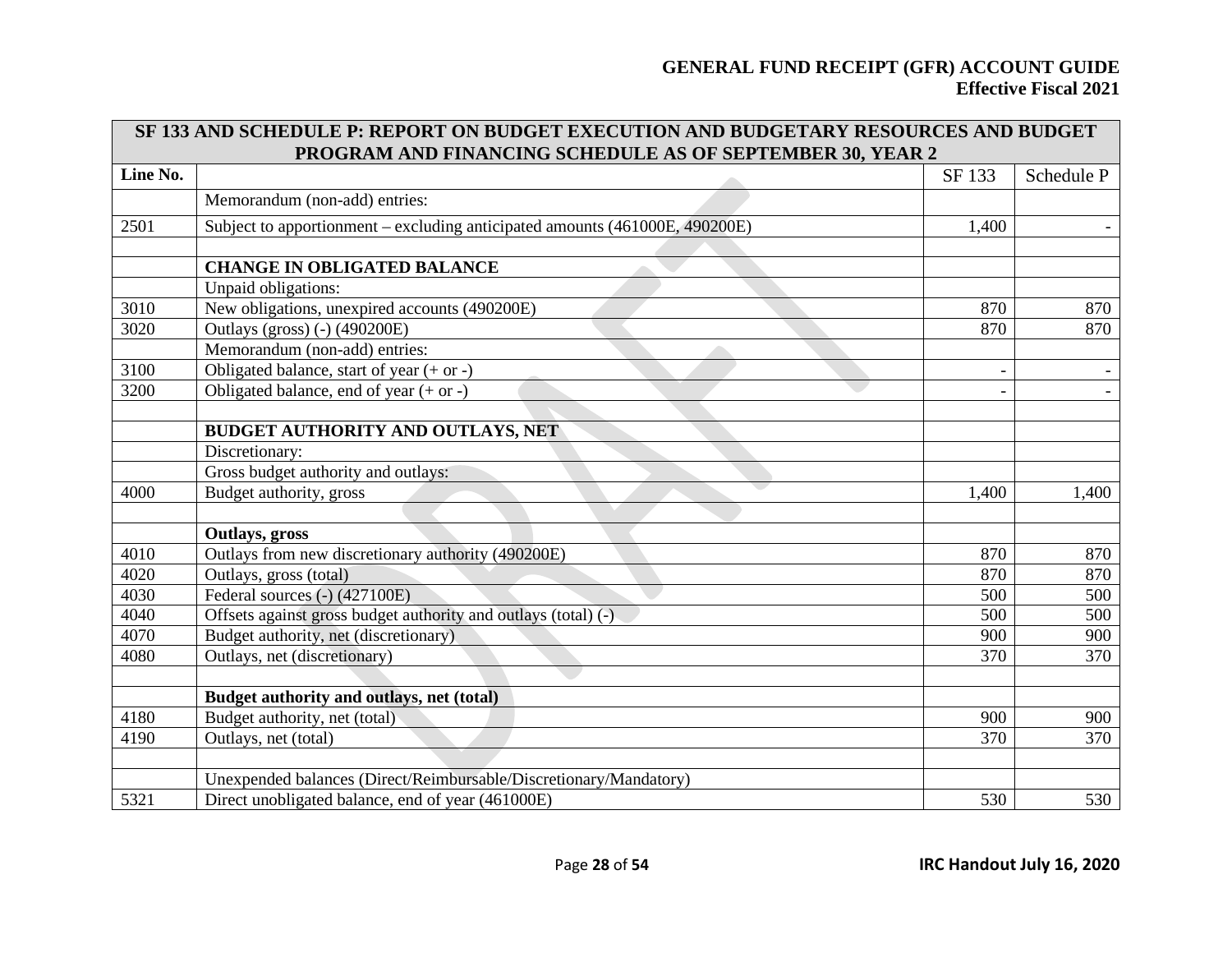#### **Reclassified Statements**

| Line             |                                                                                                                    | <b>GFR</b>     |
|------------------|--------------------------------------------------------------------------------------------------------------------|----------------|
| No.              |                                                                                                                    | <b>Account</b> |
| $\mathbf{1}$     | Assets                                                                                                             |                |
| $\overline{2}$   | Non-federal                                                                                                        |                |
| 2.3              | Loans receivable, net (134100E 135000E, 139900E)                                                                   | 400            |
| 2.9              | Total non-federal assets                                                                                           | 400            |
| 3                | Federal                                                                                                            |                |
| 3.1              | Fund balance with Treasury (RC 40/1) (101000E)                                                                     | 530            |
| 3.14             | Total federal assets                                                                                               | 530            |
| 4.               | <b>Total assets</b>                                                                                                | 930            |
|                  |                                                                                                                    |                |
|                  | <b>Liabilities</b>                                                                                                 |                |
| 6<br>6.6         | Non-federal                                                                                                        |                |
| 6.10             | Loan guarantee liabilities (218000E)<br>Total non-federal liabilities                                              | 440<br>440     |
| 7.               | Federal                                                                                                            |                |
| 7.10             | Liability to the General Fund of the U.S. Government for custodial and other non-entity assets (RC 46)/1 (298500E) | 90             |
| 7.15             | Total federal liabilities                                                                                          | 90             |
| $8\,$            | <b>Total liabilities</b>                                                                                           | 530            |
|                  |                                                                                                                    |                |
| $\boldsymbol{9}$ | <b>Net Position</b>                                                                                                |                |
| 9.1              | Net Position - funds from dedicated collections (310100E, 310710E, 570010E, 599400E, 610000E, 680000E)             | 400            |
| 10               | Total net position                                                                                                 | 400            |
| 11.              | <b>Total liabilities and net position</b>                                                                          | 930            |
|                  |                                                                                                                    |                |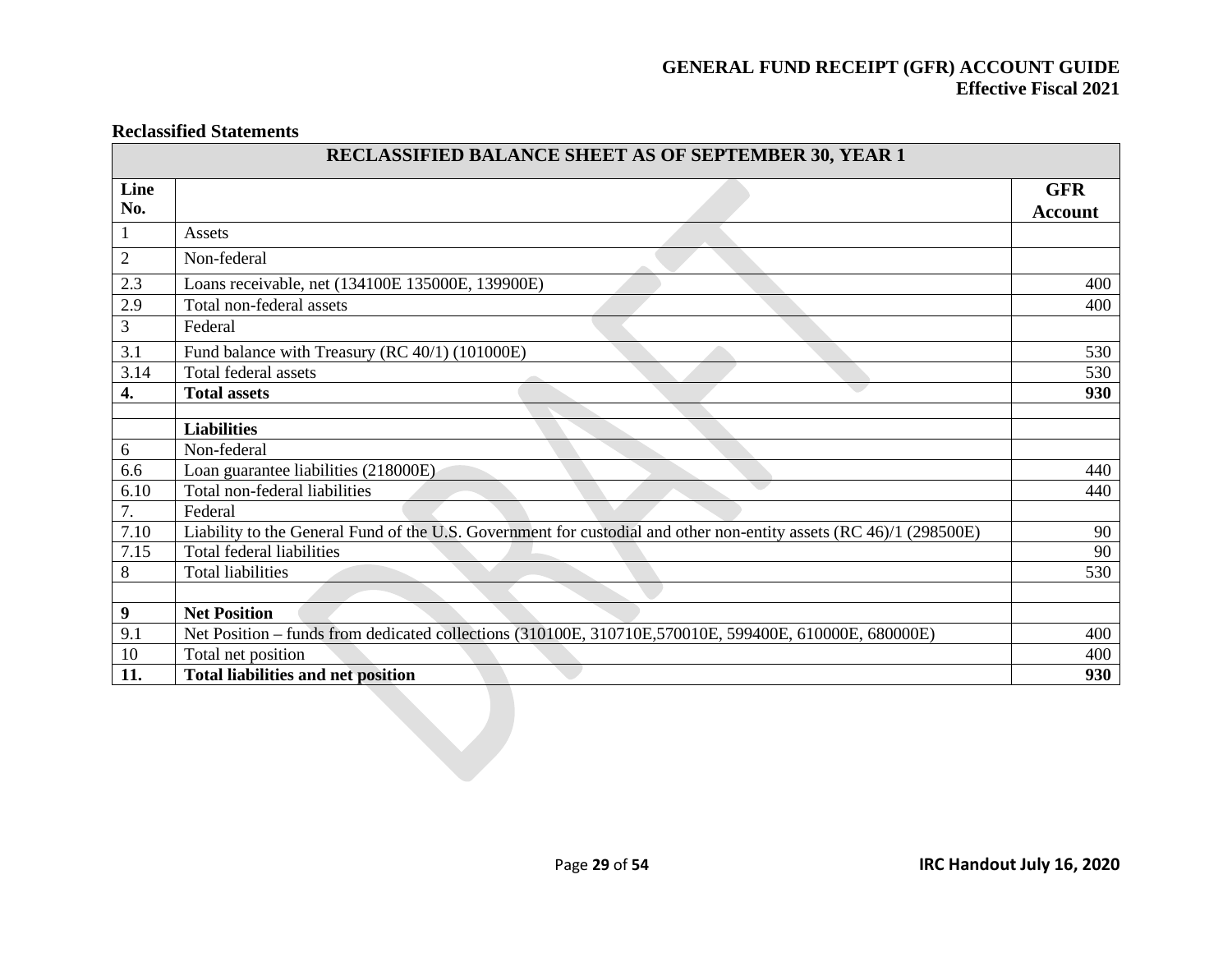| RECLASSIFIED STATEMENT OF NET COST FOR THE YEAR ENDED SEPTEMBER 30, YEAR 1 |                                           |     |  |  |  |  |  |
|----------------------------------------------------------------------------|-------------------------------------------|-----|--|--|--|--|--|
| Line<br>No.                                                                |                                           |     |  |  |  |  |  |
|                                                                            | <b>Gross cost</b>                         |     |  |  |  |  |  |
| 2.                                                                         | Non-federal gross cost (610000E, 680000E) | 410 |  |  |  |  |  |
| 6.                                                                         | Total non-federal gross cost              | 410 |  |  |  |  |  |
| 9.                                                                         | Department total gross cost               | 410 |  |  |  |  |  |
| 10.                                                                        | <b>Earned Revenue</b>                     |     |  |  |  |  |  |
| 11                                                                         | Non-federal earned revenue                |     |  |  |  |  |  |
| 14.                                                                        | Department total earned revenue           |     |  |  |  |  |  |
| 15.                                                                        | Net cost of operations                    | 410 |  |  |  |  |  |
|                                                                            |                                           |     |  |  |  |  |  |

|      | RECLASSIFIED STATEMENT OF OPERATIONS AND CHANGES IN NET POSITION FOR THE YEAR ENDED<br><b>SEPTEMBER 30, YEAR 1</b> |              |                     |  |  |  |  |  |
|------|--------------------------------------------------------------------------------------------------------------------|--------------|---------------------|--|--|--|--|--|
| Line |                                                                                                                    | All          | <b>Consolidated</b> |  |  |  |  |  |
| No.  |                                                                                                                    | <b>Other</b> |                     |  |  |  |  |  |
|      |                                                                                                                    | <b>Funds</b> |                     |  |  |  |  |  |
|      | Federal non-exchange revenue:                                                                                      |              |                     |  |  |  |  |  |
| 6.7  | Accrual of Collections Yet to be Transferred to a TAS Other Than the General Fund of the U.S.                      | (90)         | (90)                |  |  |  |  |  |
|      | Government – Nonexchange (RC 16) (599400E)                                                                         |              |                     |  |  |  |  |  |
| 6.9  | Total federal non-exchange revenue                                                                                 | (90)         | (90)                |  |  |  |  |  |
|      |                                                                                                                    |              |                     |  |  |  |  |  |
|      | Budgetary financing sources:                                                                                       |              |                     |  |  |  |  |  |
| 7.1  | Appropriations received as adjusted (rescissions and other adjustments) (RC 41) – Footnote 1                       | 900          | 900                 |  |  |  |  |  |
|      | (310100E)                                                                                                          |              |                     |  |  |  |  |  |
| 7.2  | Appropriations used (RC 39) (310710E)                                                                              | (500)        | (500)               |  |  |  |  |  |
| 7.3  | Appropriations expended (RC 38)/1 (570010E)                                                                        | 500          | 500                 |  |  |  |  |  |
| 7.20 | Total budgetary financing sources                                                                                  | 900          | 900                 |  |  |  |  |  |
| 9    | Net cost of operations $(+/-)$                                                                                     | (410)        | (410)               |  |  |  |  |  |
| 10   | Net position, end of period                                                                                        | 400          | 400                 |  |  |  |  |  |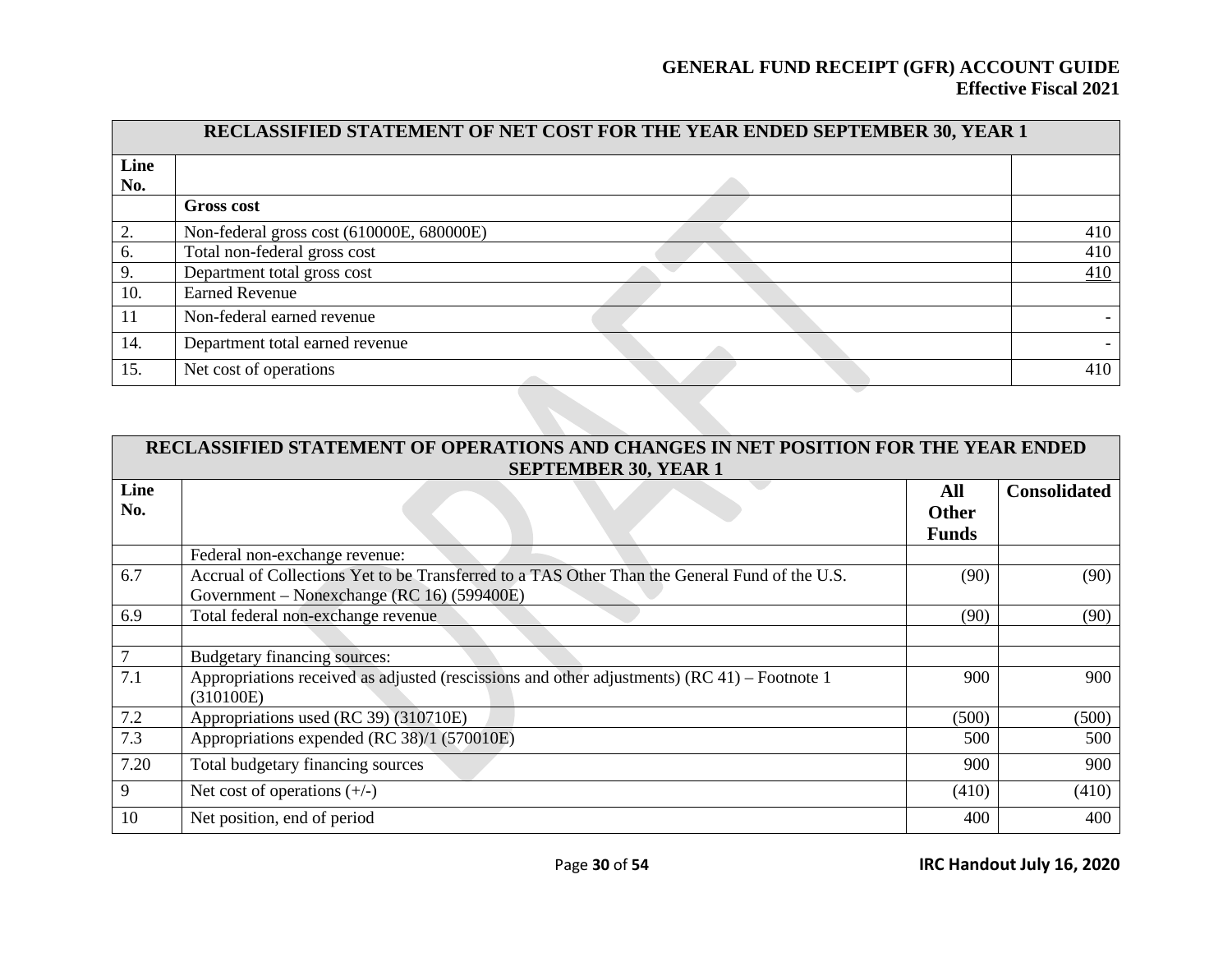#### **Closing Entries**

| To record consolidation of actual resources.                                   |           |     |           |                                                  |           |     |           |  |  |  |
|--------------------------------------------------------------------------------|-----------|-----|-----------|--------------------------------------------------|-----------|-----|-----------|--|--|--|
| <b>Program Fund</b>                                                            | <b>DR</b> | CR  | <b>TC</b> | <b>Financing Fund</b>                            | <b>DR</b> | CR  | <b>TC</b> |  |  |  |
| <b>Budgetary Entry</b>                                                         |           |     |           | <b>Budgetary Entry</b>                           |           |     |           |  |  |  |
| 420100 Total Actual Resources – Collected<br>411500 Loan Subsidy Appropriation | 900       | 900 | F302      | 420100 Total Actual Resources -<br>Collected     | 500       |     | F302      |  |  |  |
|                                                                                |           |     |           | 427100 Actual Program Fund Subsidy               |           |     |           |  |  |  |
|                                                                                |           |     |           | Collected                                        |           | 500 |           |  |  |  |
| <b>Proprietary Entry</b>                                                       |           |     |           | <b>Proprietary Entry</b>                         |           |     |           |  |  |  |
| None                                                                           |           |     |           | None                                             |           |     |           |  |  |  |
|                                                                                |           |     |           | <b>General Fund of the U.S. Government (099)</b> |           |     |           |  |  |  |
| <b>Budgetary Entry</b>                                                         |           |     |           | <b>Budgetary Entry</b>                           |           |     |           |  |  |  |
| None                                                                           |           |     |           | None                                             |           |     |           |  |  |  |
| <b>Proprietary Entry</b><br>None                                               |           |     |           | <b>Proprietary Entry</b><br>None                 |           |     |           |  |  |  |
|                                                                                |           |     |           |                                                  |           |     |           |  |  |  |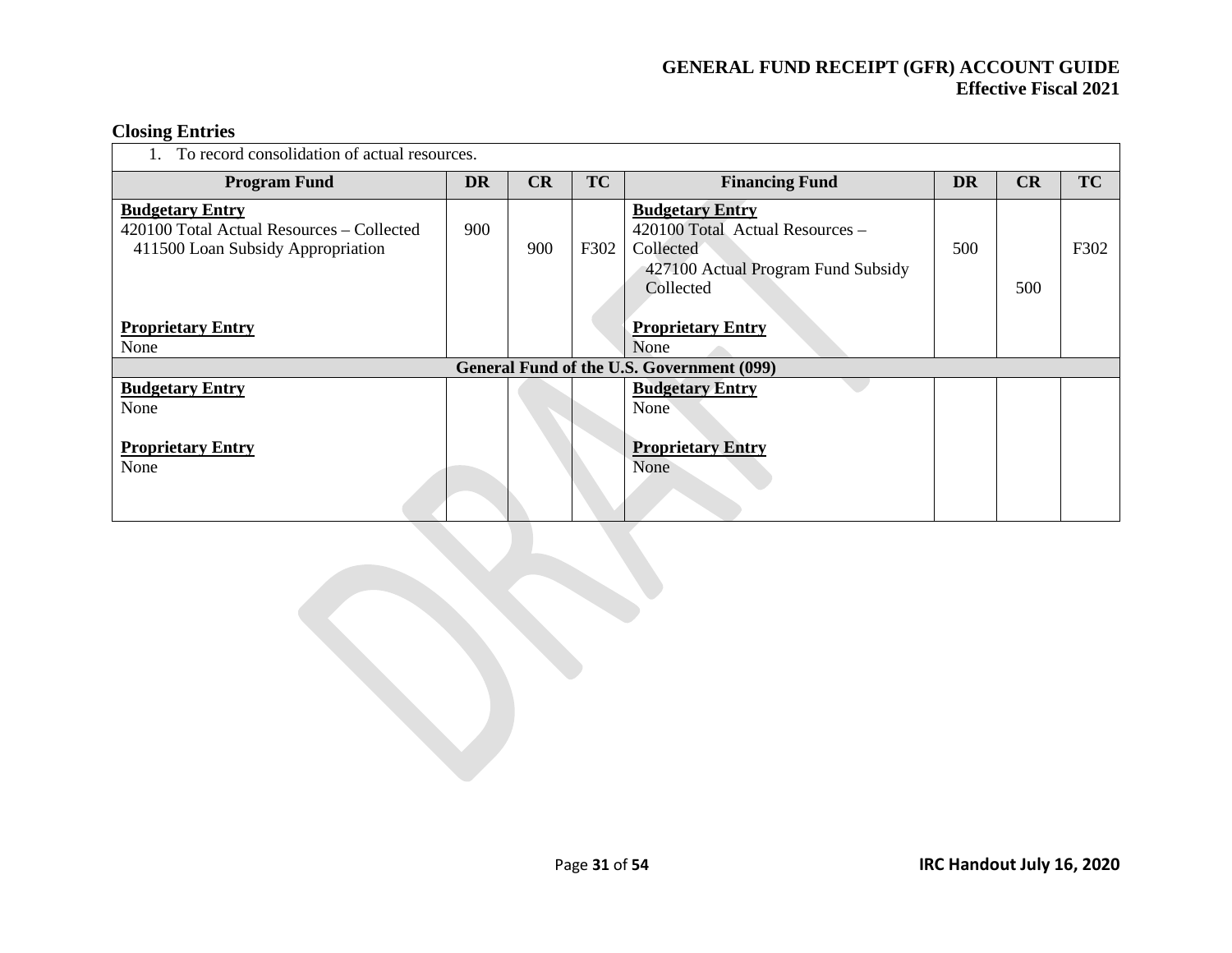| 2. To record paid delivered orders to total actual resources.                                                         |     |     |           |                                                                                                                    |           |     |  |  |  |
|-----------------------------------------------------------------------------------------------------------------------|-----|-----|-----------|--------------------------------------------------------------------------------------------------------------------|-----------|-----|--|--|--|
| <b>Program Fund</b>                                                                                                   | DR  | CR  | <b>TC</b> | <b>Financing Fund</b>                                                                                              | <b>DR</b> | CR  |  |  |  |
| <b>Budgetary Entry</b><br>490200 Delivered Orders - Obligations, Paid<br>420100 Total Actual Resources -<br>Collected | 500 | 500 | F314      | <b>Budgetary Entry</b><br>490200 Delivered Orders - Obligations, Paid<br>420100 Total Actual Resources - Collected | 370       | 370 |  |  |  |
| <b>Proprietary Entry</b><br>None                                                                                      |     |     |           | <b>Proprietary Entry</b><br>None                                                                                   |           |     |  |  |  |
|                                                                                                                       |     |     |           | General Fund of the U.S. Government (099)                                                                          |           |     |  |  |  |
| <b>Budgetary Entry</b><br>None                                                                                        |     |     |           | <b>Budgetary Entry</b><br>None                                                                                     |           |     |  |  |  |
| <b>Proprietary Entry</b><br>None                                                                                      |     |     |           | <b>Proprietary Entry</b><br>None                                                                                   |           |     |  |  |  |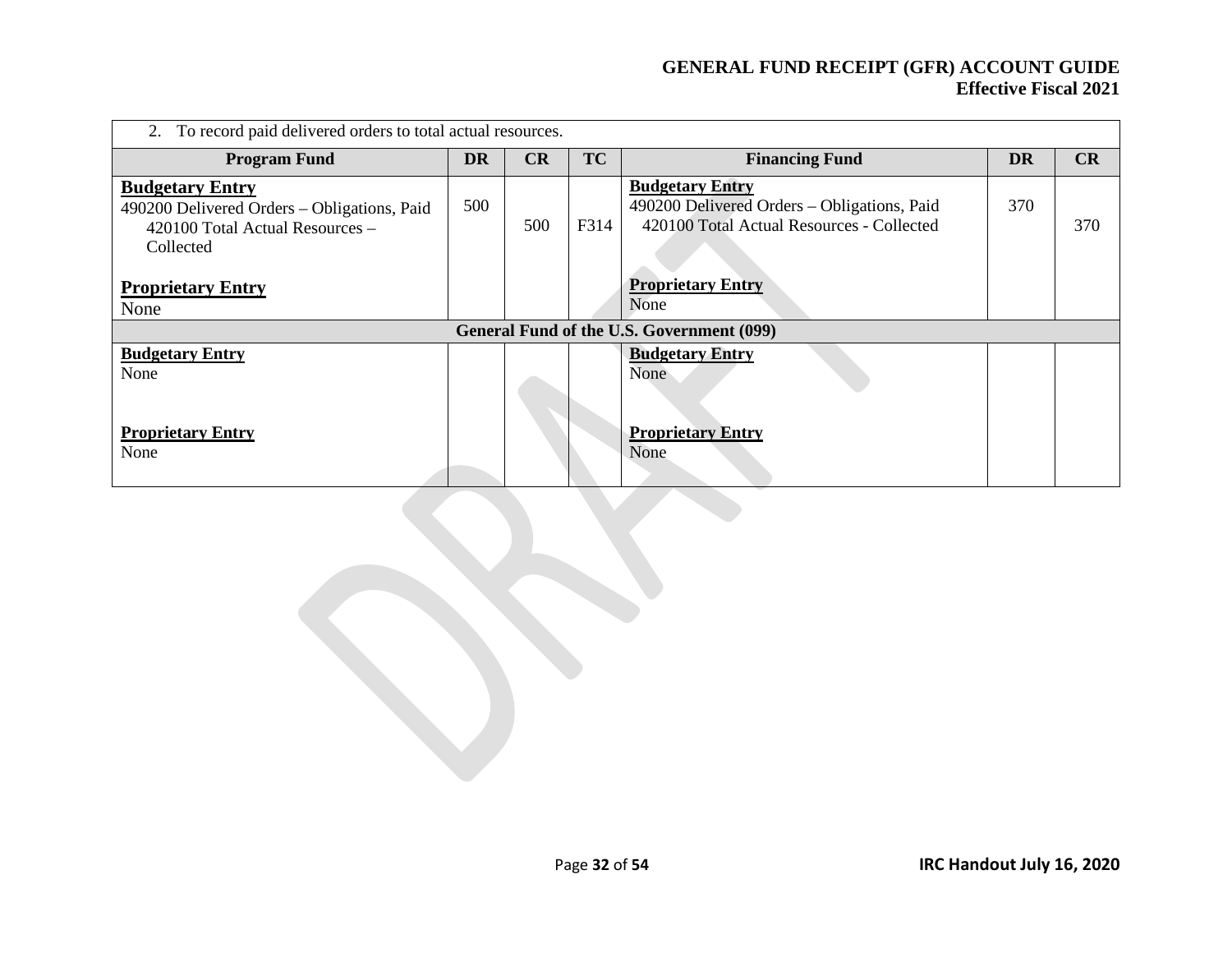| To record the closing of unobligated balances in programs subject to apportionment to unapportioned authority for unexpired multi-year<br>3.<br>and no-year funds. |           |     |           |                                                                                                    |           |     |  |  |  |  |
|--------------------------------------------------------------------------------------------------------------------------------------------------------------------|-----------|-----|-----------|----------------------------------------------------------------------------------------------------|-----------|-----|--|--|--|--|
| <b>Program Fund</b>                                                                                                                                                | <b>DR</b> | CR  | <b>TC</b> | <b>Financing Fund</b>                                                                              | <b>DR</b> | CR  |  |  |  |  |
| <b>Budgetary Entry</b><br>461000 Allotments – Realized Resources<br>445000 Unapportioned Authority                                                                 | 400       | 400 | F308      | <b>Budgetary Entry</b><br>461000 Allotments – Realized Resources<br>445000 Unapportioned Authority | 130       | 130 |  |  |  |  |
| <b>Proprietary Entry</b><br>None                                                                                                                                   |           |     |           | <b>Proprietary Entry</b><br>None                                                                   |           |     |  |  |  |  |
|                                                                                                                                                                    |           |     |           | General Fund of the U.S. Government (099)                                                          |           |     |  |  |  |  |
| <b>Budgetary Entry</b><br>None                                                                                                                                     |           |     |           | <b>Budgetary Entry</b><br>None                                                                     |           |     |  |  |  |  |
| <b>Proprietary Entry</b><br>None                                                                                                                                   |           |     |           | <b>Proprietary Entry</b><br>None                                                                   |           |     |  |  |  |  |
|                                                                                                                                                                    |           |     |           |                                                                                                    |           |     |  |  |  |  |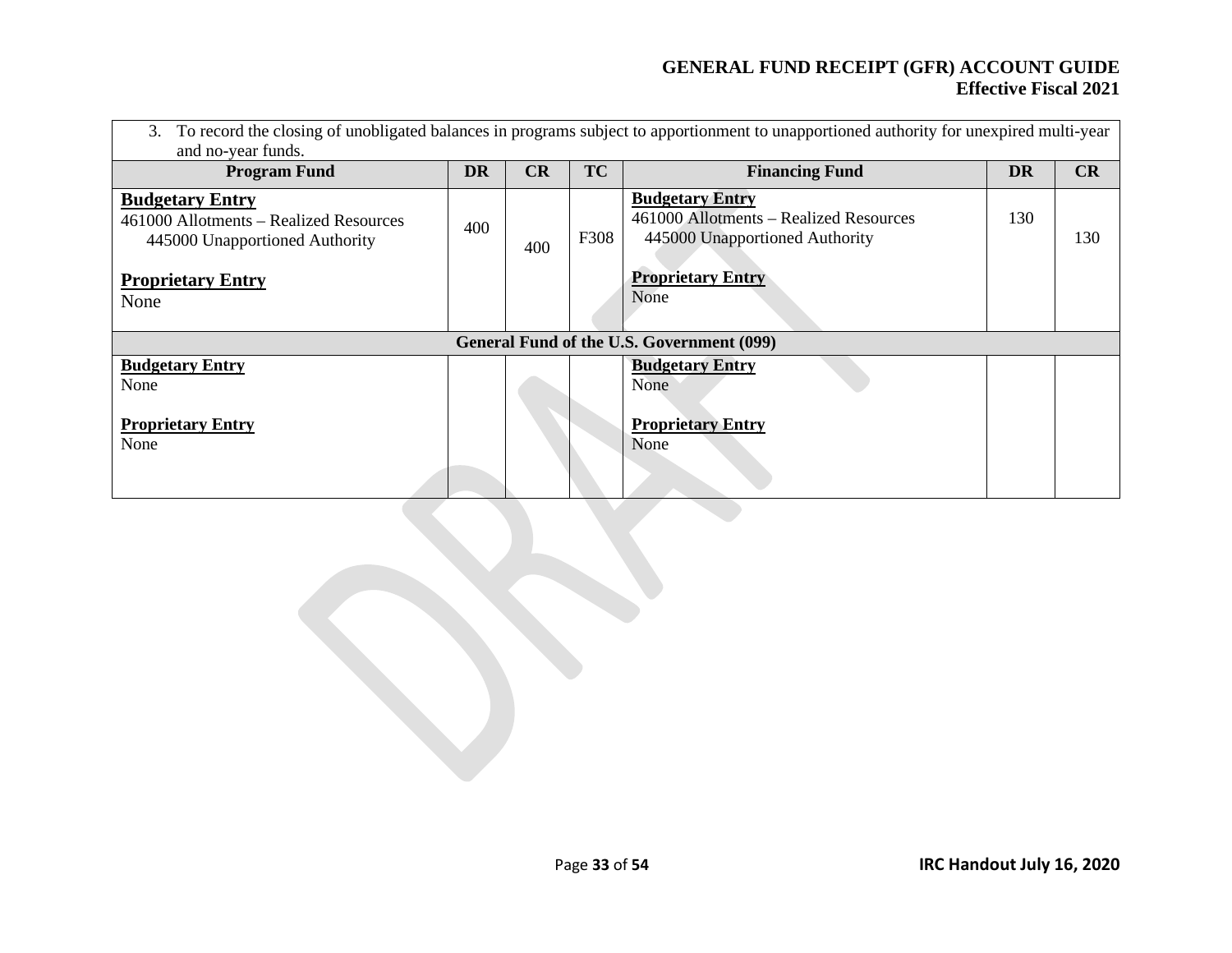| To record the closing of revenue, expense, and other financing source accounts to cumulative results of operations.<br>4.                                                                                                                                                                                                             |            |                  |      |                                                                                                                                                                                         |           |    |           |  |  |  |
|---------------------------------------------------------------------------------------------------------------------------------------------------------------------------------------------------------------------------------------------------------------------------------------------------------------------------------------|------------|------------------|------|-----------------------------------------------------------------------------------------------------------------------------------------------------------------------------------------|-----------|----|-----------|--|--|--|
| <b>Program Fund</b>                                                                                                                                                                                                                                                                                                                   | <b>DR</b>  | CR               | TC   | <b>Financing Fund</b>                                                                                                                                                                   | <b>DR</b> | CR | <b>TC</b> |  |  |  |
| <b>Budgetary Entry</b><br>None<br><b>Proprietary Entry</b><br>331000 Cumulative Results of Operations<br>579100 (F) Adjustments to Financing Sources –<br>Credit Reform (RC 05)<br>610000 (N) Operating Expenses/Program Costs<br>570010 (G) Expended Appropriation – Disbursed<br>(RC 38)<br>331000 Cumulative Results of Operations | 590<br>500 | 90<br>500<br>500 | F336 | <b>Budgetary Entry</b><br>None<br><b>Proprietary Entry</b><br>$579100$ (F) Adjustments to<br>Financing Sources - Credit<br>Reform (RC 05)<br>331000 Cumulative Results<br>of Operations | 90        | 90 | F336      |  |  |  |
|                                                                                                                                                                                                                                                                                                                                       |            |                  |      | General Fund of the U.S. Government (099)                                                                                                                                               |           |    |           |  |  |  |
| <b>Budgetary Entry</b><br>None<br><b>Proprietary Entry</b><br>331000 Cumulative Results of Operations<br>570006 (F) Appropriations – Expended – Disbursed<br>(RC 38)                                                                                                                                                                  | 500        | 500              |      | <b>Budgetary Entry</b><br>None<br><b>Proprietary Entry</b><br>None                                                                                                                      |           |    |           |  |  |  |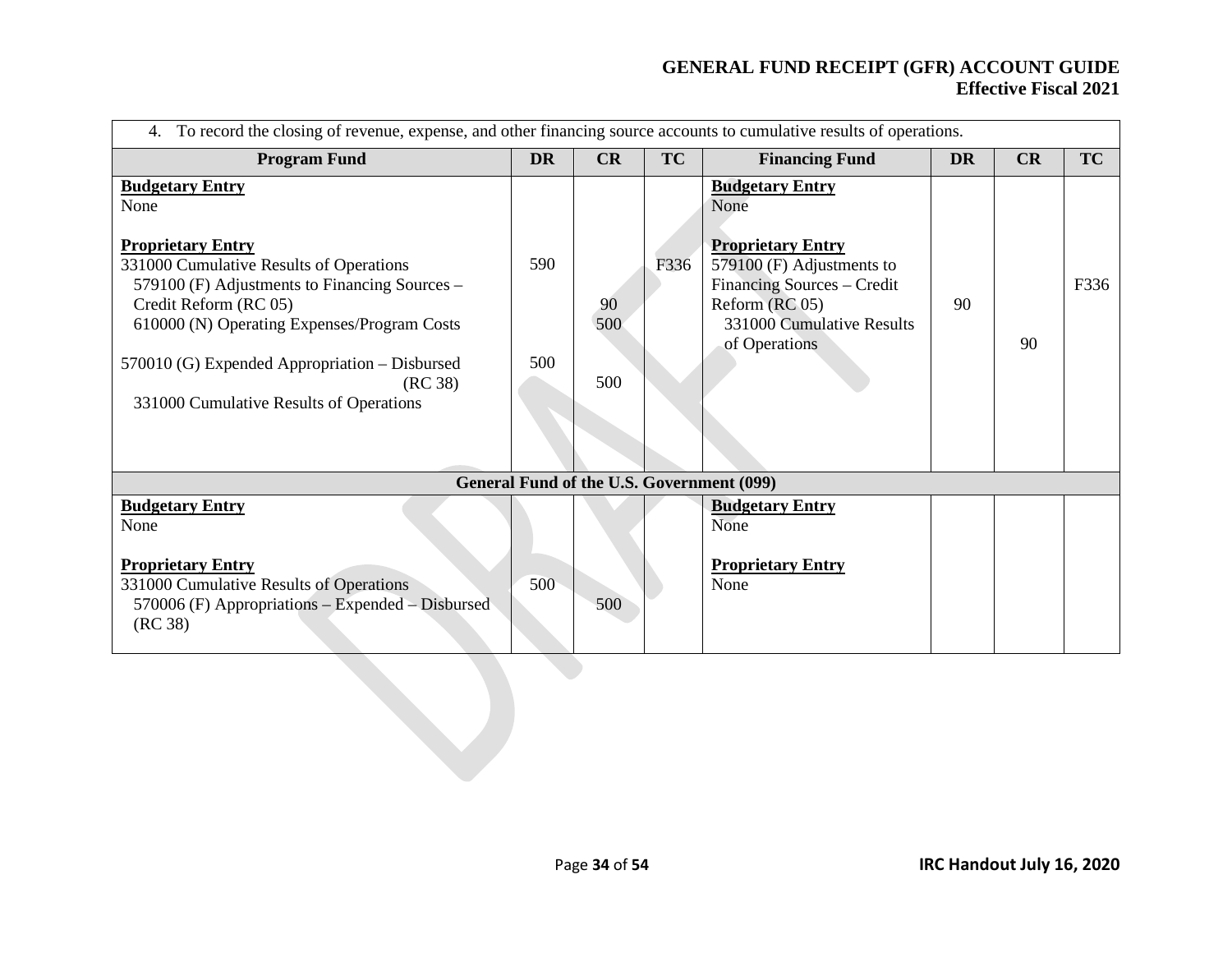| 5. To record the closing of revenue, expense, and other financing source accounts to cumulative results of operations.                                                         |           |    |      |                                                                                                                                                                                             |           |    |           |  |  |
|--------------------------------------------------------------------------------------------------------------------------------------------------------------------------------|-----------|----|------|---------------------------------------------------------------------------------------------------------------------------------------------------------------------------------------------|-----------|----|-----------|--|--|
| <b>Financing Fund</b>                                                                                                                                                          | <b>DR</b> | CR | TC   | <b>GFR</b> Account                                                                                                                                                                          | <b>DR</b> | CR | <b>TC</b> |  |  |
| <b>Budgetary Entry</b><br>None<br><b>Proprietary Entry</b><br>331000 Cumulative Results of Operations<br>577600 (F) Non-Budgetary Financing Sources<br>Transferred Out (RC 18) | 90        | 90 | F336 | <b>Budgetary Entry</b><br>None<br><b>Proprietary Entry</b><br>577500 (F) Non-Budgetary<br><b>Financing Sources Transferred</b><br>In $(RC18)$<br>331000 Cumulative Results<br>of Operations | 90        | 90 | F336      |  |  |
|                                                                                                                                                                                |           |    |      | General Fund of the U.S. Government (099)                                                                                                                                                   |           |    |           |  |  |
| <b>Budgetary Entry</b><br>None<br><b>Proprietary Entry</b><br>None                                                                                                             |           |    |      | <b>Budgetary Entry</b><br>None<br><b>Proprietary Entry</b><br>None                                                                                                                          |           |    |           |  |  |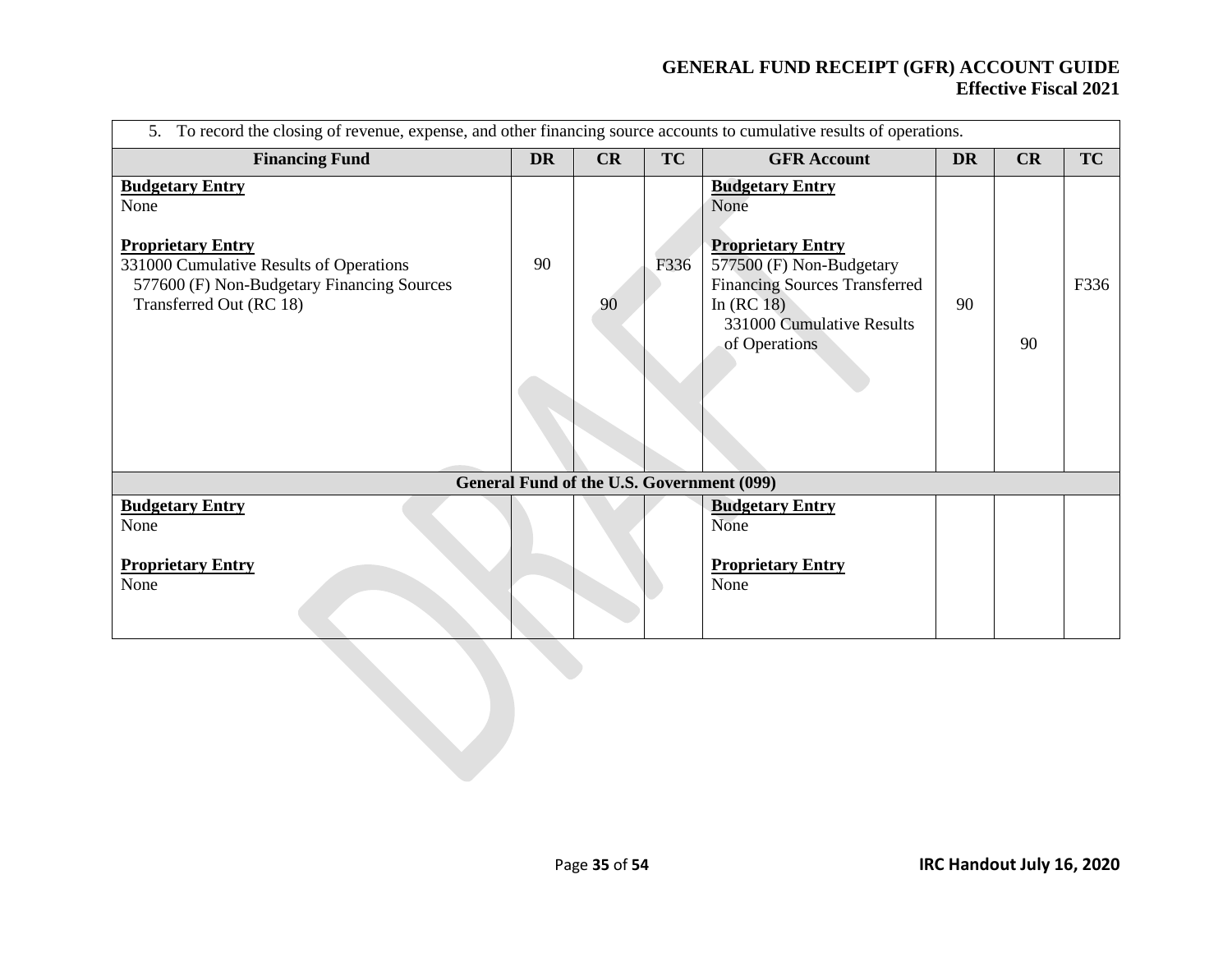| To record the closing of revenue, expense, and other financing source accounts to cumulative results of operations.<br>6.                  |           |    |           |                                                                                                                                                                                                                                                                           |           |    |           |  |
|--------------------------------------------------------------------------------------------------------------------------------------------|-----------|----|-----------|---------------------------------------------------------------------------------------------------------------------------------------------------------------------------------------------------------------------------------------------------------------------------|-----------|----|-----------|--|
| <b>Program Fund</b>                                                                                                                        | <b>DR</b> | CR | <b>TC</b> | <b>GFR Account</b>                                                                                                                                                                                                                                                        | <b>DR</b> | CR | <b>TC</b> |  |
| <b>Budgetary Entry</b><br>None<br><b>Proprietary Entry</b><br>680000 Future Funded Expenses (N)<br>331000 Cumulative Results of Operations | 90        | 90 | F336      | <b>Budgetary Entry</b><br>None<br><b>Proprietary Entry</b><br>331000 Cumulative Results<br>of Operations<br>599400 (G) Offset to Non-<br>Entity Accrued Collections -<br>Statement of Changes in Net<br>Position (RC 48)                                                  | 90        | 90 | F336      |  |
|                                                                                                                                            |           |    |           | General Fund of the U.S. Government (099)                                                                                                                                                                                                                                 |           |    |           |  |
| <b>Budgetary Entry</b><br>None<br><b>Proprietary Entry</b><br>None                                                                         |           |    |           | <b>Budgetary Entry</b><br>None<br><b>Proprietary Entry</b><br>571200 (F) Accrual of Agency<br>Amount - To Be Collected -<br><b>Custodial and Non-Entity</b><br>Liabilities – General Fund of<br>the U.S. Government (RC 48)<br>331000 Cumulative Results<br>of Operations | 90        | 90 |           |  |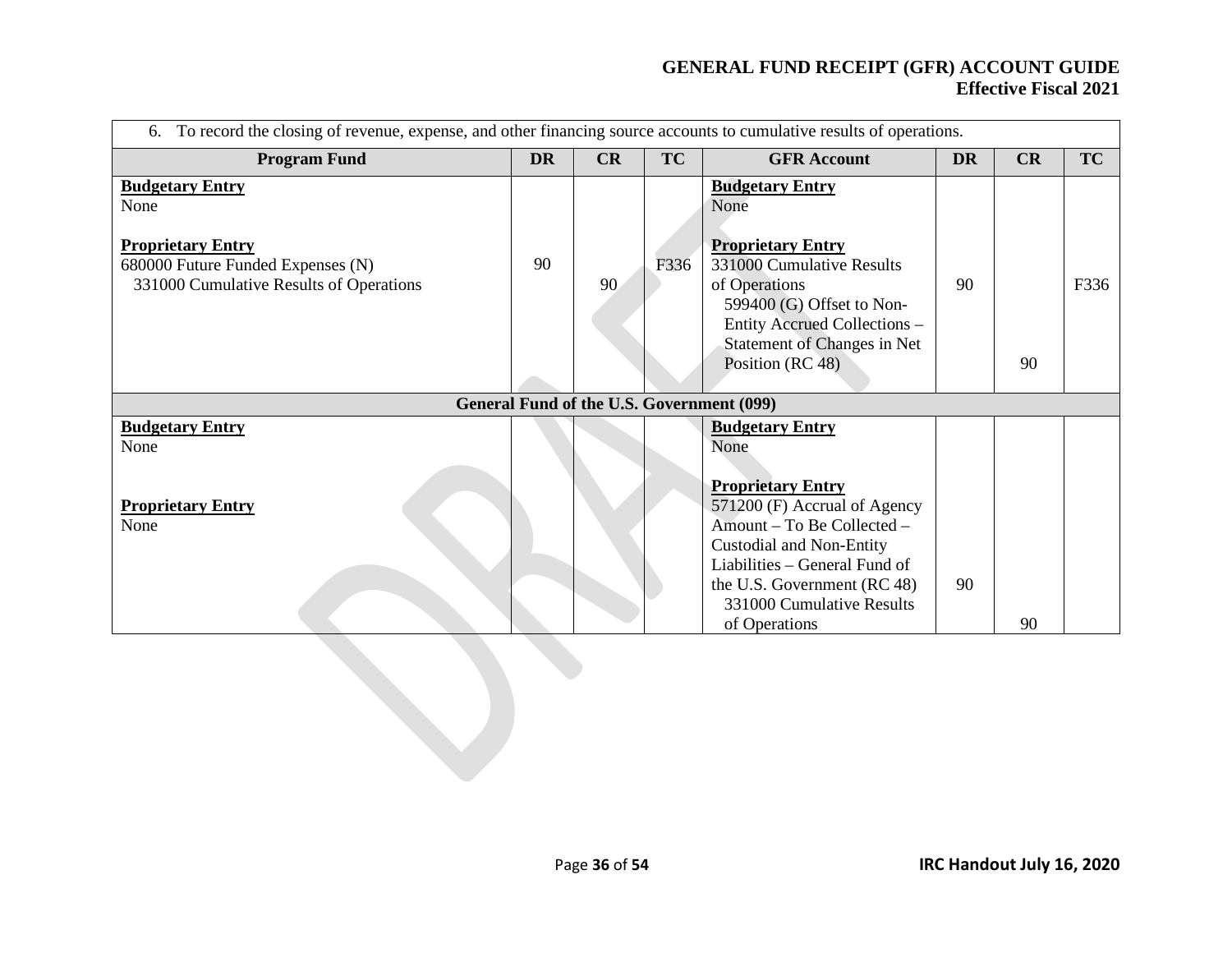| To record the closing of appropriations received and used to unexpended appropriations.                                                                                                                                                                            |            |            |           |                                                                           |           |    |  |  |
|--------------------------------------------------------------------------------------------------------------------------------------------------------------------------------------------------------------------------------------------------------------------|------------|------------|-----------|---------------------------------------------------------------------------|-----------|----|--|--|
| <b>Program Fund</b>                                                                                                                                                                                                                                                | <b>DR</b>  | CR         | <b>TC</b> | <b>Financing Fund</b>                                                     | <b>DR</b> | CR |  |  |
| <b>Budgetary Entry</b><br>None<br><b>Proprietary Entry</b><br>$310100$ (G) Unexpended Appropriations – Appropriations<br>Received (RC 41)<br>$310000$ Unexpended Appropriations – Cumulative<br>310710 (G) Unexpended Appropriations – Used –<br>Disbursed (RC 39) | 900        | 400<br>500 | F342      | <b>Budgetary Entry</b><br>None<br><b>Proprietary Entry</b><br><b>None</b> |           |    |  |  |
| General Fund of the U.S. Government (099)                                                                                                                                                                                                                          |            |            |           |                                                                           |           |    |  |  |
| <b>Budgetary Entry</b><br>None<br><b>Proprietary Entry</b><br>320000 Appropriations Outstanding - Cumulative<br>320710 (F) Appropriations Outstanding – Used –<br>Disbursed (RC 39)<br>320100 (F) Appropriations Outstanding - Warrants<br>Issued (RC 41)          | 400<br>500 | 900        |           | <b>Budgetary Entry</b><br>None<br><b>Proprietary Entry</b><br>None        |           |    |  |  |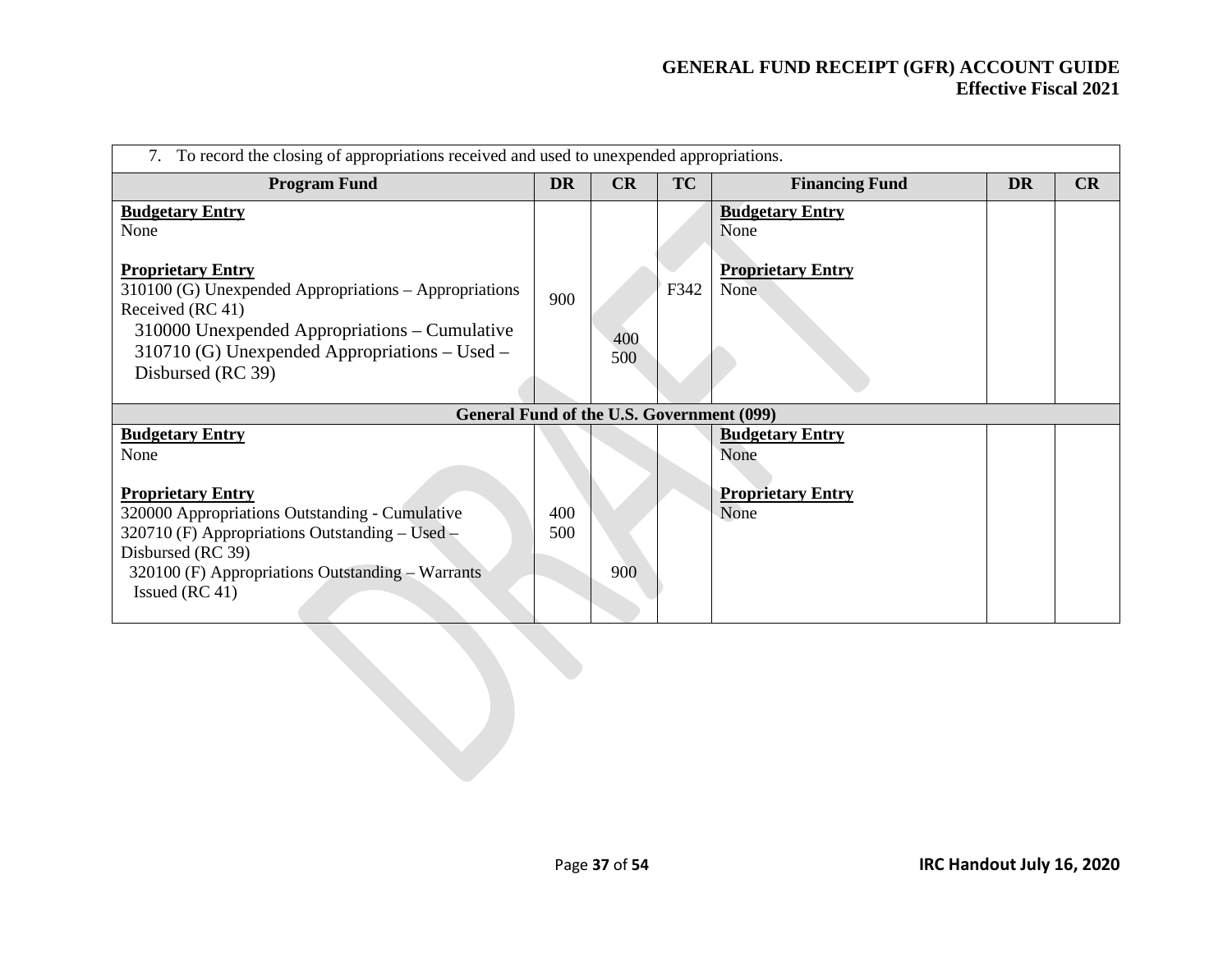| <b>Account</b>   | <b>Description</b>                                               | <b>Program Fund</b> |           | <b>Financing Fund</b> |           |    | <b>GFR Account</b> |
|------------------|------------------------------------------------------------------|---------------------|-----------|-----------------------|-----------|----|--------------------|
|                  |                                                                  | <b>DR</b>           | <b>CR</b> | DR                    | <b>CR</b> | DR | <b>CR</b>          |
| <b>Budgetary</b> |                                                                  |                     |           |                       |           |    |                    |
| 420100           | Total Actual Resources - Collected                               | 400                 |           | 130                   |           |    |                    |
| 445000           | <b>Unapportioned Authority</b>                                   |                     | 400       |                       | 130       |    |                    |
| <b>Total</b>     |                                                                  | 400                 | 400       | <b>130</b>            | 130       |    |                    |
| Proprietary      |                                                                  |                     |           |                       |           |    |                    |
| 101000           | <b>Fund Balance With Treasury</b>                                | 400                 |           | 130                   |           |    |                    |
| $131000$ (F)     | <b>Accounts Receivable</b>                                       |                     |           |                       |           | 90 |                    |
| 134100(N)        | Interest Receivable - Loans                                      |                     |           | 220                   |           |    |                    |
| 135000 (N)       | Loans Receivable                                                 |                     |           | 300                   |           |    |                    |
| 139900 (N)       | Allowance for Subsidy                                            |                     |           |                       | 120       |    |                    |
| 218000(N)        | Loan Guarantee Liability                                         |                     |           |                       | 440       |    |                    |
| $298500$ (F)     | Liability for Non-Entity Assets Not Reported on the Statement of |                     |           |                       |           |    | 90                 |
|                  | <b>Custodial Activity</b>                                        |                     |           |                       |           |    |                    |
| $299000$ (F)     | <b>Other Liabilities Without Related Budgetary Obligations</b>   |                     |           |                       | 90        |    |                    |
| 310000           | Unexpended Appropriations – Cumulative                           |                     | 400       |                       |           |    |                    |
| <b>Total</b>     |                                                                  | 400                 | 400       | 650                   | 650       | 90 | 90                 |

#### **Year 1 Post-Closing Trial Balance**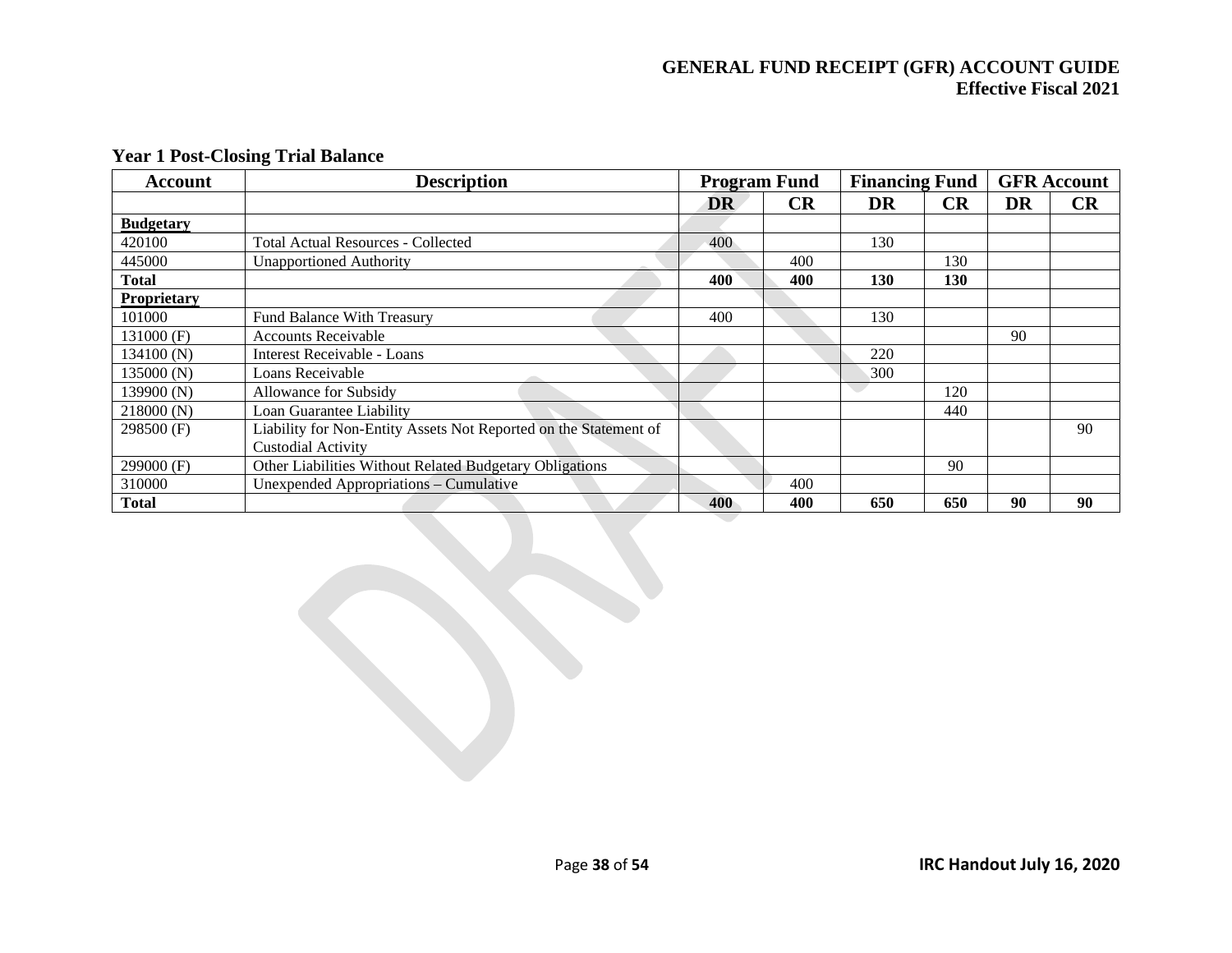#### **Year 2 Yearend**

| To apportion and allot downward re-estimate of subsidy expense that needs to be returned to a GFR account. Note: The downward re-estimate of<br>subsidy expense (USSGL account 680000) was transferred to a program fund in year 2 to ensure that no net cost item is reported in the |           |    |           |                                                                                                                                                                                       |           |    |           |  |  |
|---------------------------------------------------------------------------------------------------------------------------------------------------------------------------------------------------------------------------------------------------------------------------------------|-----------|----|-----------|---------------------------------------------------------------------------------------------------------------------------------------------------------------------------------------|-----------|----|-----------|--|--|
|                                                                                                                                                                                                                                                                                       |           |    |           | financing fund. Therefore, when funding is available in a financing fund, a reclassification of unfunded to funded should be done at this time                                        |           |    |           |  |  |
| in the program and financing fund.                                                                                                                                                                                                                                                    |           |    |           |                                                                                                                                                                                       |           |    |           |  |  |
| <b>Program Fund</b>                                                                                                                                                                                                                                                                   |           |    |           | <b>Financing Fund</b>                                                                                                                                                                 |           |    |           |  |  |
| <b>Description</b>                                                                                                                                                                                                                                                                    | <b>DR</b> | CR | <b>TC</b> | <b>Description</b>                                                                                                                                                                    | <b>DR</b> | CR | <b>TC</b> |  |  |
| <b>Budgetary Entry</b><br>None                                                                                                                                                                                                                                                        |           |    |           | <b>Budgetary Entry</b><br>445000 Unapportioned Authority<br>451000 Apportionments                                                                                                     | 90        | 90 | A116      |  |  |
|                                                                                                                                                                                                                                                                                       |           |    |           | 451000 Apportionments<br>461000 Allotments - Realized<br><b>Resources</b>                                                                                                             | 90        | 90 | A120      |  |  |
|                                                                                                                                                                                                                                                                                       |           |    |           | 461000 Allotments - Realized<br><b>Resources</b><br>490100 Delivered Orders -<br>Obligations, Unpaid                                                                                  | 90        | 90 | D112      |  |  |
| <b>Proprietary Entry</b><br>680000 (N) Future Funded Expenses<br>619900 (N)Adjustment to Subsidy<br>Expense                                                                                                                                                                           | 90        | 90 | D113      | <b>Proprietary Entry</b><br>299000 (F) Other Liabilities Without<br><b>Related Budgetary Obligations</b><br>219000 (F) Other Liabilities With<br><b>Related Budgetary Obligations</b> | 90        | 90 |           |  |  |
|                                                                                                                                                                                                                                                                                       |           |    |           | <b>General Fund of the U.S. Government (099)</b>                                                                                                                                      |           |    |           |  |  |
| <b>Budgetary Entry</b><br>None                                                                                                                                                                                                                                                        |           |    |           | <b>Budgetary Entry</b><br>None                                                                                                                                                        |           |    |           |  |  |
| <b>Proprietary Entry</b><br>None                                                                                                                                                                                                                                                      |           |    |           | <b>Proprietary Entry</b><br>None                                                                                                                                                      |           |    |           |  |  |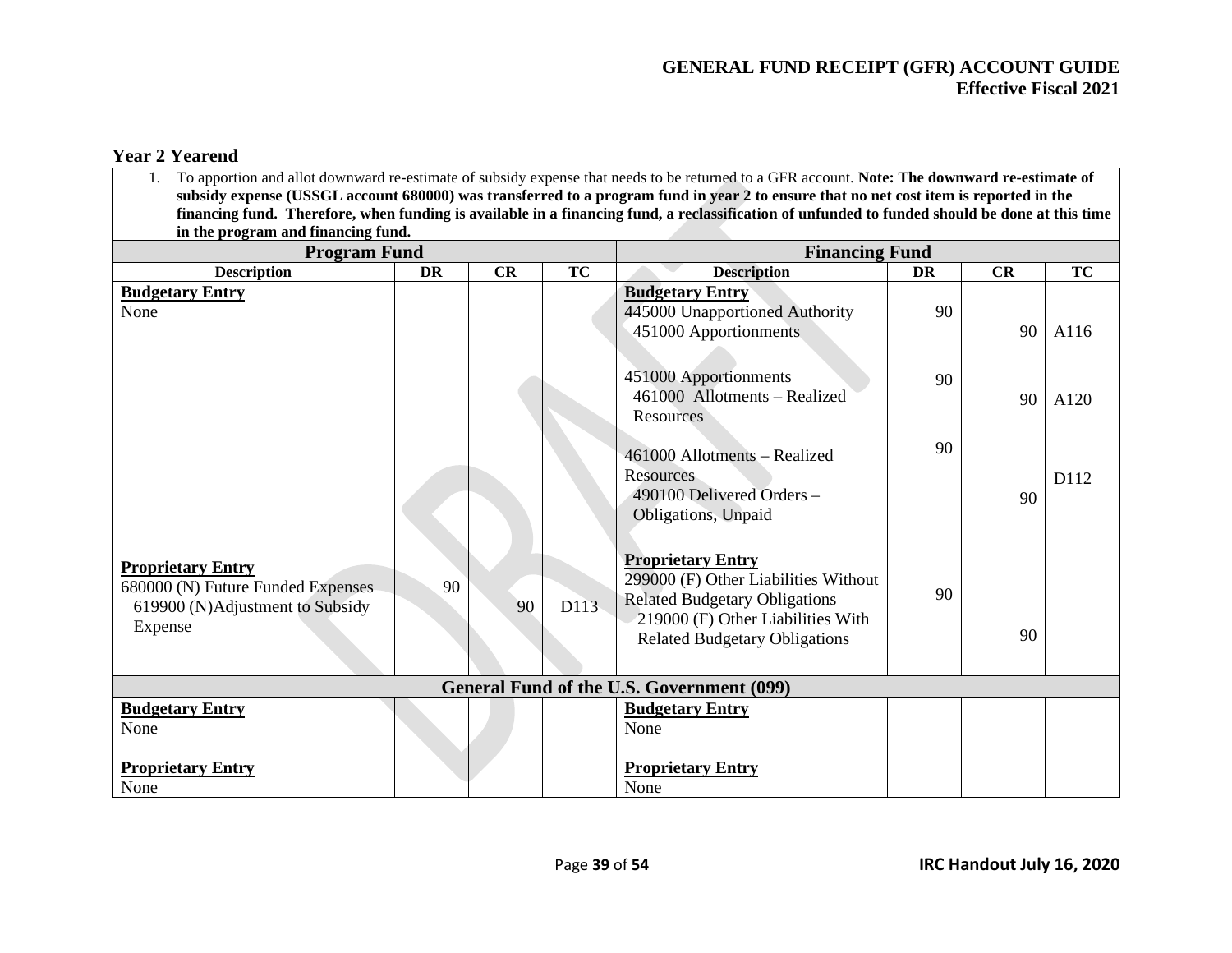| 2.<br>To transfer money to a GFR account.                                                                                                                                                          |           |    |             |                                                                                                                                                                                                                                          |           |    |                  |  |
|----------------------------------------------------------------------------------------------------------------------------------------------------------------------------------------------------|-----------|----|-------------|------------------------------------------------------------------------------------------------------------------------------------------------------------------------------------------------------------------------------------------|-----------|----|------------------|--|
| <b>Financing Fund</b>                                                                                                                                                                              |           |    |             | <b>GFR</b> Account                                                                                                                                                                                                                       |           |    |                  |  |
| <b>Description</b>                                                                                                                                                                                 | <b>DR</b> | CR | TC          | <b>Description</b>                                                                                                                                                                                                                       | <b>DR</b> | CR | TC               |  |
| <b>Budgetary</b><br>490100 Delivered Orders - Obligations, Unpaid<br>490200 Delivered Orders - Obligation, Paid                                                                                    | 90        | 90 | <b>B110</b> | <b>Budgetary</b><br>None                                                                                                                                                                                                                 |           |    |                  |  |
| Proprietary<br>219000 (F) Other Liabilities With Related<br>Budgetary Obligations (RC 22)<br>101000 (G) Fund Balance With Treasury<br>(RC 40)                                                      | 90        | 90 |             | <b>Proprietary</b><br>101000 (G) Fund Balance With Treasury<br>(RC 40)<br>131000 (F) Accounts Receivable<br>(RC 22)                                                                                                                      | 90        | 90 | C <sub>143</sub> |  |
|                                                                                                                                                                                                    |           |    |             | 599300 (G) Offset to Non-Entity Collections -<br>Statement of Changes in Net Position (RC 44)<br>599400 (G) Offset to Non-Entity<br>Accrued Collections - Statement of                                                                   | 90        |    | D <sub>585</sub> |  |
|                                                                                                                                                                                                    |           |    |             | Changes in Net Position (RC 48)                                                                                                                                                                                                          |           | 90 |                  |  |
|                                                                                                                                                                                                    |           |    |             | General Fund of the U.S. Government (099)                                                                                                                                                                                                |           |    |                  |  |
| <b>Budgetary</b><br>None                                                                                                                                                                           |           |    |             | <b>Budgetary</b><br>None                                                                                                                                                                                                                 |           |    |                  |  |
| <b>Proprietary</b><br>201000 (F) Liability for Fund Balance With<br>Treasury (RC 40)<br>198000 Asset for Agency's Custodial<br>and Non-Entity Liabilities - General<br>Fund of the U.S. Government | 90        | 90 |             | <b>Proprietary</b><br>198000 Asset for Agency's Custodial and Non-<br>Entity Liabilities – General Fund of the U.S.<br>Government<br>201000 (F) Liability for Fund Balance With<br>Treasury (RC 40)                                      | 90        | 90 |                  |  |
|                                                                                                                                                                                                    |           |    |             | 571200 (F) Accrual of Agency Amount – To<br>Be Collected - Custodial and Non-Entity -<br>General Fund of the U.S. Government (RC 48)<br>571000 (F) Transfer in of Agency<br>Unavailable Custodial and Non-<br>Entity Collections (RC 44) | 90        | 90 |                  |  |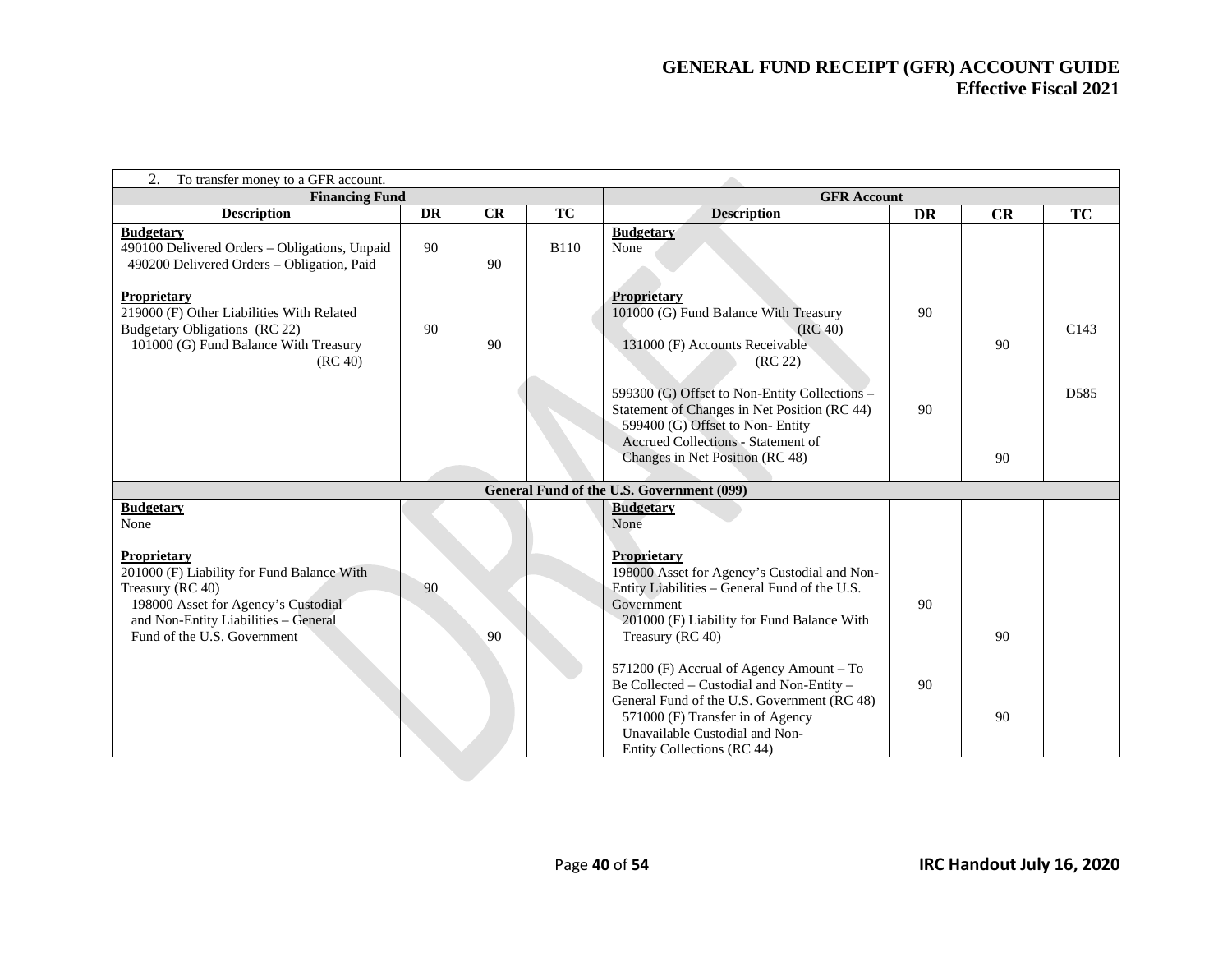| <b>Account</b>   | <b>Description</b>                          |           | <b>Program Fund</b> |           | <b>Financing Fund</b> |           | <b>GFR Account</b> |
|------------------|---------------------------------------------|-----------|---------------------|-----------|-----------------------|-----------|--------------------|
|                  |                                             | <b>DR</b> | CR                  | <b>DR</b> | CR                    | <b>DR</b> | CR                 |
| <b>Budgetary</b> |                                             |           |                     |           |                       |           |                    |
| 420100           | <b>Total Actual Resources - Collected</b>   | 400       |                     | 130       |                       |           |                    |
| 445000           | <b>Unapportioned Authority</b>              |           | 400                 |           | 40                    |           |                    |
| 490200           | Delivered Orders - Obligations, Paid        |           |                     |           | 90                    |           |                    |
| <b>Total</b>     |                                             | 400       | 400                 | 130       | <b>130</b>            |           |                    |
|                  |                                             |           |                     |           |                       |           |                    |
| Proprietary      |                                             |           |                     |           |                       |           |                    |
| 101000           | <b>Fund Balance With Treasury</b>           | 400       |                     | 40        |                       | 90        |                    |
| 131000 (F)       | <b>Accounts Receivable</b>                  |           |                     |           |                       |           |                    |
| 134100 (N)       | Interest Receivable - Loans                 |           |                     | 220       | e i                   |           |                    |
| 135000 (N)       | Loans Receivable                            |           |                     | 300       |                       |           |                    |
| 139900 (N)       | Allowance for Subsidy                       |           |                     |           | 120                   |           |                    |
| 218000 (N)       | Loan Guarantee Liability                    |           |                     |           | 440                   |           |                    |
| 298500 (G)       | Liability for Non-Entity Assets Not         |           |                     |           |                       |           | 90                 |
|                  | Reported on the Statement of Custodial      |           |                     |           |                       |           |                    |
|                  | Activity                                    |           |                     |           |                       |           |                    |
| 299000 (F)       | Other Liabilities Without Related           |           |                     |           |                       |           |                    |
|                  | <b>Budgetary Obligations</b>                |           |                     |           |                       |           |                    |
| 310000           | Unexpended Appropriations - Cumulative      |           | 400                 |           |                       |           |                    |
| 599300 (G)       | Offset to Non-Entity Collections -          |           |                     |           |                       | 90        |                    |
|                  | <b>Statement of Changes in Net Position</b> |           |                     |           |                       |           |                    |
| 599400 (G)       | Offset to Non-Entity Accrued Collections -  |           |                     |           |                       |           | 90                 |
|                  | <b>Statement of Changes in Net Position</b> |           |                     |           |                       |           |                    |
| 619900 (N)       | <b>Adjustment to Subsidy Expense</b>        |           | 90                  |           |                       |           |                    |
| 680000           | <b>Future Funded Expenses</b>               | 90        |                     |           |                       |           |                    |
| <b>Total</b>     |                                             | 490       | 490                 | 560       | 560                   | 180       | 180                |
|                  |                                             |           |                     |           |                       |           |                    |
|                  |                                             |           |                     |           |                       |           |                    |
|                  |                                             |           |                     |           |                       |           |                    |

#### **Year 2 Preclosing Trial Balance**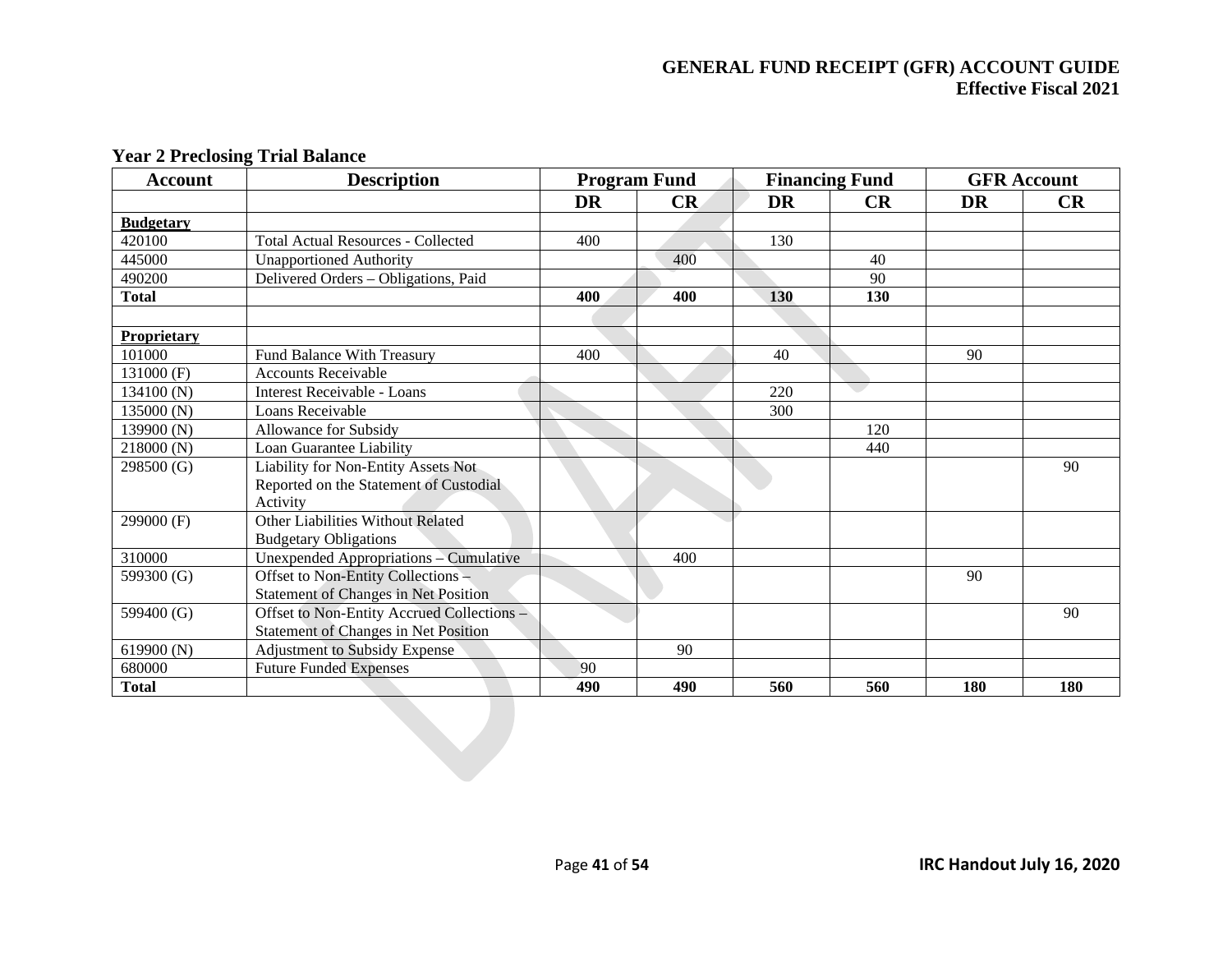#### **Year 2 Preclosing Adjusting Entry**

| To record the closing of Fund Balance With Treasury collected in a general fund receipt account at the end of the year. |           |    |           |                                                                             |           |    |      |  |  |  |
|-------------------------------------------------------------------------------------------------------------------------|-----------|----|-----------|-----------------------------------------------------------------------------|-----------|----|------|--|--|--|
| <b>Program Account</b>                                                                                                  | <b>DR</b> | CR | <b>TC</b> | <b>GFR Account</b>                                                          | <b>DR</b> | CR | TC   |  |  |  |
| <b>Budgetary Entry</b>                                                                                                  |           |    |           | <b>Budgetary Entry</b>                                                      |           |    |      |  |  |  |
| None                                                                                                                    |           |    |           | None                                                                        |           |    |      |  |  |  |
|                                                                                                                         |           |    |           |                                                                             |           |    |      |  |  |  |
| <b>Proprietary Entry</b>                                                                                                |           |    |           | <b>Proprietary Entry</b>                                                    |           |    |      |  |  |  |
| None                                                                                                                    |           |    |           | 298500 (G) Liability for Non-Entity<br>Assets Not Reported on the Statement |           |    | F124 |  |  |  |
|                                                                                                                         |           |    |           | of Custodial Activity (RC 46)                                               | 90        |    |      |  |  |  |
|                                                                                                                         |           |    |           | 101000 (G) Fund Balance With<br>Treasury (RC 40)                            |           | 90 |      |  |  |  |
| General Fund of the U.S. Government (099)                                                                               |           |    |           |                                                                             |           |    |      |  |  |  |
|                                                                                                                         |           |    |           | <b>Budgetary Entry</b>                                                      |           |    |      |  |  |  |
|                                                                                                                         |           |    |           | None                                                                        |           |    |      |  |  |  |
|                                                                                                                         |           |    |           |                                                                             |           |    |      |  |  |  |
|                                                                                                                         |           |    |           | <b>Proprietary Entry</b>                                                    |           |    |      |  |  |  |
|                                                                                                                         |           |    |           | 201000 (F) Liability for Fund Balance<br>With Treasury (RC 40)              | 90        |    |      |  |  |  |
|                                                                                                                         |           |    |           | 198000 (F) Asset for Agency's                                               |           |    |      |  |  |  |
|                                                                                                                         |           |    |           | <b>Custodial and Non-Entity Liabilities</b><br>General Fund of the U.S.     |           |    |      |  |  |  |
|                                                                                                                         |           |    |           | Government (RC 46)                                                          |           | 90 |      |  |  |  |
|                                                                                                                         |           |    |           |                                                                             |           |    |      |  |  |  |
|                                                                                                                         |           |    |           |                                                                             |           |    |      |  |  |  |
|                                                                                                                         |           |    |           |                                                                             |           |    |      |  |  |  |
|                                                                                                                         |           |    |           |                                                                             |           |    |      |  |  |  |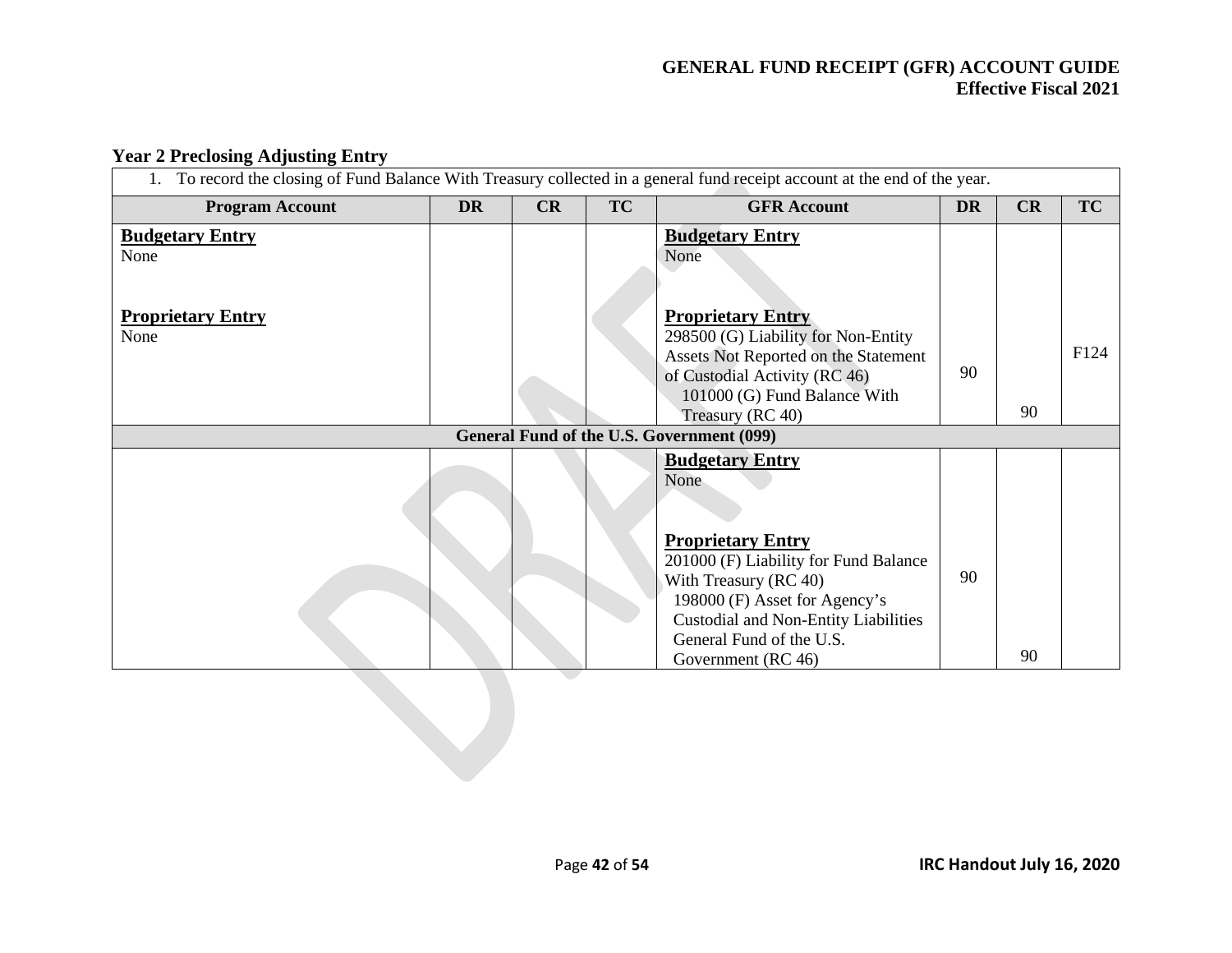| <b>Account</b>   | <b>Description</b>                          | <b>Program Fund</b> |     | <b>Financing Fund</b> |           |    | <b>GFR</b> Account |
|------------------|---------------------------------------------|---------------------|-----|-----------------------|-----------|----|--------------------|
|                  |                                             | DR                  | CR  | DR                    | <b>CR</b> | DR | <b>CR</b>          |
| <b>Budgetary</b> |                                             |                     |     |                       |           |    |                    |
| 420100           | <b>Total Actual Resources - Collected</b>   | 400                 |     | 130                   |           |    |                    |
| 445000           | <b>Unapportioned Authority</b>              |                     | 400 |                       | 40        |    |                    |
| 490200           | Delivered Orders - Obligations, Paid        |                     |     |                       | 90        |    |                    |
| <b>Total</b>     |                                             | 400                 | 400 | <b>130</b>            | 130       |    |                    |
|                  |                                             |                     |     |                       |           |    |                    |
| Proprietary      |                                             |                     |     |                       |           |    |                    |
| 101000           | <b>Fund Balance With Treasury</b>           | 400                 |     | 40                    |           |    |                    |
| 134100(N)        | Interest Receivable - Loans                 |                     |     | 220                   |           |    |                    |
| 135000 (N)       | Loans Receivable                            |                     |     | 300                   |           |    |                    |
| 139900 (N)       | <b>Allowance for Subsidy</b>                |                     |     |                       | 120       |    |                    |
| 218000(N)        | Loan Guarantee Liability                    |                     |     |                       | 440       |    |                    |
| 310000           | Unexpended Appropriations - Cumulative      |                     | 400 |                       |           |    |                    |
| 599300 (G)       | Offset to Non-Entity Collections -          |                     |     |                       |           | 90 |                    |
|                  | <b>Statement of Changes in Net Position</b> |                     |     |                       |           |    |                    |
| 599400 (G)       | Offset to Non-Entity Accrued Collections -  |                     |     |                       |           |    | 90                 |
|                  | <b>Statement of Changes in Net Position</b> |                     |     |                       |           |    |                    |
| 619900 (N)       | <b>Adjustment to Subsidy Expense</b>        |                     | 90  |                       |           |    |                    |
| 680000           | <b>Future Funded Expenses</b>               | 90                  |     |                       |           |    |                    |
| <b>Total</b>     |                                             | 490                 | 490 | 560                   | 560       | 90 | 90                 |

# **Year 2 Preclosing Adjusted Trial Balance**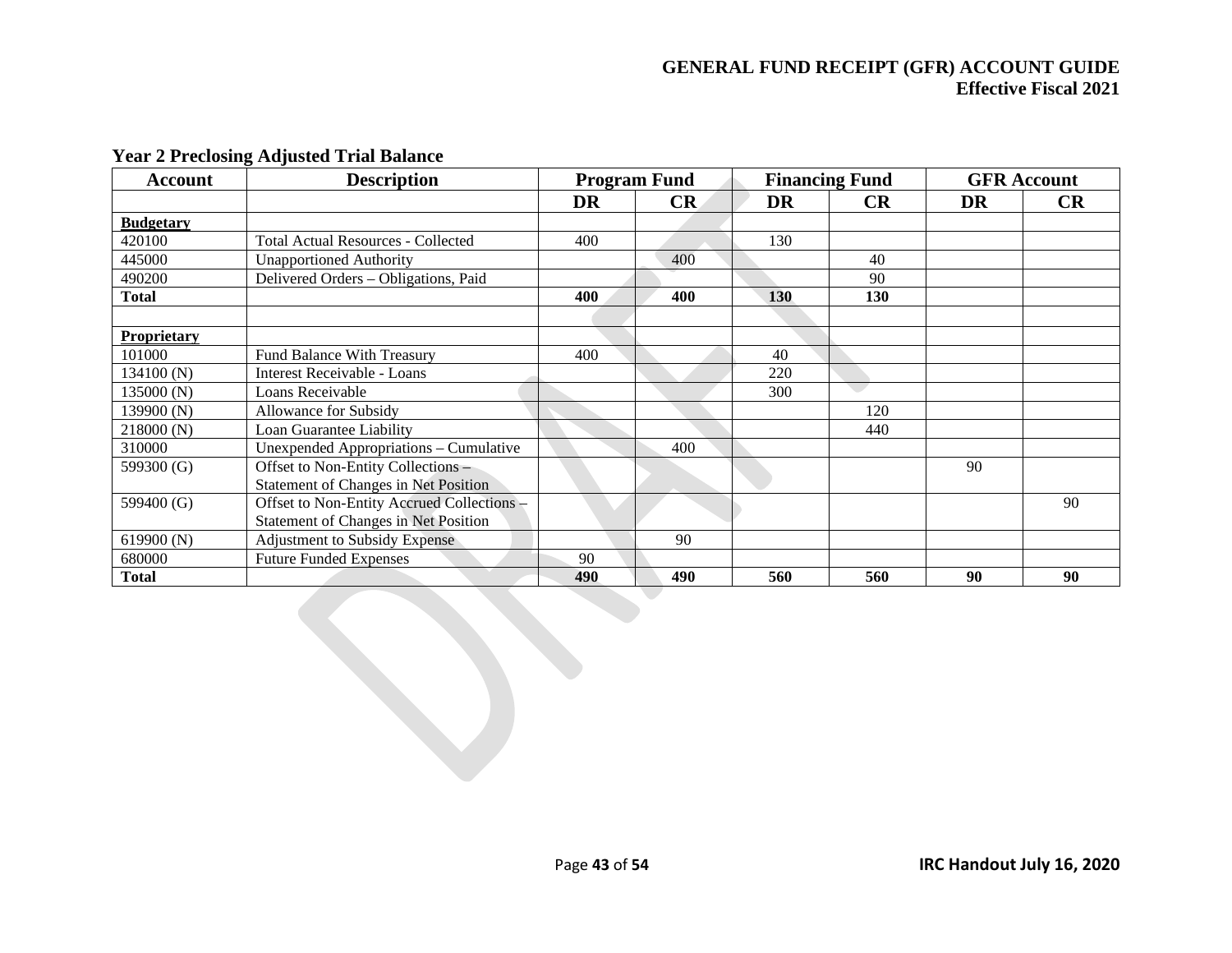#### **Financial Statements:**

| <b>CONSOLIDATED BALANCE SHEET AS OF SEPTEMBER 30, YEAR 2</b> |                                                                                                                  |     |  |  |  |  |
|--------------------------------------------------------------|------------------------------------------------------------------------------------------------------------------|-----|--|--|--|--|
| Line<br>No.                                                  |                                                                                                                  |     |  |  |  |  |
|                                                              | <b>Assets (Note 2)</b>                                                                                           |     |  |  |  |  |
|                                                              | Intragovernmental                                                                                                |     |  |  |  |  |
| 1.                                                           | Fund Balance With Treasury (101000E)                                                                             | 440 |  |  |  |  |
| 3.                                                           | Accounts Receivable (Note 6) (131000E)                                                                           |     |  |  |  |  |
| 6.                                                           | Total intragovernmental                                                                                          | 440 |  |  |  |  |
| $\overline{11}$ .                                            | Direct Loan and Loan Guarantees, net (Note 8) (134100E, 135000E, 139900E)                                        | 400 |  |  |  |  |
| 15.                                                          | <b>Total assets</b>                                                                                              | 840 |  |  |  |  |
|                                                              |                                                                                                                  |     |  |  |  |  |
|                                                              | <b>Liabilities (Note 13)</b>                                                                                     |     |  |  |  |  |
|                                                              | Intragovernmental                                                                                                |     |  |  |  |  |
| 19.                                                          | Other (Notes 15, 16, and 17) (298500E)                                                                           |     |  |  |  |  |
| 20.                                                          | Total intragovernmental                                                                                          |     |  |  |  |  |
| 22.                                                          | Loan guarantee liability (Note 8) (218000E)                                                                      | 440 |  |  |  |  |
| 28.                                                          | <b>Total Liabilities</b>                                                                                         | 440 |  |  |  |  |
|                                                              | <b>Net Position</b>                                                                                              |     |  |  |  |  |
|                                                              |                                                                                                                  |     |  |  |  |  |
| 31.                                                          | Unexpended appropriations – All Other Funds (Combined or Consolidated Totals) (310000E)                          | 400 |  |  |  |  |
| 33.                                                          | Cumulative results of operations - All Other Funds (Combined or Consolidated Totals) (599300E, 599400E, 619900E, |     |  |  |  |  |
|                                                              | 680000E)                                                                                                         |     |  |  |  |  |
| 35.                                                          | Total Net Position - All Other Funds                                                                             | 400 |  |  |  |  |
| 36.                                                          | <b>Total Net Position</b>                                                                                        | 400 |  |  |  |  |
| 37.                                                          | <b>Total liabilities and net position</b>                                                                        | 840 |  |  |  |  |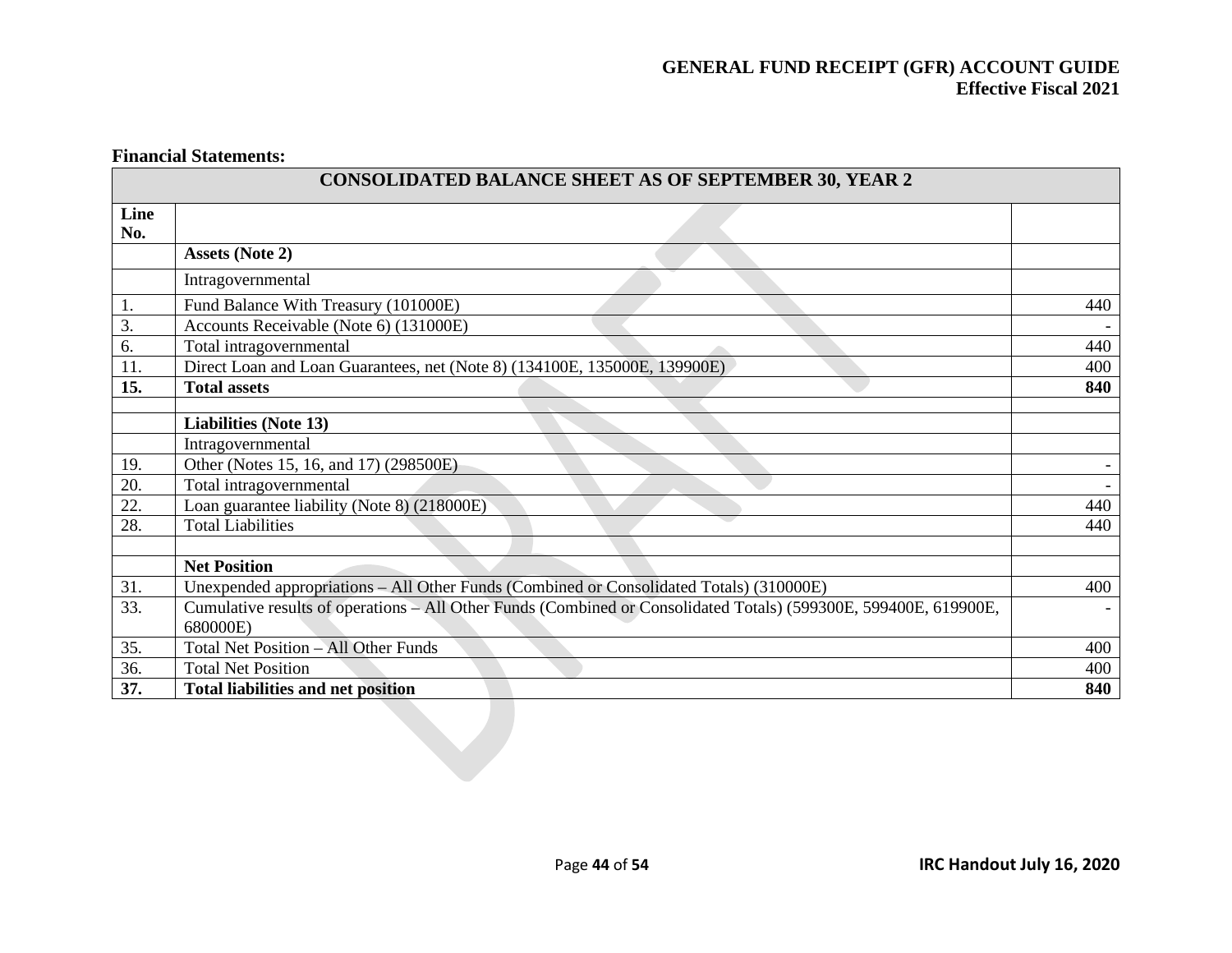| CONSOLIDATED STATEMENT OF NET COST FOR THE YEAR ENDED SEPTEMBER 30, YEAR 2 |                                                 |  |  |  |  |  |  |  |
|----------------------------------------------------------------------------|-------------------------------------------------|--|--|--|--|--|--|--|
| Line                                                                       |                                                 |  |  |  |  |  |  |  |
| No.                                                                        |                                                 |  |  |  |  |  |  |  |
|                                                                            | <b>Gross Program Costs (Note 22):</b>           |  |  |  |  |  |  |  |
|                                                                            | Program A:                                      |  |  |  |  |  |  |  |
|                                                                            | Gross Costs (619900E, 680000E)                  |  |  |  |  |  |  |  |
|                                                                            | Less: earned revenue                            |  |  |  |  |  |  |  |
| 3.                                                                         | Net program costs:                              |  |  |  |  |  |  |  |
|                                                                            | Net program costs including Assumption Changes: |  |  |  |  |  |  |  |
| 8.                                                                         | Net cost of operations                          |  |  |  |  |  |  |  |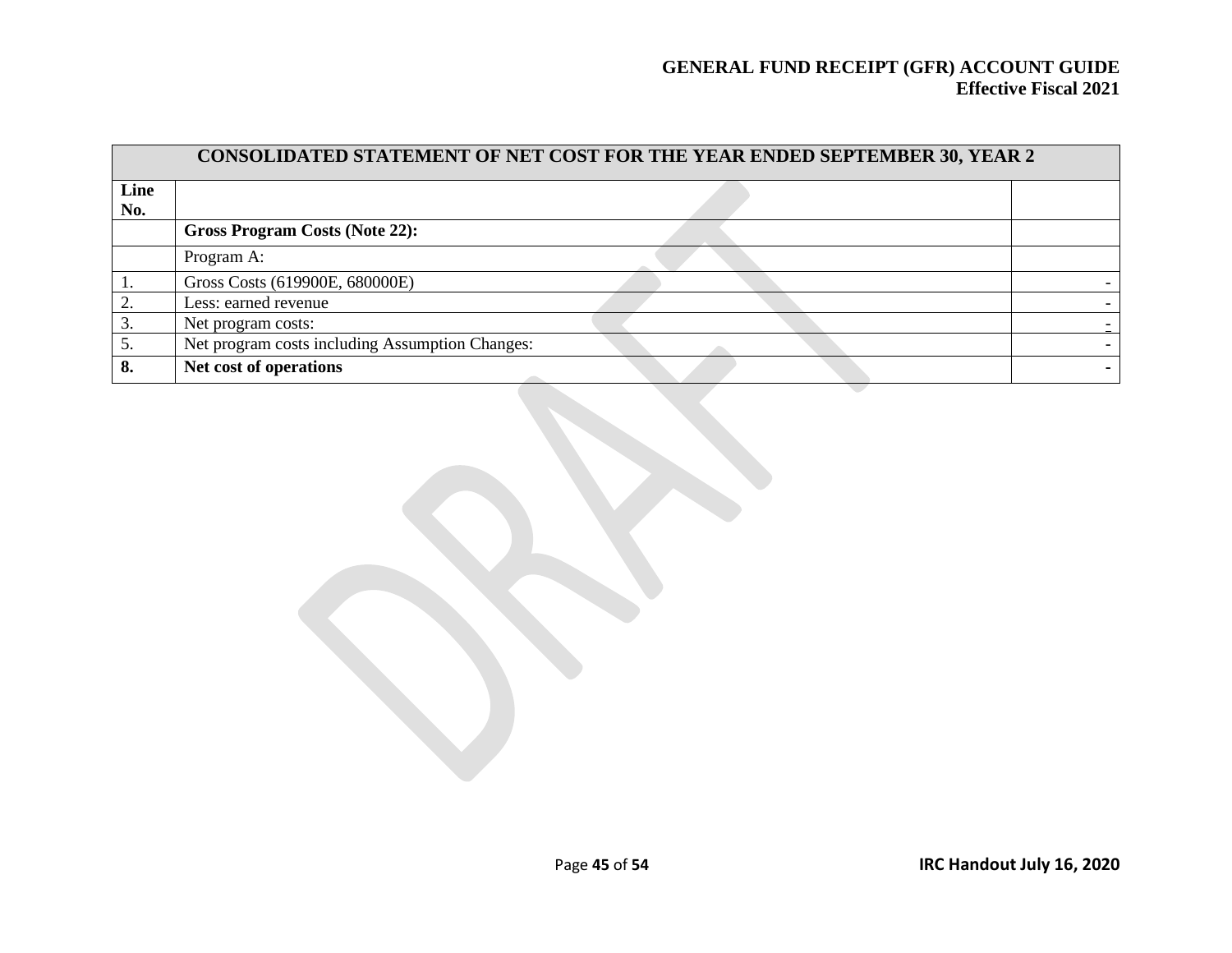| CONSOLIDATED STATEMENT OF CHANGES IN NET POSITION FOR THE YEAR ENDED SEPTEMBER 30, YEAR 2 |                                               |              |                     |  |  |  |  |  |
|-------------------------------------------------------------------------------------------|-----------------------------------------------|--------------|---------------------|--|--|--|--|--|
| Line                                                                                      |                                               | All          | <b>Consolidated</b> |  |  |  |  |  |
| No.                                                                                       |                                               | <b>Other</b> |                     |  |  |  |  |  |
|                                                                                           |                                               | <b>Funds</b> |                     |  |  |  |  |  |
|                                                                                           | <b>Unexpended Appropriations:</b>             |              |                     |  |  |  |  |  |
| 1.                                                                                        | Beginning Balance (310000B)                   | 400          | 400                 |  |  |  |  |  |
| 3.                                                                                        | Beginning balance, as adjusted                | 400          | 400                 |  |  |  |  |  |
| 8.                                                                                        | <b>Total Budgetary Financing Sources</b>      |              |                     |  |  |  |  |  |
| 9.                                                                                        | <b>Total Unexpended Appropriations</b>        | 400          | 400                 |  |  |  |  |  |
|                                                                                           |                                               |              |                     |  |  |  |  |  |
|                                                                                           | <b>Other Financing Sources (Nonexchange):</b> |              |                     |  |  |  |  |  |
| 22.                                                                                       | Other $(+/-)$ (599300E, 599400E)              |              |                     |  |  |  |  |  |
| 23.                                                                                       | <b>Total Financing Sources</b>                |              |                     |  |  |  |  |  |
| 24.                                                                                       | Net Cost of Operations $(+/-)$                |              |                     |  |  |  |  |  |
| 25.                                                                                       | Net Change                                    |              |                     |  |  |  |  |  |
| 26.                                                                                       | <b>Cumulative Results of Operations</b>       |              |                     |  |  |  |  |  |
| 27.                                                                                       | <b>Net Position</b>                           | 400          | 400                 |  |  |  |  |  |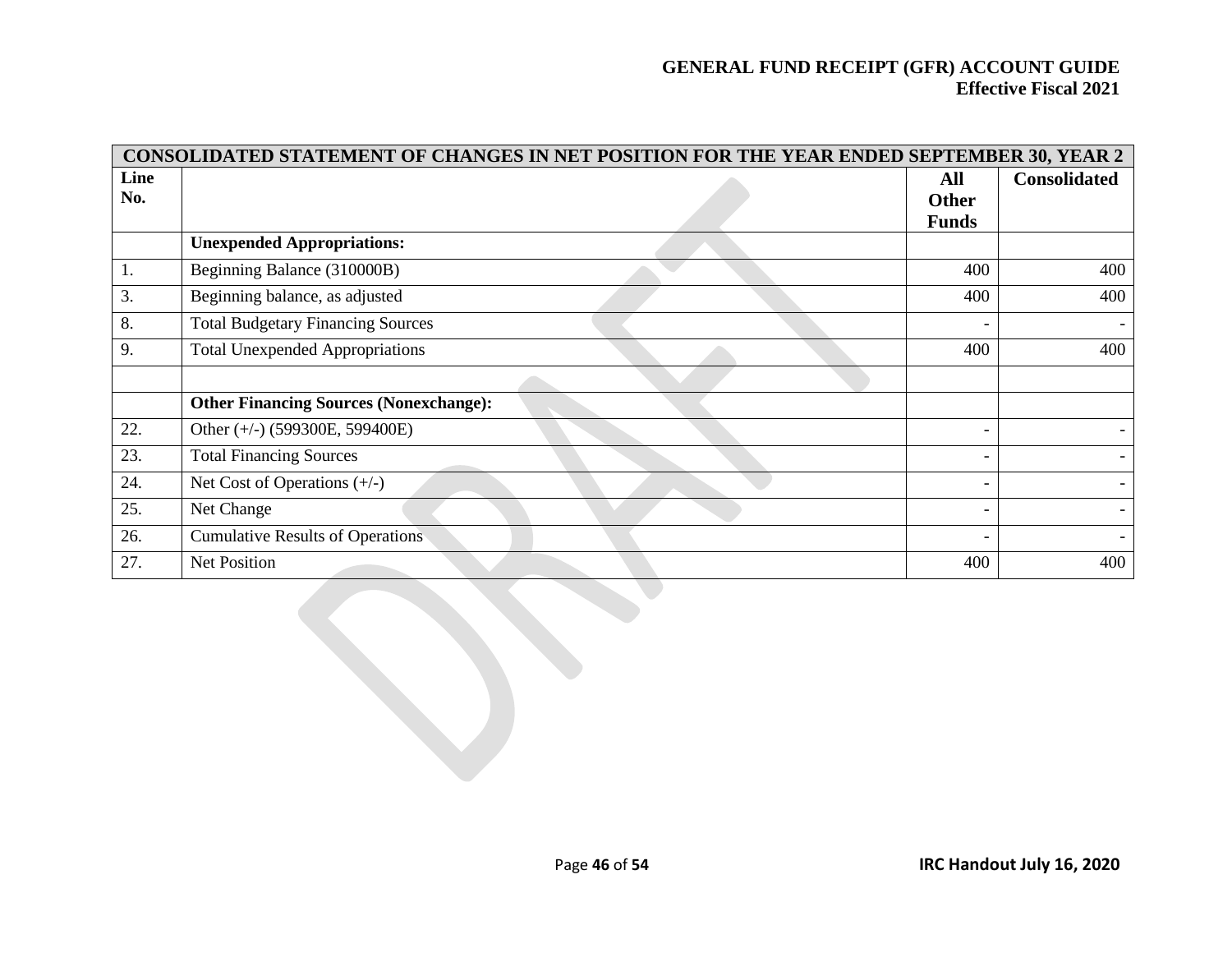|      | STATEMENT OF BUDGETARY RESOURCES FOR THE YEAR ENDED SEPTEMBER 30, YEAR 2                          |     |  |  |  |  |
|------|---------------------------------------------------------------------------------------------------|-----|--|--|--|--|
| Line |                                                                                                   |     |  |  |  |  |
| No.  |                                                                                                   |     |  |  |  |  |
|      | <b>Budgetary resources:</b>                                                                       |     |  |  |  |  |
| 1051 | Unobligated balance from prior year budget authority, net (discretionary and mandatory) (420100B) | 530 |  |  |  |  |
| 1910 | <b>Total budgetary resources</b>                                                                  | 530 |  |  |  |  |
|      |                                                                                                   |     |  |  |  |  |
|      | <b>Status of budgetary resources:</b>                                                             |     |  |  |  |  |
| 2190 | New obligations and upward adjustments (total) (Note 29) (490200E)                                | 90  |  |  |  |  |
|      | Unobligated balance, end of year:                                                                 |     |  |  |  |  |
| 2404 | Unapportioned, unexpired account (445000E)                                                        | 440 |  |  |  |  |
| 2412 | Unexpired unobligated balance, end of year                                                        | 440 |  |  |  |  |
| 2490 | Unobligated balance, end of year (total)                                                          | 440 |  |  |  |  |
| 2500 | <b>Total budgetary resources</b>                                                                  | 530 |  |  |  |  |
|      |                                                                                                   |     |  |  |  |  |
|      | Outlays, net:                                                                                     |     |  |  |  |  |
| 4190 | Outlays, net (total) (discretionary and mandatory) (490200E)                                      | 90  |  |  |  |  |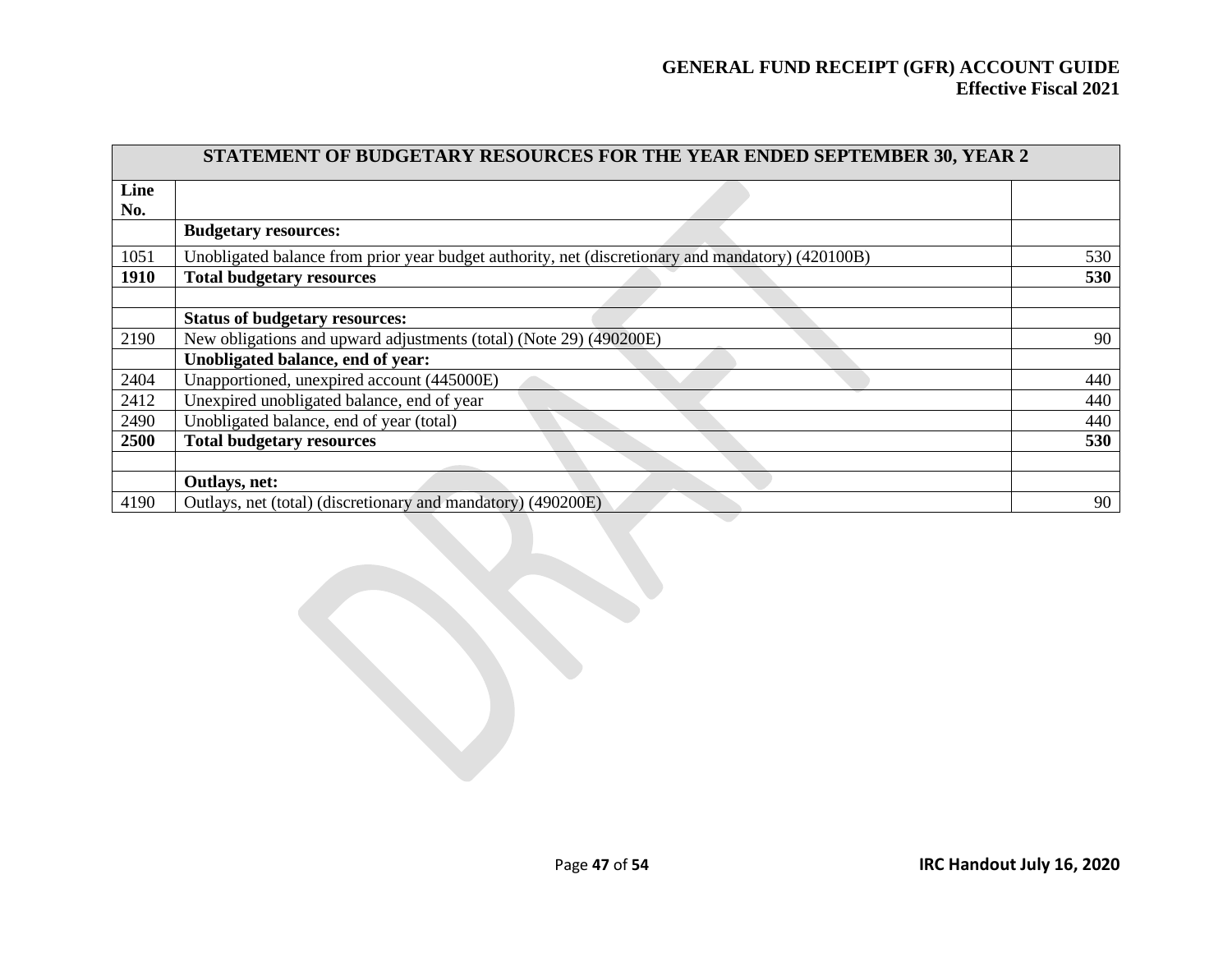|          | SF 133 AND SCHEDULE P: REPORT ON BUDGET EXECUTION AND BUDGETARY RESOURCES AND BUDGET |        |            |  |  |  |  |
|----------|--------------------------------------------------------------------------------------|--------|------------|--|--|--|--|
|          | PROGRAM AND FINANCING SCHEDULE FOR THE YEAR ENDED SEPTEMBER 30, YEAR 2               |        |            |  |  |  |  |
| Line No. |                                                                                      | SF 133 | Schedule P |  |  |  |  |
|          | <b>BUDGETARY RESOURCES</b>                                                           |        |            |  |  |  |  |
| 0900     | Total new obligations, unexpired accounts (490200E)                                  |        | 90         |  |  |  |  |
|          |                                                                                      |        |            |  |  |  |  |
|          | <b>Unobligated balance:</b>                                                          |        |            |  |  |  |  |
| 1000     | Unobligated balance brought forward, Oct 1 (420100B)                                 | 530    | 530        |  |  |  |  |
| 1050     | Unobligated balance (total)                                                          | 530    | 530        |  |  |  |  |
|          |                                                                                      |        |            |  |  |  |  |
| 1900     | Budget authority (total)                                                             |        |            |  |  |  |  |
| 1910     | Total budgetary resources                                                            | 530    |            |  |  |  |  |
| 1930     | Total budgetary resources available                                                  |        | 530        |  |  |  |  |
|          |                                                                                      |        |            |  |  |  |  |
|          | Memoradum (non-add) entries:                                                         |        |            |  |  |  |  |
|          | All accounts:                                                                        |        |            |  |  |  |  |
| 1941     | Unexpired unobligated balance, end of year (445000E)                                 |        | 440        |  |  |  |  |
|          |                                                                                      |        |            |  |  |  |  |
|          | <b>STATUS OF BUDGETARY RESOURCES</b>                                                 |        |            |  |  |  |  |
|          | New obligations and upward adjustments:                                              |        |            |  |  |  |  |
|          | Direct:                                                                              |        |            |  |  |  |  |
| 2002     | Category B (by project) (490200E)                                                    | 90     |            |  |  |  |  |
| 2004     | Direct obligations (total)                                                           | 90     |            |  |  |  |  |
| 2170     | New obligations, unexpired accounts (490200E)                                        | 90     |            |  |  |  |  |
| 2190     | New obligations and upward adjustments (total)                                       | 90     |            |  |  |  |  |
|          | Unobligated balance:                                                                 |        |            |  |  |  |  |
|          | Apportioned, unexpired accounts:                                                     |        |            |  |  |  |  |
| 2403     | Other (445000E)                                                                      | 440    |            |  |  |  |  |
| 2412     | Unexpired unobligated balance: end of year                                           | 440    |            |  |  |  |  |
| 2490     | Unobligated balance, end of year (total)                                             | 440    |            |  |  |  |  |
| 2500     | Total budgetary resources                                                            | 530    |            |  |  |  |  |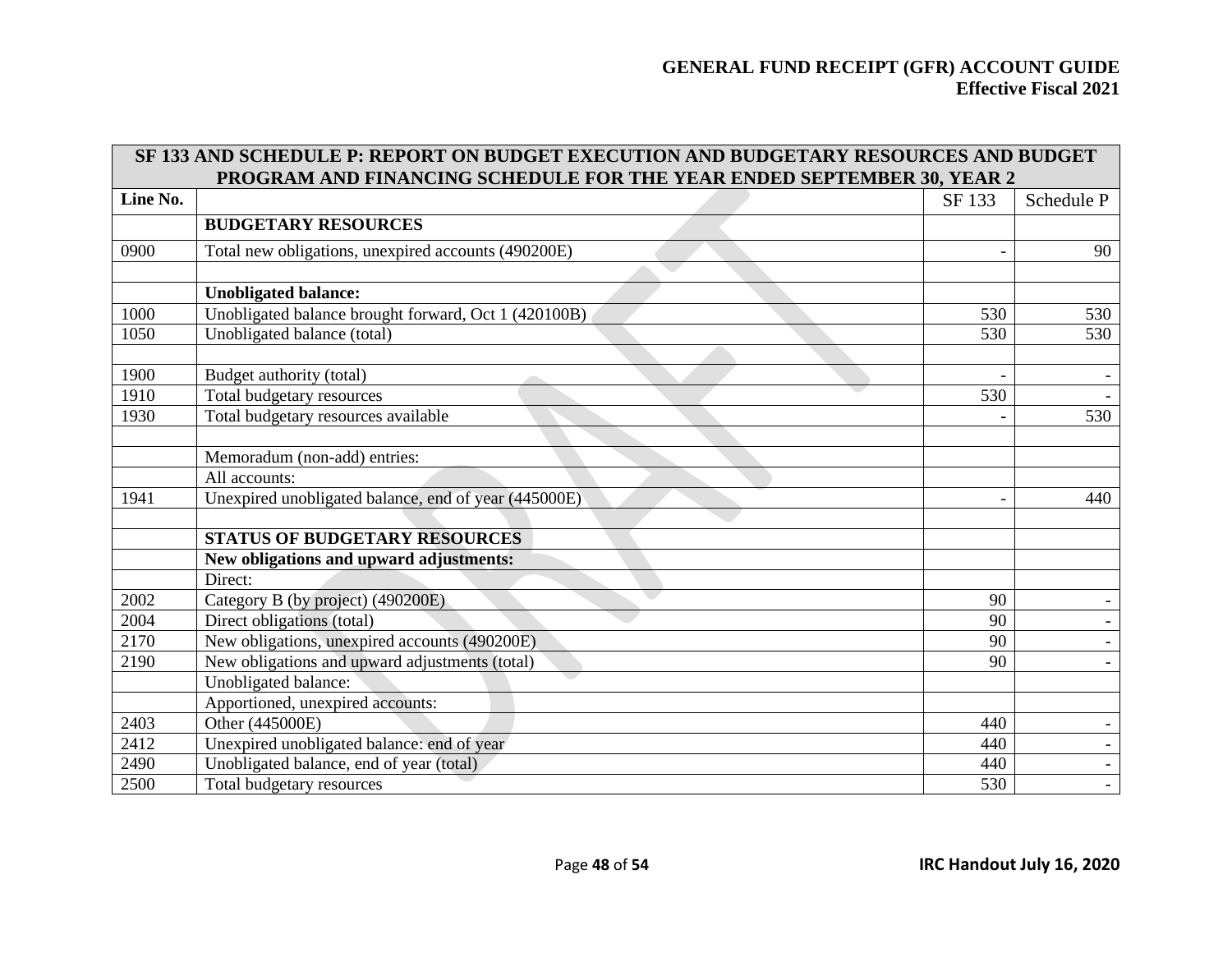|          | SF 133 AND SCHEDULE P: REPORT ON BUDGET EXECUTION AND BUDGETARY RESOURCES AND BUDGET |                          |            |
|----------|--------------------------------------------------------------------------------------|--------------------------|------------|
|          | PROGRAM AND FINANCING SCHEDULE AS OF SEPTEMBER 30, YEAR 2                            |                          |            |
| Line No. |                                                                                      | SF 133                   | Schedule P |
|          | Memorandum (non-add) entries:                                                        |                          |            |
| 2501     | Subject to apportionment – excluding anticipated amounts (445000E, 490200E)          | 530                      |            |
|          |                                                                                      |                          |            |
|          | <b>CHANGE IN OBLIGATED BALANCE</b>                                                   |                          |            |
|          | Unpaid obligations:                                                                  |                          |            |
| 3010     | New obligations, unexpired accounts (490200E)                                        | 90                       | 90         |
| 3020     | Outlays (gross) (-) (490200E)                                                        | 90                       | 90         |
|          | Memorandum (non-add) entries:                                                        |                          |            |
| 3100     | Obligated balance, start of year $(+ or -)$                                          | $\overline{\phantom{a}}$ |            |
| 3200     | Obligated balance, end of year $(+ or -)$                                            |                          |            |
|          |                                                                                      |                          |            |
|          | BUDGET AUTHORITY AND OUTLAYS, NET                                                    |                          |            |
|          | Discretionary:                                                                       |                          |            |
|          | Gross budget authority and outlays:                                                  |                          |            |
| 4000     | Budget authority, gross                                                              | $\overline{\phantom{a}}$ |            |
|          |                                                                                      |                          |            |
|          | Outlays, gross                                                                       |                          |            |
| 4010     | Outlays from new discretionary authority (490200E)                                   | 90                       | 90         |
| 4020     | Outlays, gross (total)                                                               | 90                       | 90         |
| 4030     | Federal sources (-)                                                                  |                          |            |
| 4040     | Offsets against gross budget authority and outlays (total) (-)                       |                          |            |
| 4070     | Budget authority, net (discretionary)                                                |                          |            |
| 4080     | Outlays, net (discretionary)                                                         | 90                       | 90         |
|          |                                                                                      |                          |            |
|          | Budget authority and outlays, net (total)                                            |                          |            |
| 4180     | Budget authority, net (total)                                                        |                          |            |
| 4190     | Outlays, net (total)                                                                 | 90                       | 90         |
|          |                                                                                      |                          |            |
|          | Unexpended balances (Direct/Reimbursable/Discretionary/Mandatory)                    |                          |            |
| 5321     | Direct unobligated balance, end of year (4450000E)                                   | 440                      | 440        |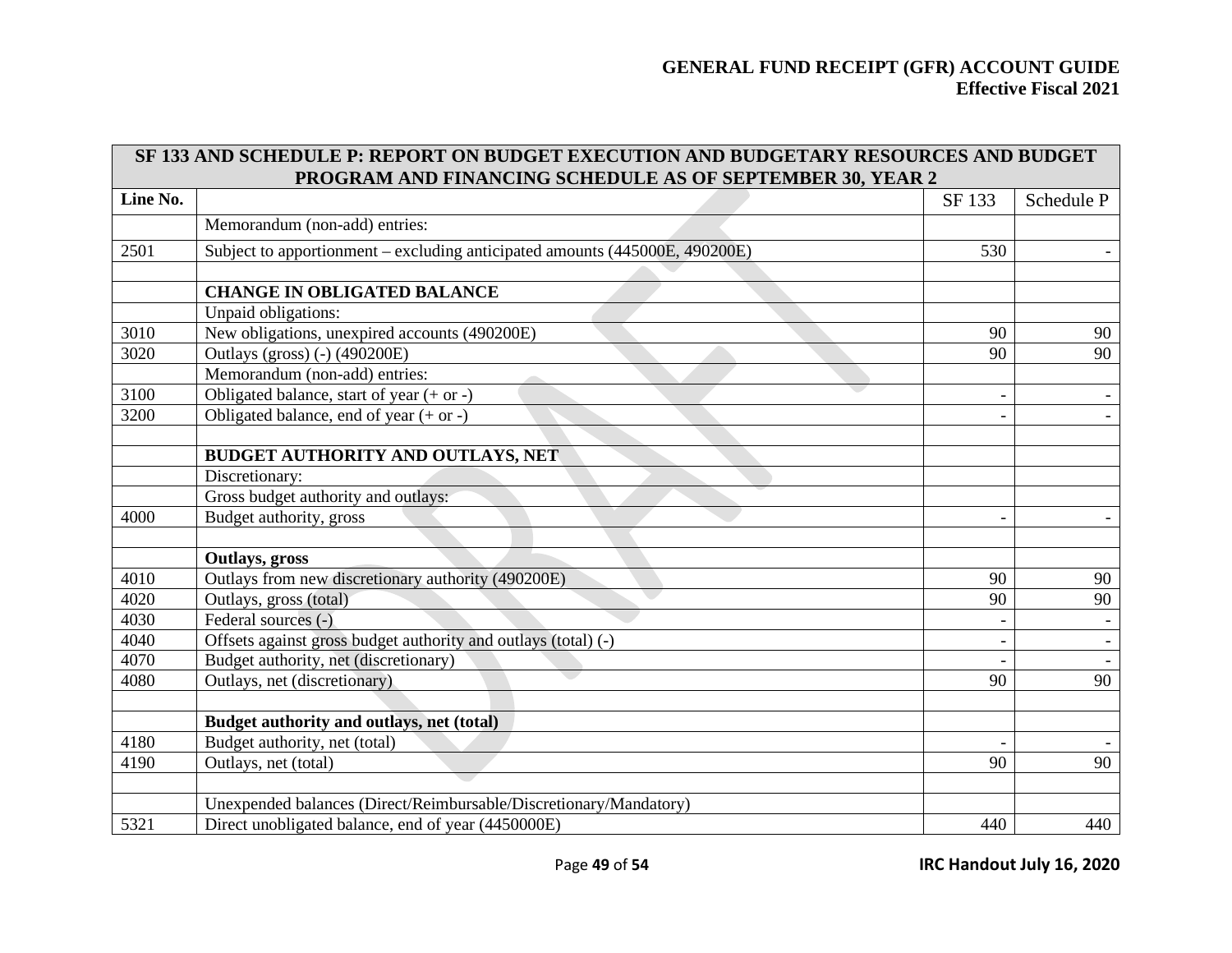#### **Reclassified Statements:**

|                | <b>RECLASSIFIED BALANCE SHEET AS OF SEPTEMBER 30, YEAR 2</b>                                  |                |
|----------------|-----------------------------------------------------------------------------------------------|----------------|
| Line           |                                                                                               | <b>GFR</b>     |
| No.            |                                                                                               | <b>Account</b> |
|                | Assets                                                                                        |                |
| $\overline{2}$ | Non-federal                                                                                   |                |
| 2.3            | Loans receivable, net (134100E, 135000E, 139900E)                                             | 400            |
| 2.9            | Total non-federal assets                                                                      | 400            |
| 3              | Federal                                                                                       |                |
| 3.1            | Fund balance with Treasury (RC 40/1) (101000E)                                                | 440            |
| 3.14           | Total federal assets                                                                          | 440            |
| 4.             | <b>Total assets</b>                                                                           | 840            |
|                |                                                                                               |                |
|                | <b>Liabilities</b>                                                                            |                |
| 6              | Non-federal                                                                                   |                |
| 6.6            | Loan guarantee liabilities (218000E)                                                          | 440            |
| 6.10           | Total non-federal liabilities                                                                 | 440            |
| 7.             | Federal                                                                                       |                |
| 7.15           | Total federal liabilities                                                                     |                |
| 8              | <b>Total liabilities</b>                                                                      | 440            |
|                |                                                                                               |                |
| 9              | <b>Net Position</b>                                                                           |                |
| 9.1            | Net Position – funds from dedicated collections (310100E, 599300E, 599400E, 619900E, 680000E) | 400            |
| 10             | Total net position                                                                            | 400            |
| 11.            | <b>Total liabilities and net position</b>                                                     | 840            |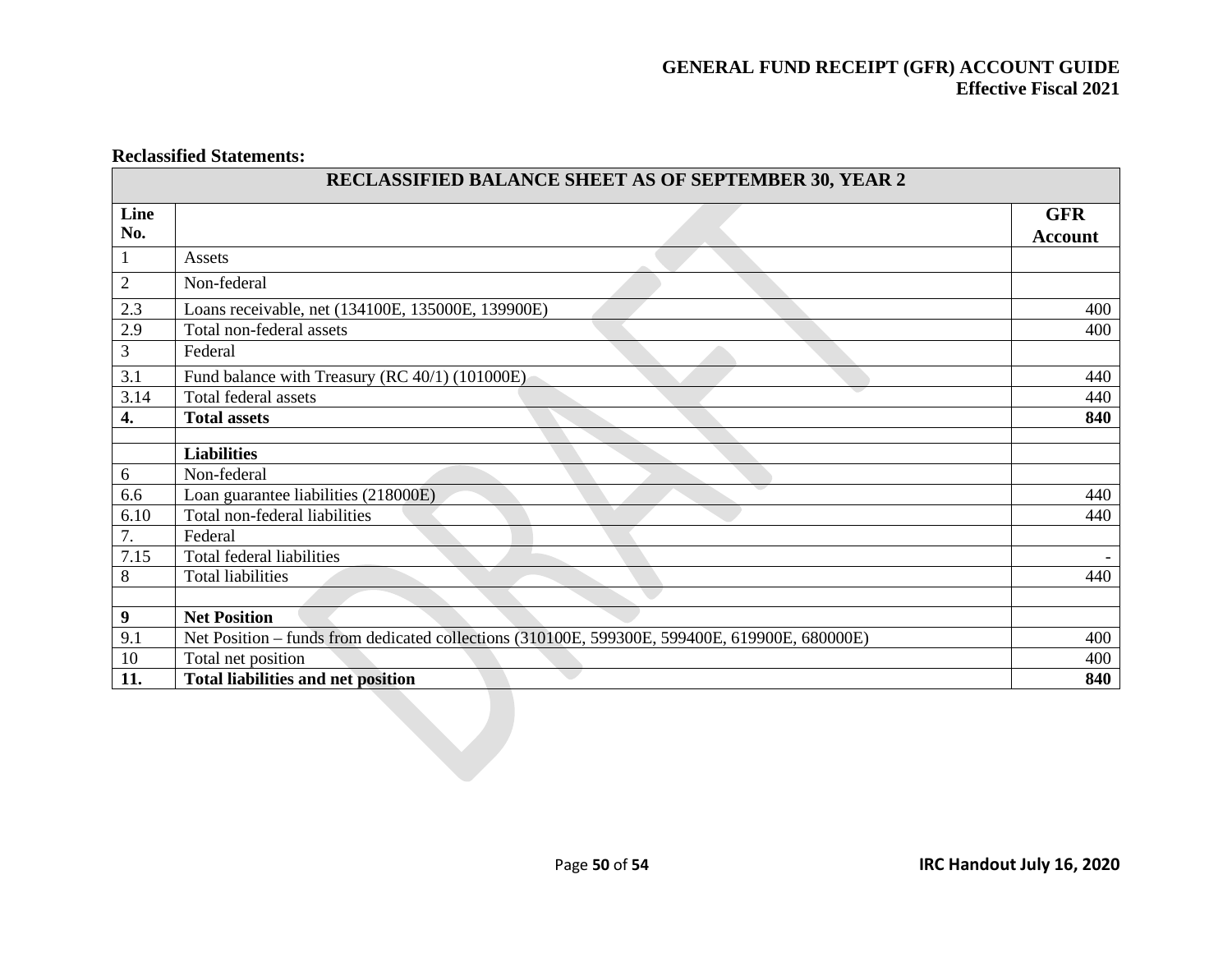| RECLASSIFIED STATEMENT OF NET COST FOR THE YEAR ENDED SEPTEMBER 30, YEAR 2 |                                           |  |  |  |  |  |
|----------------------------------------------------------------------------|-------------------------------------------|--|--|--|--|--|
| Line                                                                       |                                           |  |  |  |  |  |
| No.                                                                        |                                           |  |  |  |  |  |
|                                                                            | <b>Gross cost</b>                         |  |  |  |  |  |
|                                                                            | Non-federal gross cost (619900E, 680000E) |  |  |  |  |  |
| 6.                                                                         | Total non-federal gross cost              |  |  |  |  |  |
| 9.                                                                         | Department total gross cost               |  |  |  |  |  |
| 10.                                                                        | <b>Earned Revenue</b>                     |  |  |  |  |  |
| 11                                                                         | Non-federal earned revenue                |  |  |  |  |  |
| 14.                                                                        | Department total earned revenue           |  |  |  |  |  |
| 15.                                                                        | Net cost of operations                    |  |  |  |  |  |

| RECLASSIFIED STATEMENT OF OPERATIONS AND CHANGES IN NET POSITION FOR THE YEAR ENDED |                                                                                               |              |                     |  |  |  |  |  |  |
|-------------------------------------------------------------------------------------|-----------------------------------------------------------------------------------------------|--------------|---------------------|--|--|--|--|--|--|
|                                                                                     | <b>SEPTEMBER 30, YEAR 2</b>                                                                   |              |                     |  |  |  |  |  |  |
| Line                                                                                |                                                                                               | All          | <b>Consolidated</b> |  |  |  |  |  |  |
| No.                                                                                 |                                                                                               | <b>Other</b> |                     |  |  |  |  |  |  |
|                                                                                     |                                                                                               | <b>Funds</b> |                     |  |  |  |  |  |  |
|                                                                                     | Net position, beginning of period                                                             | 400          | 400                 |  |  |  |  |  |  |
|                                                                                     | Net position, beginning of period - adjusted                                                  | 400          | 400                 |  |  |  |  |  |  |
| 6                                                                                   | Federal non-exchange revenue                                                                  |              |                     |  |  |  |  |  |  |
| 6.7                                                                                 | Accrual of Collections Yet to be Transferred to a TAS Other Than the General Fund of the U.S. |              |                     |  |  |  |  |  |  |
|                                                                                     | Government – Nonexchange (RC 16) (599300E, 599400E)                                           |              |                     |  |  |  |  |  |  |
| 6.9                                                                                 | Total federal non-exchange revenue                                                            |              |                     |  |  |  |  |  |  |
|                                                                                     |                                                                                               |              |                     |  |  |  |  |  |  |
| $\tau$                                                                              | Budgetary financing sources:                                                                  |              |                     |  |  |  |  |  |  |
| 7.1                                                                                 | Appropriations received as adjusted (rescissions and other adjustments) (RC 41) – Footnote 1  |              |                     |  |  |  |  |  |  |
| 7.2                                                                                 | Appropriations used (RC 39)                                                                   |              |                     |  |  |  |  |  |  |
| 7.3                                                                                 | Appropriations expended (RC 38)/1                                                             |              |                     |  |  |  |  |  |  |
| 7.20                                                                                | Total budgetary financing sources                                                             |              |                     |  |  |  |  |  |  |
| 9                                                                                   | Net cost of operations $(+/-)$                                                                |              |                     |  |  |  |  |  |  |
| 10                                                                                  | Net position, end of period                                                                   | 400          | 400                 |  |  |  |  |  |  |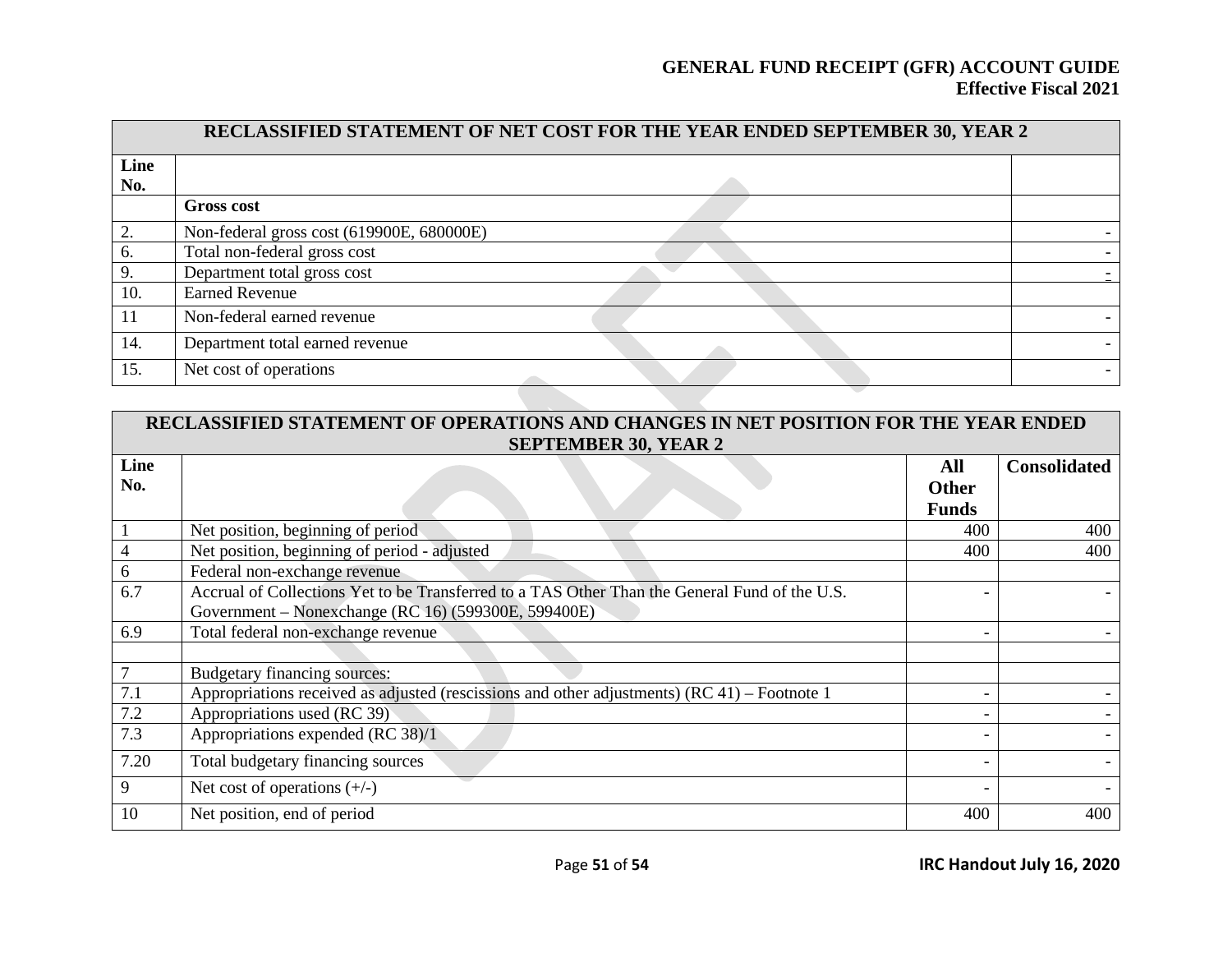# **Closing Entries**

| To record paid delivered orders to total actual resources.                                                                                                   |           |    |           |                                                                    |           |    |  |  |
|--------------------------------------------------------------------------------------------------------------------------------------------------------------|-----------|----|-----------|--------------------------------------------------------------------|-----------|----|--|--|
| <b>Financing Fund</b>                                                                                                                                        | <b>DR</b> | CR | <b>TC</b> | <b>GFR Account</b>                                                 | <b>DR</b> | CR |  |  |
| <b>Budgetary Entry</b><br>490200 Delivered Orders – Obligations,<br>Paid<br>420100 Total Actual Resources -<br>Collected<br><b>Proprietary Entry</b><br>None | 90        | 90 | F314      | <b>Budgetary Entry</b><br>None<br><b>Proprietary Entry</b><br>None |           |    |  |  |
|                                                                                                                                                              |           |    |           | General Fund of the U.S. Government (099)                          |           |    |  |  |
| <b>Budgetary Entry</b><br>None<br><b>Proprietary Entry</b><br>None                                                                                           |           |    |           | <b>Budgetary Entry</b><br>None<br><b>Proprietary Entry</b><br>None |           |    |  |  |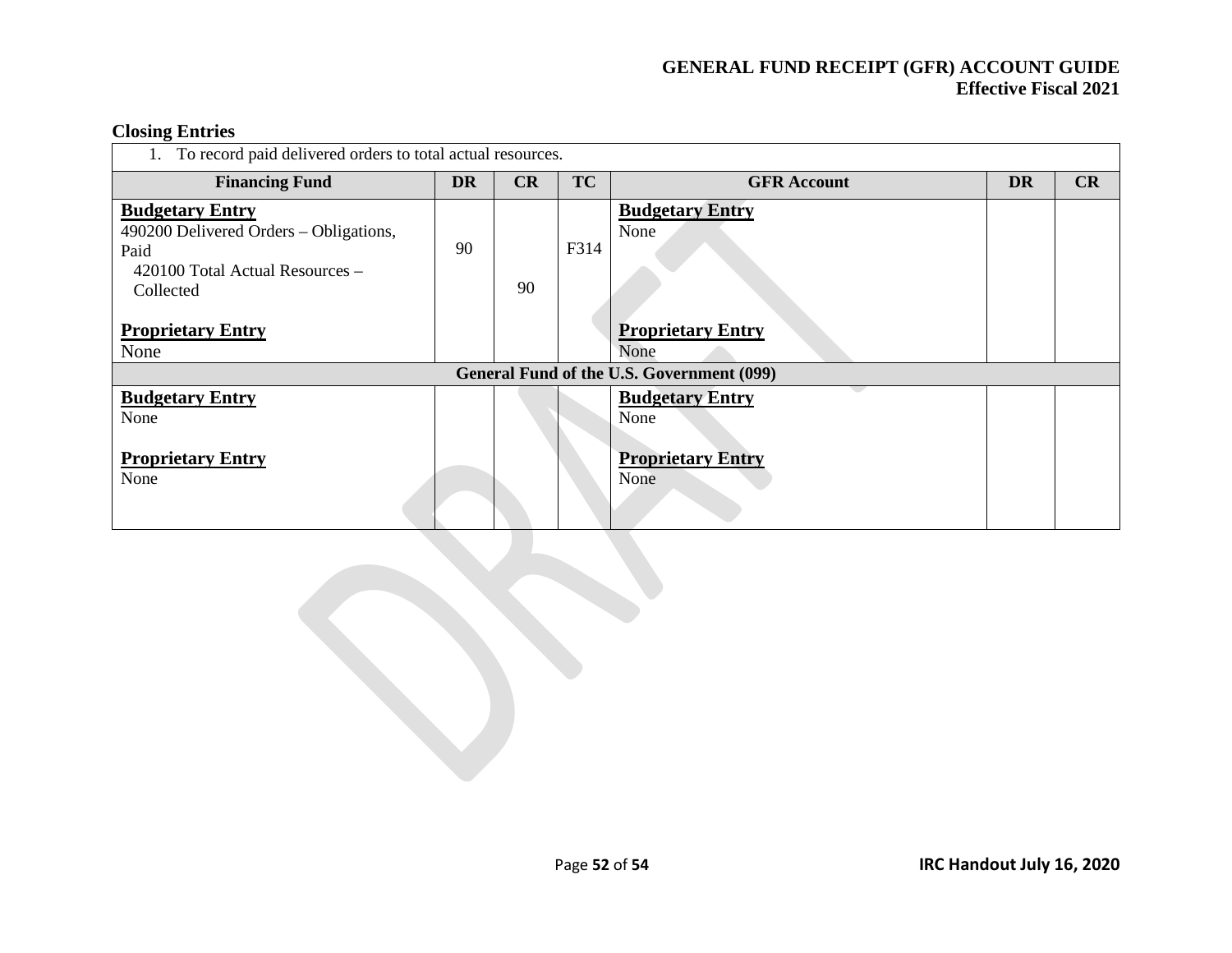| 2. To record the closing of revenue, expense, and other financing source accounts to cumulative results of operations.                                                                                                            |           |          |           |                                                                                                                                                                                                                                  |           |    |  |  |
|-----------------------------------------------------------------------------------------------------------------------------------------------------------------------------------------------------------------------------------|-----------|----------|-----------|----------------------------------------------------------------------------------------------------------------------------------------------------------------------------------------------------------------------------------|-----------|----|--|--|
| <b>Program Fund</b>                                                                                                                                                                                                               | <b>DR</b> | CR       | <b>TC</b> | <b>GFR Account</b>                                                                                                                                                                                                               | <b>DR</b> | CR |  |  |
| <b>Budgetary Entry</b><br>None<br><b>Proprietary Entry</b><br>331000 Cumulative Results of Operations<br>680000 (N) Future Funded Expenses<br>619900 (N) Adjustment to Subsidy Expense<br>331000 Cumulative Results of Operations | 90<br>90  | 90<br>90 | F336      | <b>Budgetary Entry</b><br>None<br><b>Proprietary Entry</b><br>331000 Cumulative Results of<br>Operations<br>599300 (G) Offset to Non-Entity<br><b>Collections - Statement of Changes</b><br>In Net Position (RC 44)              | 90        | 90 |  |  |
|                                                                                                                                                                                                                                   |           |          |           | 599400 (G) Offset to Non-Entity<br>Accrued Collections - Statement of<br>Changes in Net Position (RC 48)<br>331000 Cumulative Results of<br>Operations                                                                           | 90        | 90 |  |  |
| <b>General Fund of the U.S. Government (099)</b>                                                                                                                                                                                  |           |          |           | <b>Budgetary Entry</b>                                                                                                                                                                                                           |           |    |  |  |
|                                                                                                                                                                                                                                   |           |          |           | None<br><b>Proprietary Entry</b><br>571000 (F) Transfer in of Agency<br>Unavailable Custodial and Non-<br>Entity Collections (RC 44)<br>331000 Cumulative Results of<br>Operations<br>331000 Cumulative Results of<br>Operations | 90<br>90  | 90 |  |  |
|                                                                                                                                                                                                                                   |           |          |           | 571200 (F) Accrual of Agency<br>Amount-To Be Collected-Custodial<br>and Non-Entity-General Fund of the<br>U.S. Government (RC 48)                                                                                                |           | 90 |  |  |